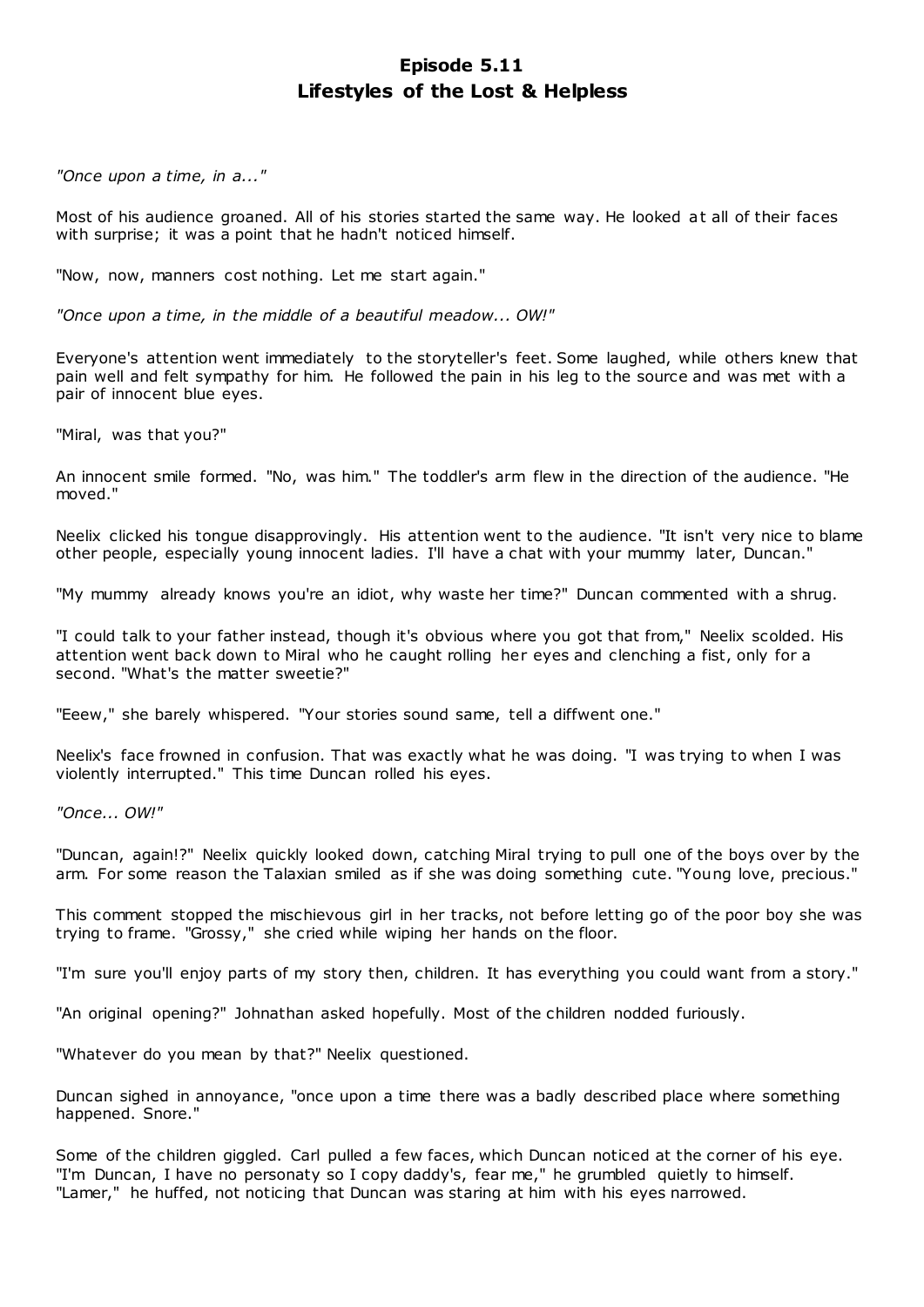"Now boys, save the squabbles for when you like girls or something," Neelix chuckled. Both boys rolled their eyes at the same time, Duncan shrivelled his nose up as well. "Okay so you want me to start the story differently? I see. I suppose it doesn't work with this one as it isn't a Fairytale."

"And the love story between the pixie and the handsome chef wasn't? Dad's told me that it's about you and that Kes girl," Johnathan blurted out. He looked thoughtful for a moment, "even though she dumped you it was still ridiculous, so maybe it is. Forget it."

Neelix shook his head, trying badly to hide the pain that sting caused him. "Let's begin shall we?"

*"All was lost for the planet of Shurouva, until the heroes from the stars arrived."*

"No way, we've heard that one, and it was so long it was your bed time by the time you finished," Carl whined.

Neelix smiled bitterly. "If you'd waited until I said the second sentence you'd know I was telling a new one. Now..."

*"Their heroics held no rewards and no respite. Their gallant vessel lay helpless in a beautiful meadow; the Voyagers would not be travelling for some time. All that they could count on were their enduring friendships and for some, love to keep them going in those harsh times. Fortune would have it that those traits were the Voyagers' strongest ally."*

The children were either sleepy or queasy by this point. The unfortunate ones were both. They continued to listen anyway.

*"Our story begins in a handsome man's kitchen. He had some unexpected help, for which he was very grateful."*

"No, does that look like a place you'd put a spatula?" Neelix whined as he snatched the offending object away.

Kiara looked at the wall rack where other utensils hung from, then straight back at the angry man with the spatula. "Yes." Neelix shook his head. She pointed at a nearby drawer.

"Of course not. You've been in the Q Continuum far too long," Neelix huffed. To the young girl's horror, he dropped the spatula into a dirty pot, which despite being involved in a ship crash, still managed to have goop at the bottom of it.

"Remind me why I gave up immortality again," she muttered to herself.

Neelix's huffy mood melted into a warm smile, he patted her gently on the arm. "Immortality is a little lonely without family or friends."

"Family? What family? They're either dead or gone completely bonkers," Kiara grumbled. She turned on her heel to head over to the nearest seat, which she had to pick up off the floor before sitting in it.

"That's not true. You have an uncle, cousins..." Neelix tried to reassure her. He followed her out of the kitchen. "Besides, the Voyager crew are like one big family. At least that's how it is for me."

"I guess but that part of the family has their own thing going on. I don't want to bother them," Kiara sighed. "As for the latter, I did mention the word bonkers already."

"Yes because the Stuart clan are all sane and normal," Neelix said with a wry smile.

Kiara raised her eyebrow at him. "Says the man chucking clean utensils into a pot of mouldy leola root."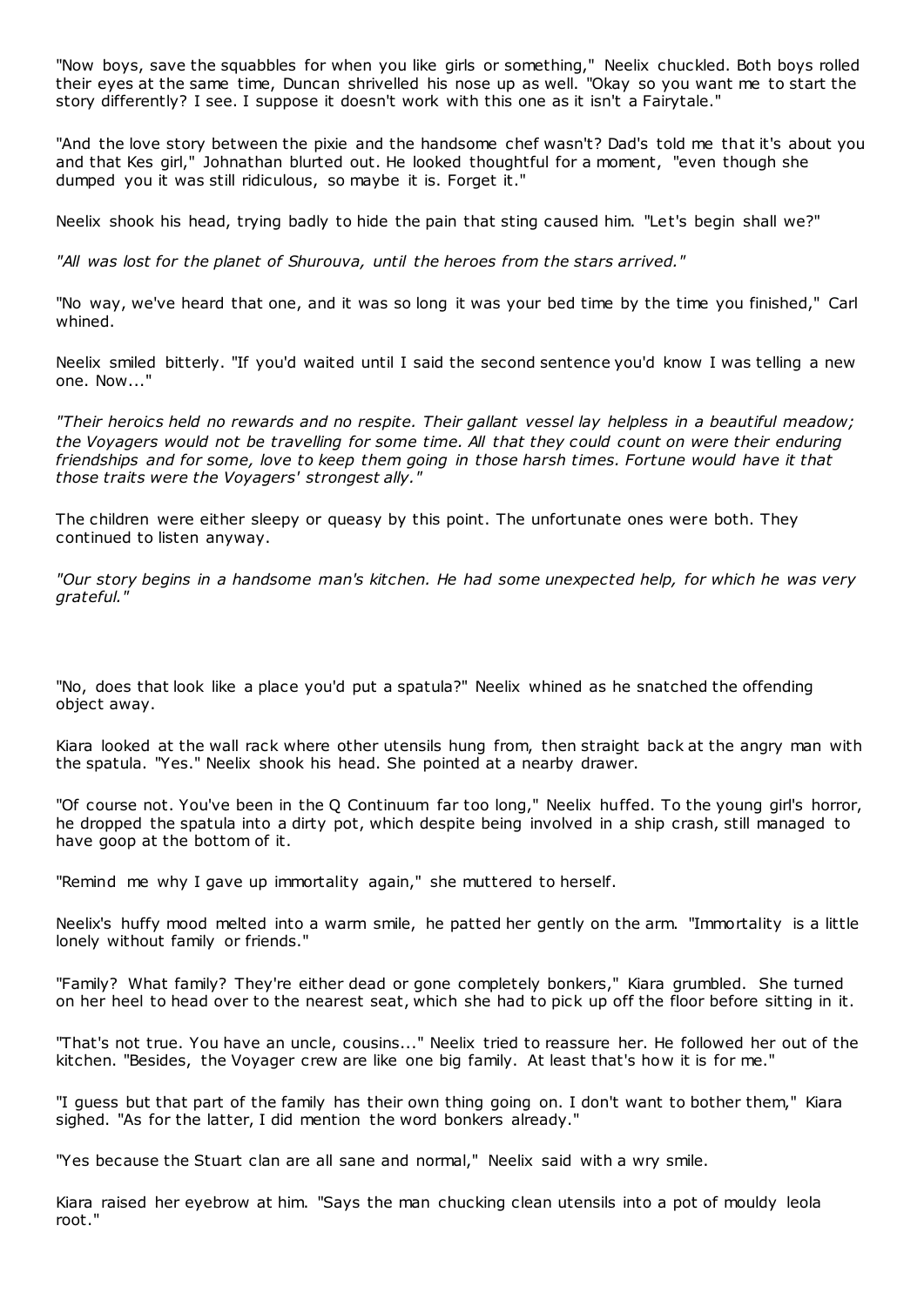"It wasn't leola root," Neelix seemed confused. Kiara pulled a disgusted face, and then shook her head. "Look I understand exactly what you're going through. I lost my whole family too. Bonkers or not though, I found a new one. Luckily for you, you already had that."

"Yeah lucky me," Kiara muttered sarcastically. "If somebody had told me I wouldn't have come back at all. This is a nightmare." Tears started forming in her eyes. She blinked a few times to hide them. "Even though I know, he is still not telling me everything. If what I know is bad, how bad is the stuff he's not telling me?"

Neelix knelt down beside her, "who is he?"

"Dad?" She got no response so she sighed angrily. "Granddad? Crazy man? Psycho? Whatever you answer to, tell me!"

Chakotay kept his back on her, his eyes focused on the floor. The sunlight from outside was blinding; he didn't dare to look up. He didn't want to turn away either, there was no hiding the scars on his face in this light.

"That's it, is it? I don't deserve answers. Would you prefer if I found them out on my own?" Kiara was almost in tears.

"No," he finally spoke. "But it's too difficult to put into words, and while it is unspoken I can pretend it didn't happen."

"Oh, so is that what I should do then?" Kiara snapped. She marched across the cluttered Ready Room to meet him half way. "You're keeping my mother from me, so while you don't tell me why, there's no reason to?" His head turned to the side, she could just make out the Tolg technology still on his cheek. "What, it's your logic."

"I'm not the one keeping Lena from you," he said quietly.

"So the chucking me from Voyager to Leda, then back to Voyager again is somebody else's doing? I'm noticing that nothing is your fault these days," Kiara said.

Chakotay sighed deeply. "That's only happening to keep you and James on the same ship, he and... someone else has to take turns between ships."

"That's a load of bull. How can you keep lying to somebody who you once thought was your daughter?" Kiara demanded furiously.

"That's actually the truth," Chakotay replied. He closed his eyes tightly, "and even though you're Lena's daughter, I still think of you as mine."

Kiara shook her own head. Her own gaze fell to the floor in deep thought. She didn't believe a word he was saying.

"I can't give you the answers you want," Chakotay continued sadly.

"Why not?" Kiara almost whispered.

"Because I'm not fit to. You deserve to hear it from someone who isn't a lost cause," Chakotay answered.

This angered her even more, her fists clenched. "You have the stones to say I'm like a daughter to you, and still say something like that? If that were true you wouldn't be like this, you'd fight it." She turned to leave, "you're just a selfish coward." With that comment in the air she left as quickly as she could.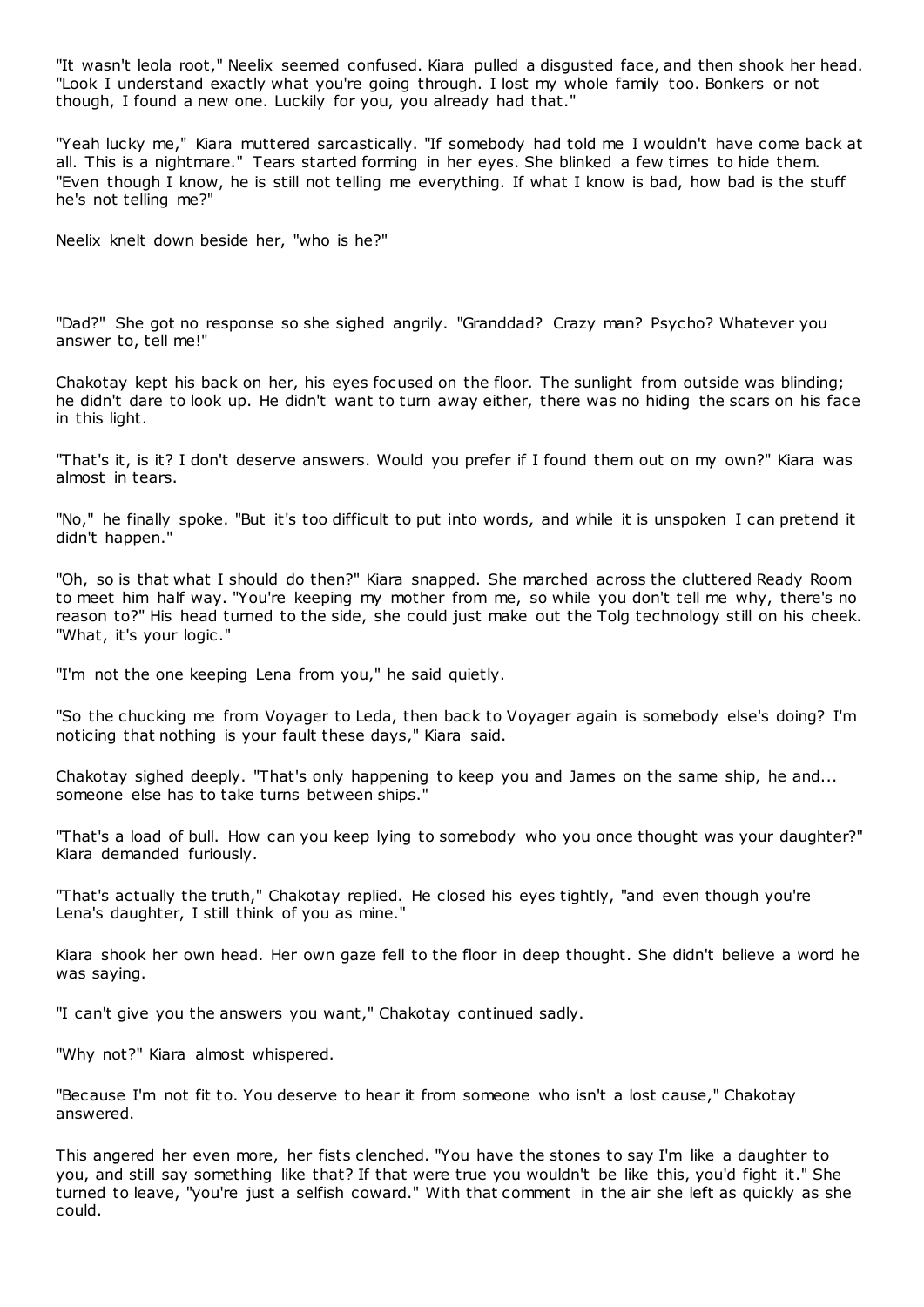"Can't argue with that," he said to the empty room.

"Did not!" Sasha's voice complained.

"You did, who's bad now?" Duncan's gloated.

Jessie rolled off her back onto her side, sighing into the pillow. "They're back." She yawned while wiping the sleep from her eyes. The sunlight beaming through the windows helped as well.

In the living area the squabbling siblings were sitting at the table, not eating their breakfasts. Amy quietly played with hers.

Duncan grinned. "Ha, you got wrong."

James groaned and shook his head. "What did I just say?"

Sasha smiled sweetly and whispered, "don't wake mummy up."

"Kiss ass," Duncan muttered as quiet as he could.

"Hey!" James warned. He didn't have to say anything else; the boy pouted and folded his arms. "Now can we have a breakfast without war breaking out?"

"I could have said kiss Sass," Duncan mumbled.

Sasha threw a glare at him, "I don't like that name."

"Well I didn't like the kiss part," Duncan quickly said.

Sasha looked at him like he was nuts. "You said it, are you daft?"

James covered his face with his hand, and shook his head. "Now that you're finally out of insults, maybe you can stop picking fights with your sister."

Duncan thought about it for a second. "Nope, I'm just tired." He dug into his chocolate cereal.

"He can't be nice. Duncan likes mean," Sasha whispered.

The furthest away bedroom door opened, Jessie stepped out of it.

"I'm not mean. I'm honest, right dad?" Duncan said.

James reached out to ruffle his hair, "you said kiss ass."

Duncan pouted while he tried to fix his hair. "Most of the time."

Once Jessie had approached the table, James turned to face her. "Sorry, you know once they get going..."

"It's fine, they weren't that loud anyway," she said with a slight smile. "Anyway morning all."

"Morning mummy," Sasha said just loud enough to drown her sister out.

Duncan looked up at her, "morning."

"Did you enjoy the trip?" Jessie asked, briefly turning her head James' way and back again.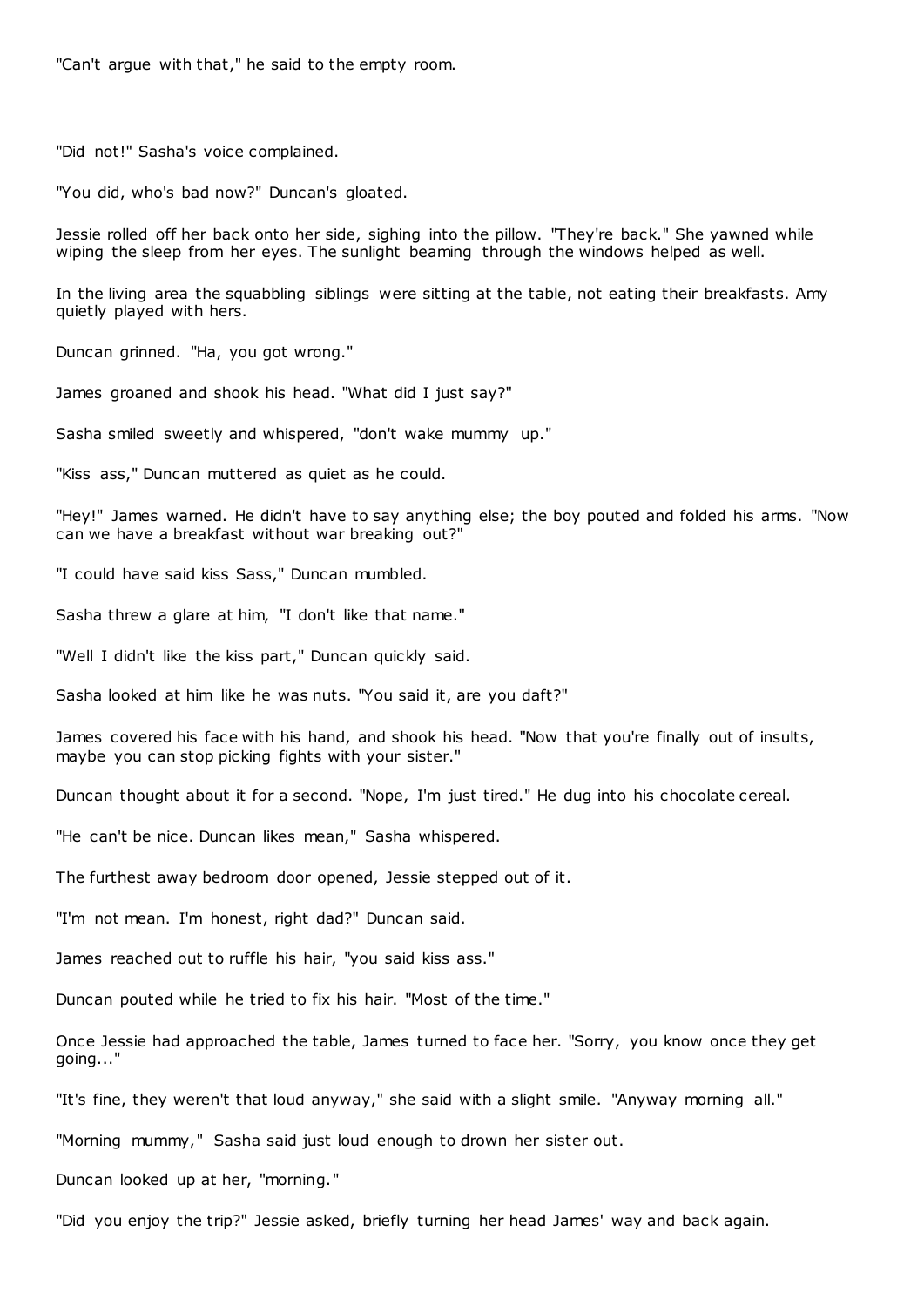"No," Amy whispered while her siblings said yes.

"Amy?" Jessie said with a concerned frown directed her way.

James fidgeted slightly, his face looked a little pained. "There was an incident."

Jessie turned her full attention on him "What kind?"

"Vampire, but I use that word very loosely," James replied.

Jessie turned her head back to her youngest daughter. She had completely abandoned her breakfast by now.

Duncan's face meanwhile had lit up. "Was so funny, mum. He was like grr, and dad was like no, and..." He punched his own hand, which he then made its fingers shake. "Boom!"

"Duncan, you didn't even see that part," James said, staring blankly at the boy.

"Amy told me," Duncan said with a grin.

Jessie raised her eyebrow abnormally high, "boom?"

"Not boom, more like crack and crumble," James said uneasily.

"Uh huh. Vampire, loosely, crumble. Have I got everything?" Jessie said with a shake of her head.

"Creepy," Amy added on.

Jessie sighed deeply, "so it was after them?"

James nodded grimly, "just Amy this time. I'll tell the whole story later." Jessie lightly nodded. He slipped an arm around her shoulders and gave her a kiss on the cheek. "Are you okay?"

"Hmm? Yeah, why wouldn't I be?" she mumbled in reply. The replicator nearby provided her a quick escape.

James sipped at the coffee in his other hand. "You seem a little down," he answered as he followed her.

Jessie appeared uncomfortable to him even with her back on him. "I'm not, it's just..." she squeezed her eyes shut. With a sigh she shook her head. "You know what, I'm not going to make something up." The replicator got its order and it sprung immediately into life. With her breakfast in hand she turned back around. "It's Nathan."

"Oh? You know I shouldn't get in the middle of a sibling fight," James said. He glanced over to the table, "it never ends well." His attention returned to her, a smile appeared on his face. "But if you want to talk about it..."

Jessie shook her head, "I can't, not now. You should talk to him though."

"About your fight? I don't..." She shook her head again. "I guess I haven't had the chance to thank him for getting me out of that tower. I doubt that's what this is about."

"No, he never mentioned that," Jessie muttered.

"Well you know, he probably didn't want you to worry, or get angry at the both of us," James said, shrugging his shoulders. Jessie smiled for a moment. "If it isn't that, why do I need to talk to him? Didn't you win?"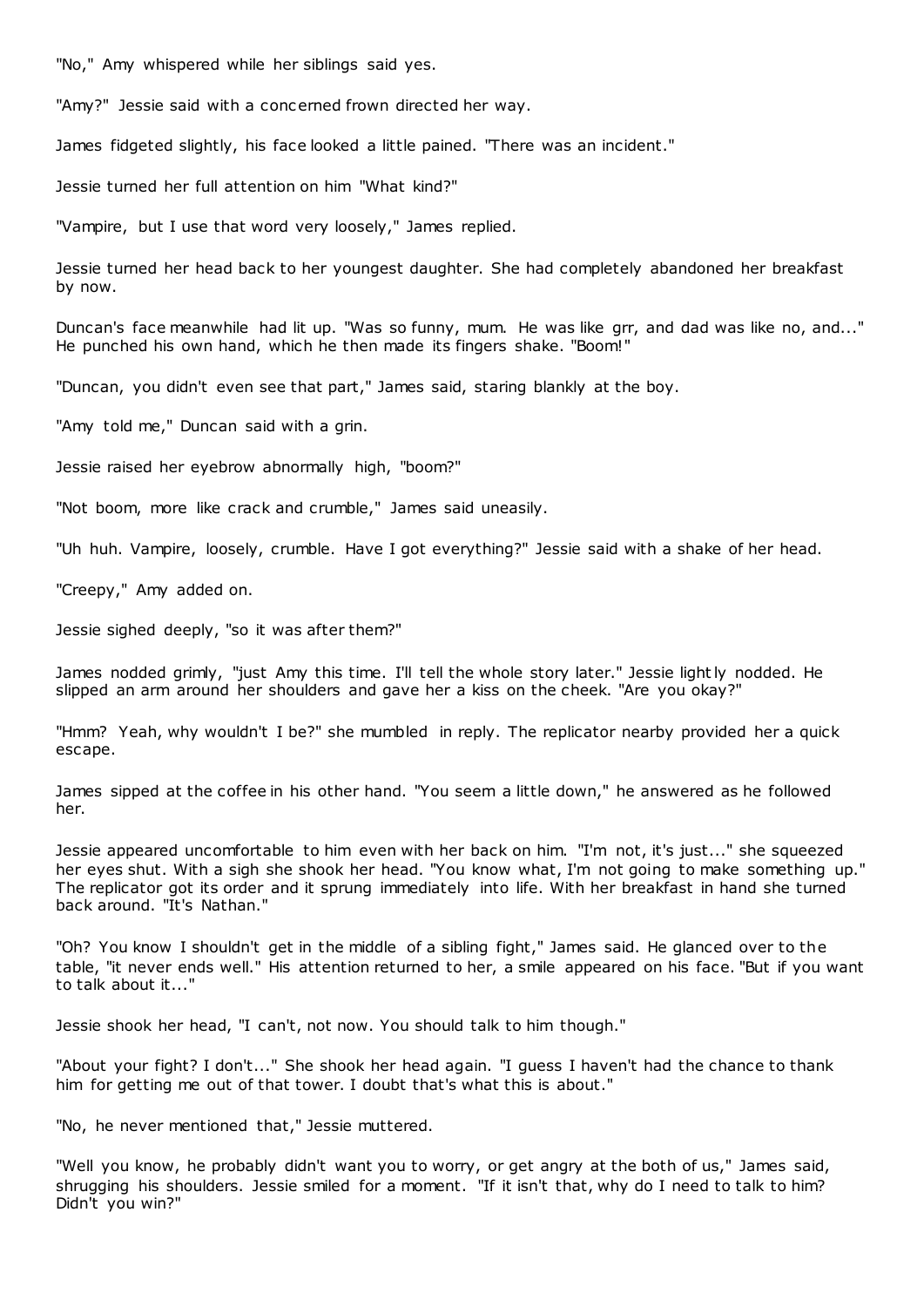"It wasn't really an argument, at least in the end," she answered carefully. "He knows who you are and... stuff, you know?"

James looked confused, "he's in my Slayer trainee class, and I'm the teacher. This is news to him?"

"Yeah well, maybe you're not as infamous as you thought," Jessie smiled.

James smirked back at her. "I figured he always knew. I thought that's why he would make those beating me up jokes." He sighed, "does he have a problem with it?"

"No," Jessie winced slightly.

"Okay, so what's the problem?" James frowned.

"Please just trust me on this, it's important," Jessie avoided answering.

"All right, I'll talk to him," James shrugged. "I dunno what to open with though, but when do I ever plan what I say?"

"Thank you," Jessie smiled. With that sorted she returned to the table and sat down next to Amy. She gave her daughter's hair a little stroke. "Are you feeling okay, sweetheart?"

Amy shook her little head, "no, been bad."

"No, no you haven't," James said as he sat down too. Jessie looked across with a confused frown on her face. "She had a bad dream."

"Oh, well you know bad dreams are not real," Jessie said back at her daughter. Amy shook her head. "It's over now, everything's fine. Can I get a smile, hmm?" The tiny girl tried to force a smile, but that only made both her parents worry more.

*Lieutenant Commander Paris' Log Stardate 58779: The Leda has finally returned after being delayed by yet another disaster. Luckily she's returned intact with no casualties for once. Harry and I have decided to allow the crew a few hours to rest up before the next trip. I'd like to give them more than that but there are still a lot of aliens to evacuate, and time's still a factor. Harry and I will now discuss the strategy for the rest of the evacuation.*

"Was she hot?" Tom asked, his grin wider than ever.

Harry smirked, his eyes glistened. "Naturally."

"Nice!" Tom congratulated his friend with a pat on the back.

"She's invited us back for shore leave when we're done. I was half tempted to stay behind and leave Chakotay to captain the rest of the trips," Harry smiled.

"Oh you sly dog, I'm so proud of you," Tom laughed. "If Chakotay was sane I'd question the half though."

"I would have been fully tempted, I assure you," Harry chuckled back.

"Besides from my man here getting a hottie, that shoreleave would do us some good. Even just a little time to figure things out would be nice," Tom said, his voice turning serious.

"Well as long as we don't tell the Softmicron we're going there, why not?" Harry grinned.

"Then it's agreed. With our delay how long do you think it will take now?" Tom asked him.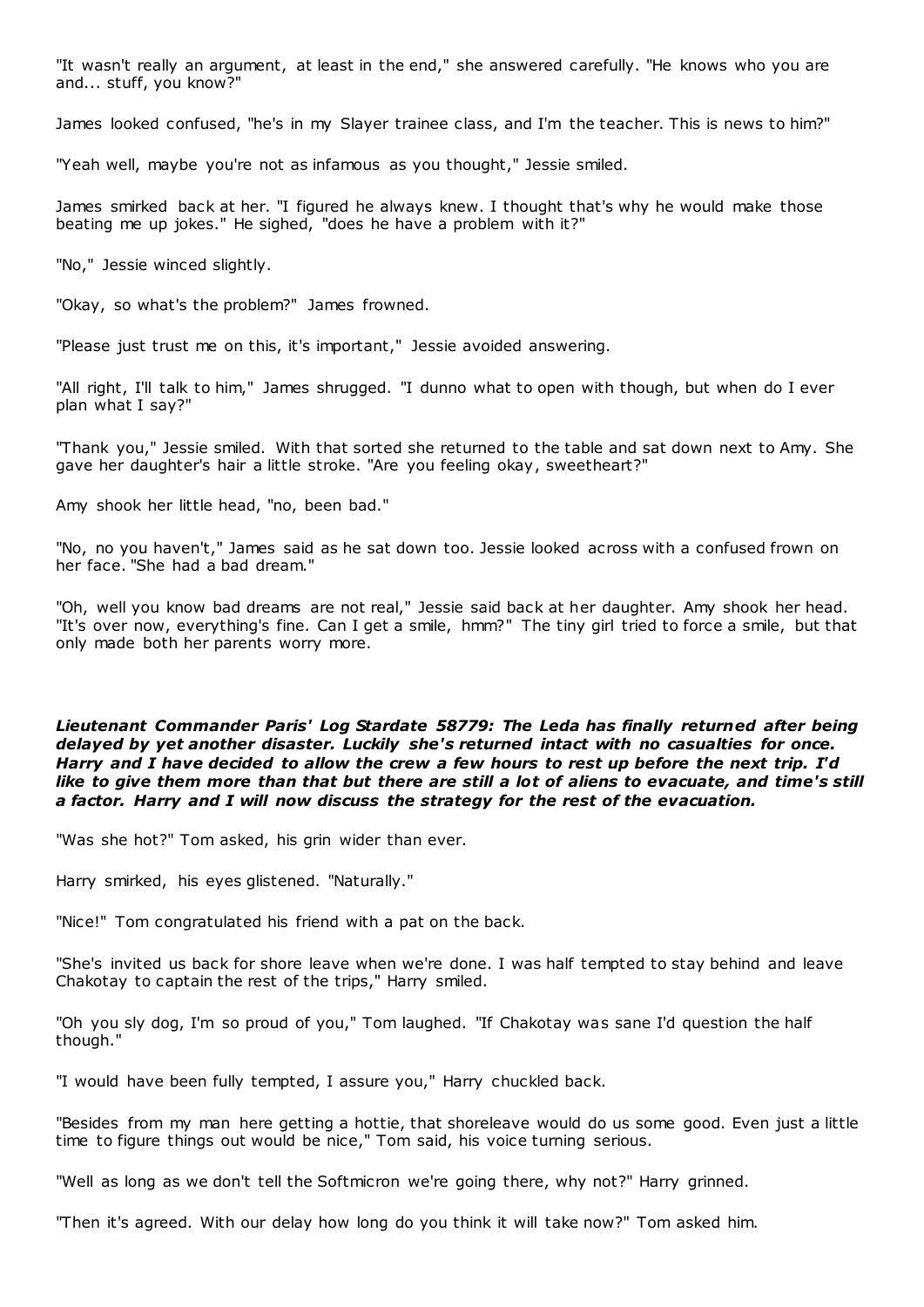Harry tried to think but all he could see in his head was his new admirer. Desperately he tried to tell himself that the sooner he could think, the sooner he could get back to her. That worked very well. "We'd only have two more trips left by the time Voyager herself is space worthy. Three weeks, and that's if everything goes right. Even then Voyager won't be going far very fast," he sadly replied.

"Why don't I take the Leda off your hands for the next few trips? The worst Chakotay could do on Voyager is another runner," Tom suggested.

Harry's eyes lit up, it took him a minute or so to say something. "You'd do that for me?"

"Well it works for me too. B'Elanna wasn't happy that you returned in the middle of the night. Most of the kids had to sleep in sleeping bags in the Mess Hall, due to not many people being available to watch them." Tom shrugged his shoulders, "and you don't want to be around when she's in that mood."

Harry chuckled, "I'm sure your kids enjoyed it though."

"Not really," Tom sighed. "Miral bites in her sleep." Harry frowned. "She sleepwalks."

"Ouch," Harry winced. "How's it going with her anyway, besides from that?"

"She doesn't just bite in her sleep, lets just say that," Tom sighed again. "But enough about me, I want to talk more about your new girlfriend. How far did you get?"

Harry shook his head and smirked. "You wonder why your daughter doesn't like you."

"Hey!" Tom complained. "It's a fair and not sexist question, and she doesn't hate me... much."

Harry ignored him, "and why she doesn't particularly like guys either. You don't talk like that in front of her, do you?"

"Of course not!" Tom snapped.

"Hmm," Harry smirked. "Do you treat her differently to the boys because she's a girl?"

"You know what, I might just let you watch Voyager for three weeks instead. How do you like that one?" Tom grumbled.

"Three weeks of no B'Elanna, and Miral biting. Be my guest," Harry laughed.

Tom tried not to laugh himself, "all right, I know when I'm beat. Having a girlfriend suits you, my friend."

"I know," Harry nodded.

The picture looked lop sided to him. Every time he tried to adjust it and study it again it would still look wrong. It was the only bit of redecorating he had left to do, so it was all the more frustrating.

One last nudge to the right and he realised immediately what was wrong. Once he had let go it drooped back again. He looked over his shoulder to the window. "I'll have to remember to adjust that when we're not lying in a farmers ditch."

Damien turned fully towards the window, taking a moment to absorb the beautiful view. It gave him an idea. "I should put a forcefield up." His hand reached forward to adjust the position of the rabbit ornament on the window. "Next time Voyager's someone's bitch they could fall, can't have that."

A knock on the door startled him. "What!?" He got no answer.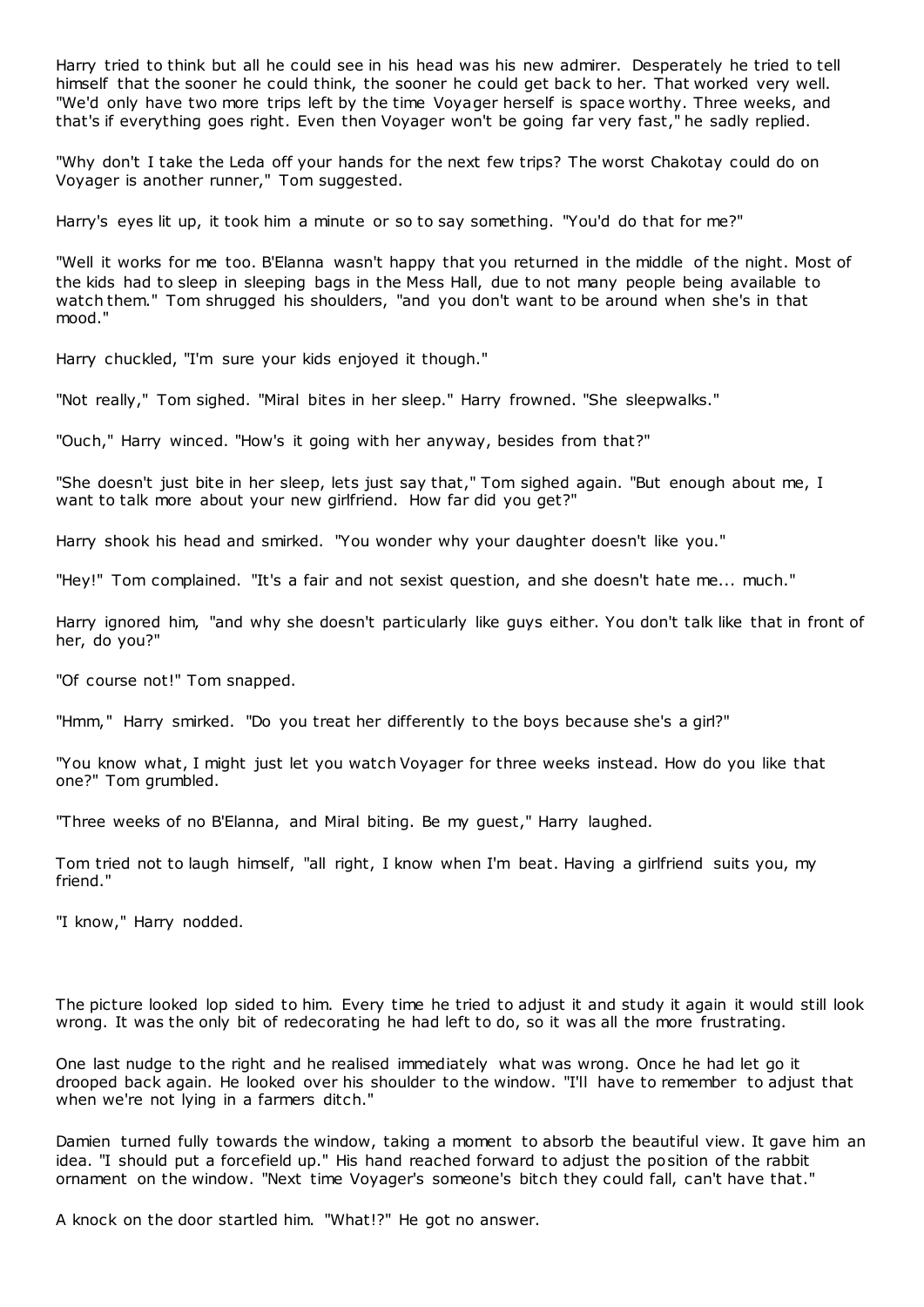Damien shrugged as he returned to the window, paying particular attention to t he broken one. Picking up a tool he got to work. Another knock made him drop it onto his toe. He bit his lip, as usual his little toe was the target of gravity.

"I'm busy!" he yelled. Another knock made him even more frustrated. "Go away!" One more knock made him tremble in anger.

Grumbling a few obscenities under his breath, he limped over to the door. Despite being a little dented it still sensed him, and badly opened up much to his horror or disgust.

His guest leaned on the door frame, her hand caressed the wall beside it. "Hello my honey bun," Annika purred.

"Ugh, no! What does it take to permanently kill you, you bimbo?" Damien snapped. He then noticed the catsuit she was wearing sparkled even more than her old brown ones. It also didn't help that it was bright pink. "Why, why would you wear that? You've already blinded me enough times this week."

"Oh, it goes with my skin. Do I..." Annika decided to rest her back against the poor door frame, and caress it with her hand. "Dazzle you?"

"How many times must a man throw up in your presence before you get the *you are revolting* hint?" a pale Damien replied.

Annika pouted, "aaaw, my baby is still sick? Let me play doctor."

Damien's hand hammered the door panel to close the door, but it started to struggle half way.

"Maybe some fresh air will do the trick," Annika giggled. Before he could think of stopping her, she ran for the broken window, dragging him with her. She forced the arm she squeezed around the front of her waist. He tried to resist but her grip on him was too strong. "You better hold on, spider monkey."

"What? What the hell kind of line is that?" he gurgled. How he was managing not to throw up again was a mystery. He struggled but she threw him over her shoulder anyway.

Everyone currently outside of the ship was then treated to the view of the crazy drone leaping out of the window, with a screaming Damien over her shoulder. At that point they expected a repeat of her last trip on the hull. Smiles were on everyone's faces.

However to everyone's astonishment her jump had thrown her a few metres over the saucer. Once she started to drop like a stone, the only thing in her way was the ground.

Unfortunately for Damien he landed first. Annika's assets were likely full of air so it slowed her fall slightly. Before he could move she landed on top of him.

"Oooh!" she giggled. The drone raised up a little so she was sitting. The sun reflected off her face, which seemed to glitter in response. "See?" Her hand went to her tied up hair, she let it loose.

"Noooooo!" Damien screamed as he tried to get away.

By this time the audience were not laughing anymore. Most even felt sorry for the ex-villain, including B'Elanna. "Poor Damien," she couldn't believe she said.

Everyone already felt a little nauseous watching this scene, but Damien's response to it all made it so much worse.

Annika screamed as she leapt to her feet, "my beautiful catsuit!" Damien quickly got back up, covering his mouth. "I guess I'll have to take it off." Her hand went to unzip at the back.

Despite feeling very, very sick Damien ran for his life towards the ship. She of course bounded, or bounced after him.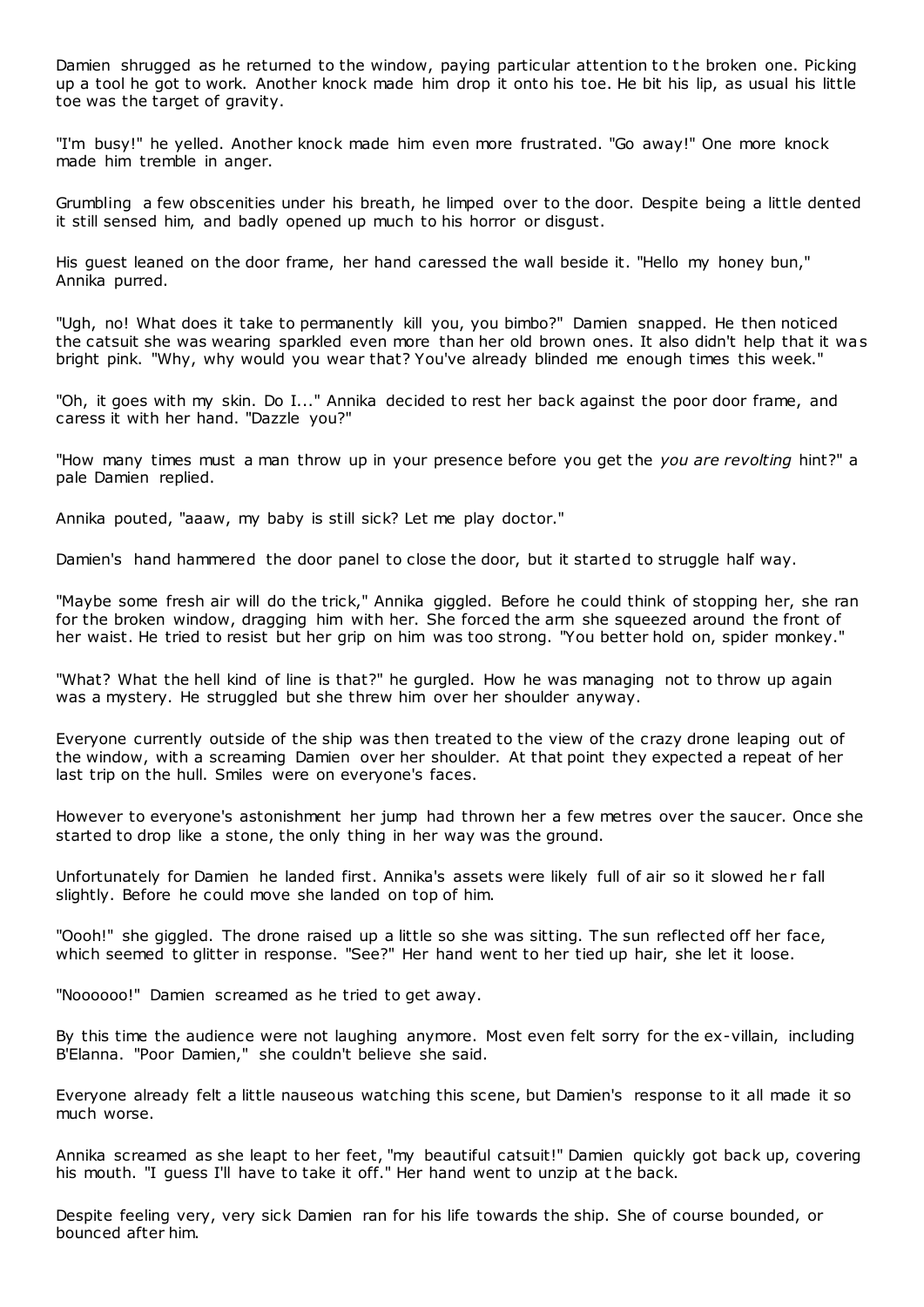"That's the worst thing I've ever seen, and I've seen Neelix streaking," B'Elanna muttered. Her teammates grimaced at the memory, but it was still better than what they had just seen.

"Change of plans," Harry announced as soon as he left the turbolift. "After our resting time, a few people will be re-assigned." As he made his way to the centre of the bridge he spotted Chakotay sitting in the First Officer's seat. This made him smile proudly for a second until he saw the stoney look on his face. That was when he realised he was the only recognisable face on his Bridge. "Where is everyone?"

"Rest period," Chakotay muttered with a roll of his eyes.

"Oh," Harry blushed. "Well, I have a job for you."

Chakotay shook his head, "I'm only sitting here so I don't have to hear you whine about your precious chair."

"Okay, I heard yes sir," Harry smiled. "First, your report on the er... three's company incident."

"Waste of breath," Chakotay answered as he climbed to his feet. "He told me to go find a hole and die in it, to sum up my report... sir."

Harry sighed. "How did you ask him?"

Chakotay narrowed his eyes in the younger man's direction. "I asked him if he knew anything about our three guests and their identity. What do you think I am?"

### **Several hours ago**

"So..." Chakotay said, glancing briefly down at the three children standing behind James. "Has it ever occurred to you to stop breeding? I'm sure today's been a good hint. It's late, but a hint anyway."

#### **Present time**

"A liar?" Harry replied.

"Well my memory may be a little fuzzy. There's a gap between my question and waking up in Sickbay so..." Chakotay said. "I'm still wondering why this psycho is allowed free reign of both ships."

"Yeah, it is a wonder," Harry said, staring intently at the ex-Commander.

"What does it matter anyway? So at least two of his brats and a mystery person travelled back in time to visit us. They're gone now anyway," Chakotay said.

Harry cringed slightly, "it matters because Craig mentioned that James met one of them. Its bad enough they had to talk to us, but meeting your dad in the past could change things. Next thing you know we have another temporal paradox, and I'm having a hard time keeping up with the ones we have."

"Well if it keeps you up at night, ask," Chakotay smiled. "Just don't expect to get out without a concussion."

"Well hopefully you won't screw this task up," Harry muttered as he handed him a PADD. The other man scowled at him. "I'm probably expecting way too much of you."

Chakotay glanced briefly at the PADD then back again. "You're re-assigning me?"

"Getting rid of you," Harry corrected with a smirk. That disappeared when Chakotay's glare became a little unnerving for him. "We need supplies and who better than to negotiate than me? In the meantime, I'd trust Damien with the Leda more than you."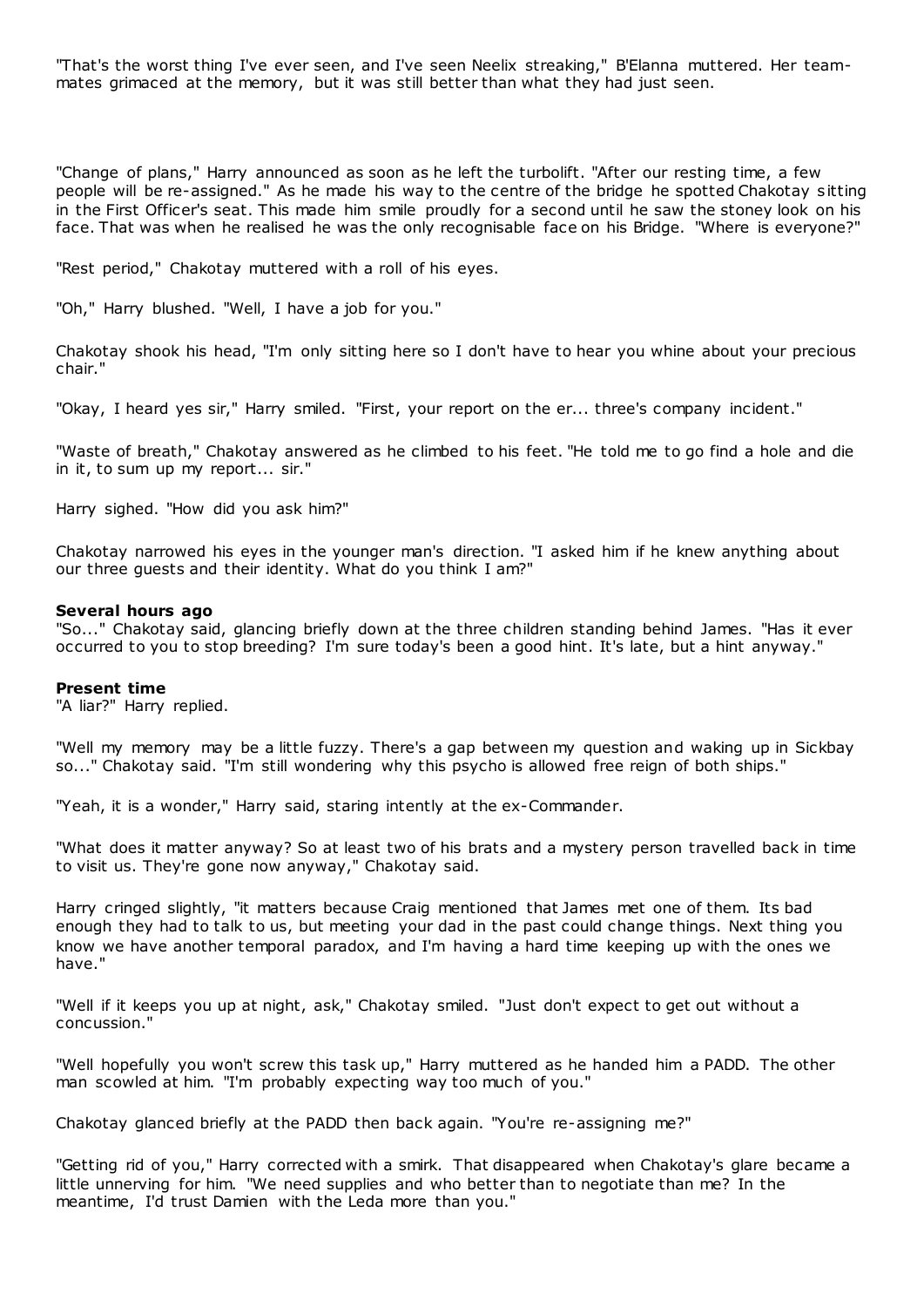Chakotay scoffed before throwing the PADD at his face, he ducked in time. "You just want to see your blind alien girlfriend. Typical Harry, thinking with his...'

"Look I like your angry slash evil rants as much as the next guy, but I've got to go pack," Harry said with a smile. "I'll just message everyone who's been re-assigned. I don't want to give you too many responsibilities. We all know you have a tendency to run off and..." Chakotay snapped; he grabbed the younger man by his collar. This made him yelp in response.

"Anymore sass from you and I'll deliver you to your girlfriend in a..."

"And it just gets better," Kiara's voice interrupted him.

Chakotay let go of him immediately, his focus now at the turbolift doors where his granddaughter stood. Inside he ached as the scowl she was giving him reminded him so much of what he lost.

Harry tried to readjust his collar, and stop himself from trembling too. "Right well, when Tom arrives to take command, I'm off." He rushed for the Ready Room.

"Look Kiara, I'm..." Chakotay began to say.

To his surprise she smiled a little. "Do you realise how pathetic you look? I'm sure a certain uncle of mine will be embarrassed to see how badly his evil side is parodied."

"Don't compare me to James. He's..."

"Better than you, yeah sorry," Kiara muttered.

Chakotay inhaled deeply as he tried to contain his temper. "Better? That idiot literally gets away with murder, and he gets the Security Chief and First Officer seats handed to him on a plate."

"Oh this gets even better, he took your job too," Kiara actually giggled. She turned serious very quickly, her head shook. "You're angry at him; you blame him, blah blah... so why take it out on everyone else, including me?"

Chakotay sighed, "was there a reason you came here, Kiara?"

"I was looking for Craig, he was assigned to Tactical," Kiara said, turning her head away. "Like I'd see you willingly."

"Craig?" Chakotay scoffed. "If you think I'm pathetic now, wait till you hang with him for five minutes. He acts like Harry just did with me earlier."

Kiara narrowed her eyes, giving him her version of the Death Glare. "I'm not just some dumb kid, I have noticed, and that's why I want to see him. I can put two and two together you know."

His chest felt heavy, his eyes squeezed shut. "Kiara, try to understand..."

"I'm not a dumb kid, but I'm not a genius either, or a psychiatrist for that matter. I'll never understand you," Kiara snapped. "Like most of my family, you're dead to me." She turned on her heel and fle w back into the turbolift.

Her words slapped his face, leaving his cheeks stinging. His chest tightened. All he could do was stare at where she once stood, letting the entire conversation sink in. For a moment, he felt like he had woken up after a long sleep.

Fortunately for the repair crew outside, the star was hiding behind a group of large clouds. The air was a lot cooler as a light breeze blew through the fields Voyager was resting in.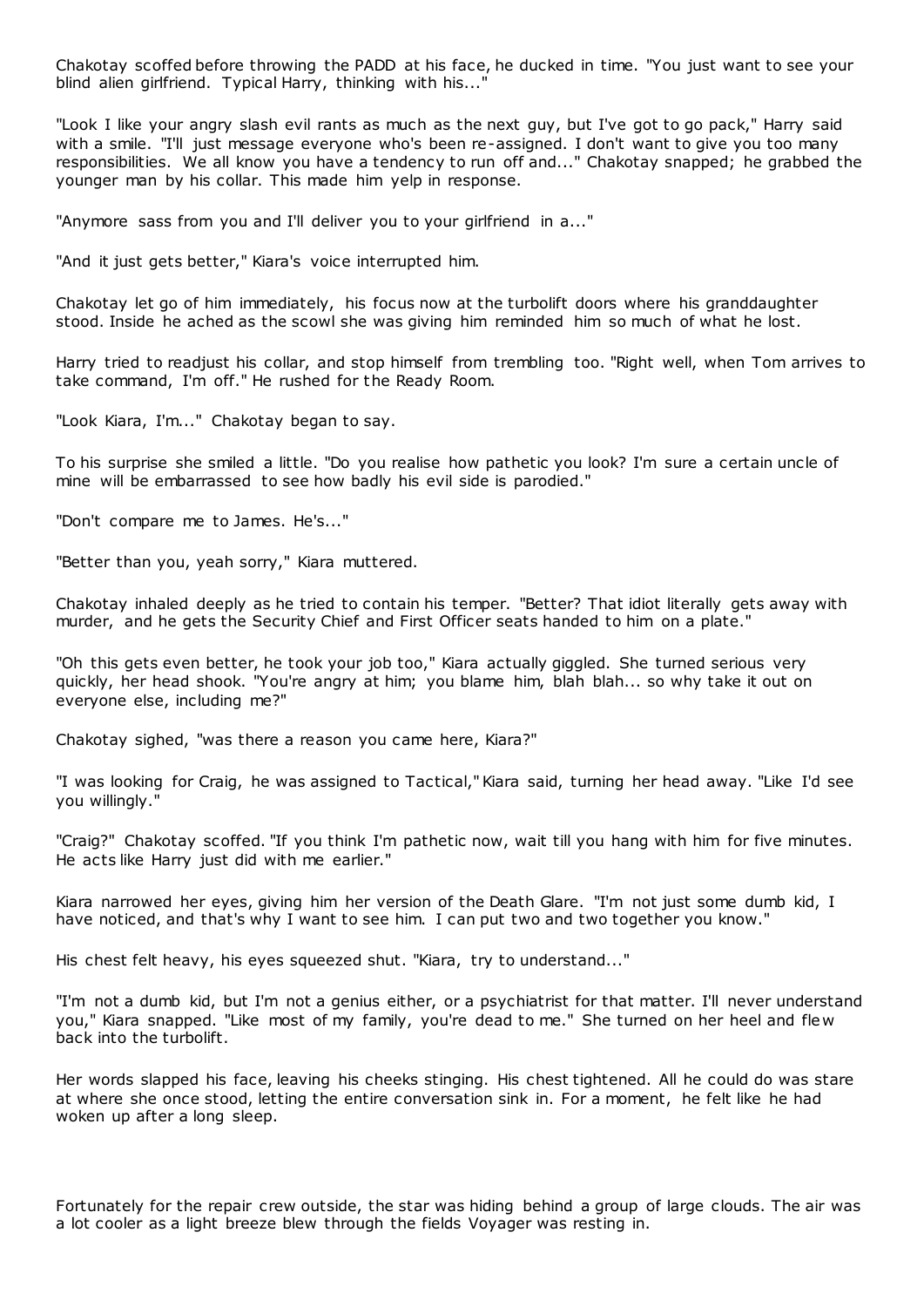One of the lifting platforms stood beside the belly of the ship, waiting on the ground for someone to use it. A small team stood around it, discussing what needed to be done while organising the tool kits. Nathan was a member of the team but he was barely paying attention. He leaned against the bar around the platform, staring into space.

The group were soon joined by James as he approached from the back of the ship. All of the team but Nathan looked in his direction once he had stopped.

"Uh, we don't need Security with us, do we?" the only man asked.

"Huh?" James was confused for a second. "No, why would you?"

"Oh, we just thought," one woman said, pointing up a few decks to a hull gash. "The outside shouldn't be haunted too, right?"

James looked up to where she was pointing at, he understood immediately. "Thirteen. No, it shouldn't be. I'm just here to talk to Nathan."

"Oh," the woman said. She turned to the man in the group. "We're good to go." He nodded before taking a step onto the platform.

Nathan only noticed the new arrival when the platform started to move, he got out of the way quickly. "Hey, didn't notice you."

"I noticed," James said.

Nathan glanced at his team. They were now completely focused on the platform. "We're not training, are we?"

"No. Jessie told me you wanted to talk about something," James explained.

"Right," Nathan mumbled. He looked back towards the ship, then the platform which had gone up three levels to Thirteen's gash. "Now?"

"Whenever you're free. It's not like there's much for me to do, I'm better at breaking than fixing things. So er, just let me know," James said. He frowned as Nathan's attention was still on Voyager. "Thanks."

This got his attention, he swung around to face him with a bewildered expression. "What?"

"You saved my life in that tower," James answered.

Nathan looked a little embarrassed, he rubbed the back of his head. "Oh that. It was nothing, really."

"Not to me," James said. For some reason this made Nathan uncomfortable, his head turned slightly away. "Maybe I'll try to tone down the making comments and stuff from now on, huh?" He was starting to feel the same as Nathan's attention seemed to drift further away. "I say maybe, it's no guarantee you know."

"Uh yeah," Nathan finally spoke up. His attention was still away. "No problem, just don't make a big deal out of it," he stuttered. This was odd even for him, he knew it but he couldn't stop it. "I'm okay with it, you know."

"With what?" James asked. His eyes shifted to the left briefly, mainly to see if Nathan was distracted by something. He appeared to be looking at nothing.

"I don't think you should be sickly nice to me just 'cos of the tower thing. We bicker, that's our thing and I'm cool with it," Nathan continued stuttering. "Besides, I was just keeping a promise." His face was bright red at this point. "You know what, forget that."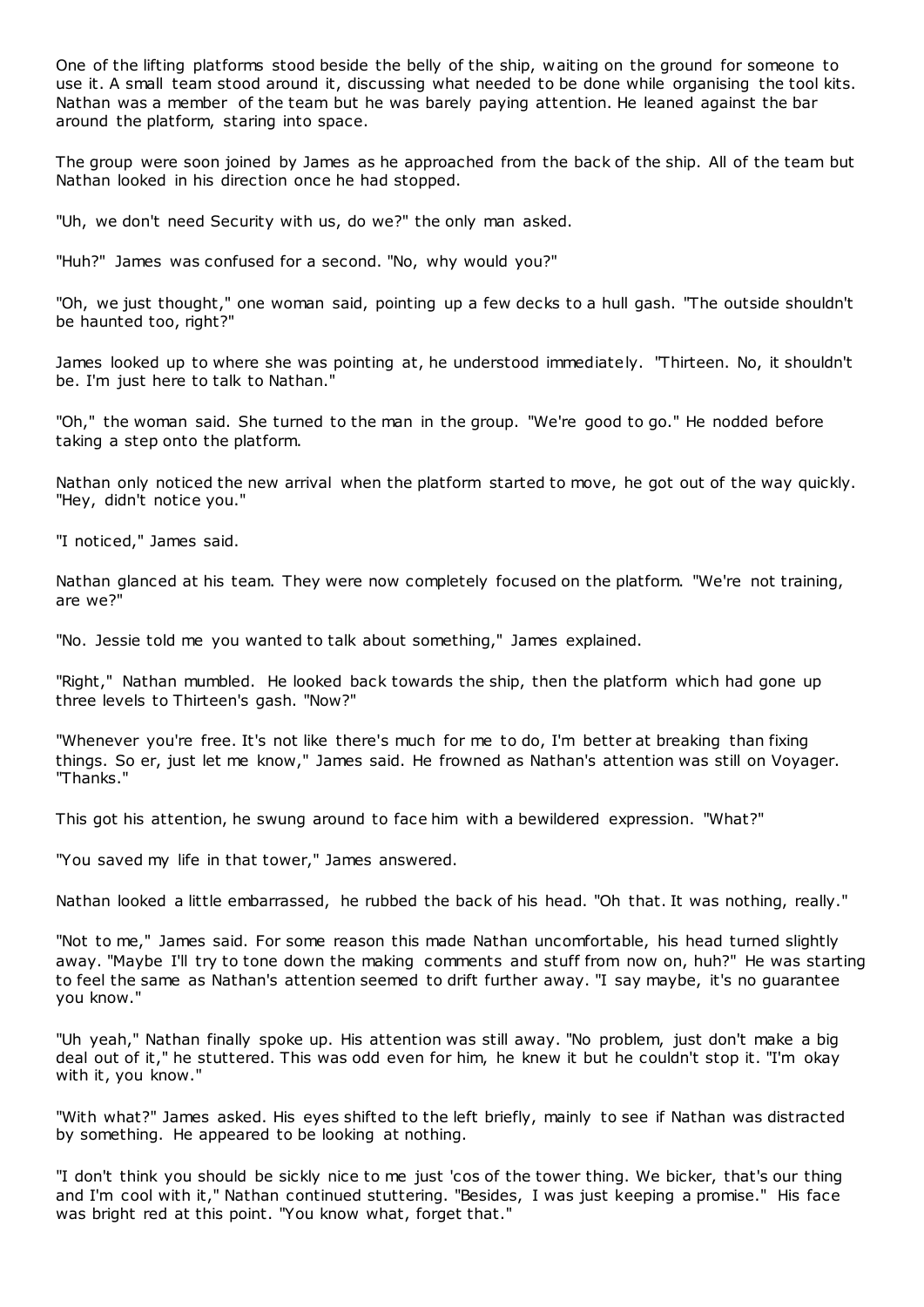"A promise? Jessie wouldn't..." James was definitely confused by now.

Nathan shook his head, his attention finally went back to him. "Forget it, just mumbling. You saved me and the others at the planet anyway. I just did what I had to, we're even."

"I don't think..." James muttered.

Nathan sighed loudly, annoyed at himself. "Maybe..." He turned his head towards his busy team. "We should talk but, not here."

"Good cos I haven't a clue what just happened," James commented.

"Yeah sorry. I don't handle that stuff well," Nathan meekly said with a small smile. "I'll explain." He began to walk away from Voyager's resting grounds.

Tom winced as he stared at his friend, sympathy washed over him.

"So yeah, I won't be doing that again," Harry finished his story. His body still trembled a little as he thought about it. Tom clasped his shoulder. "I don't know why I did it, I must be mad."

"Love makes fools of us all," Tom sighed. Miral squirmed in his arms, pulling a disgusted face. "Believe me. How many times have I been almost or beaten up?"

Harry nodded in agreement, "true. Tira has made me feel a lot more confident now. I shouldn't let Chakotay put me off."

"Atta boy," Tom smiled. "Are you off then?"

"Almost. The Doc wants me to stop by first. Apparently I didn't escape the medicals," Harry replied with a sad smile.

"Ha, too bad," Tom chuckled. "Have a nice trip." He leaned in close to whisper to him, "please don't take the Flyer."

Harry raised his eyebrow, "the Flyer is still sitting near a giant crater, nose buried in soil, unable to fly. No problem!"

Tom's eyes began to water at the thought, "my poor baby." Miral looked up to scowl at him. Harry chuckled at him as he headed for the turbolift nearby. He passed B'Elanna on the way inside, they gave each other a nod. "What would I do without her?"

"If only you loved the other women in your life that much," B'Elanna commented with a sly smile. Tom almost leapt out of his skin. He turned to face her.

"Why do you keep doing that?"

B'Elanna laughed, "just keeping you on your toes, or not as it would appear."

Tom groaned and looked down at his daughter, "this is where you get it from, isn't it?"

B'Elanna nodded as she reached over to stroke Miral's head. "We girls have to stick together, even if it's something small like picking on daddy." The little girl giggled cutely. Tom almost swooned at it until he remembered she only ever did that when she was naughty.

"Please, it's hard enough without you encouraging her," he complained, his eyes cast downwards. "That's why I brought her here today. The Leda isn't going anywhere. We can have a safe father and daughter time in the place where I'm in my element."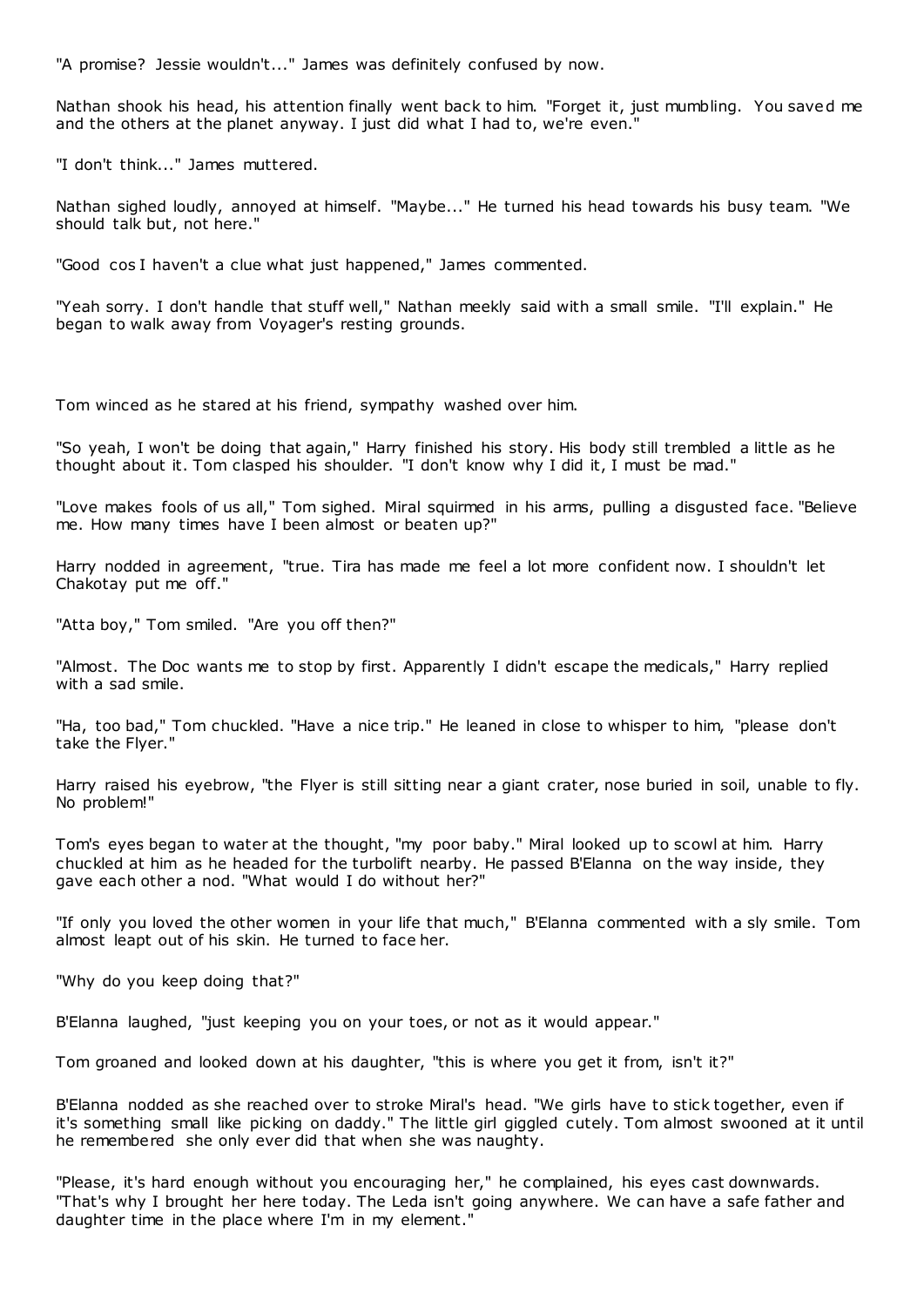"This isn't your Bridge," B'Elanna pointed out.

"Minor detail," Tom muttered. "My other point still stands."

B'Elanna's smile faded away, "you're right, I'm sorry. This is a nice idea, did you bring any toys?" Tom pointed to a bag on the ground. "Good, that may keep her from playing Pun-Run."

Tom frowned as he let his daughter down to stand on her own. "What's Pun-Run?" He got his answer straight away from a pain in his leg. He looked down to find Miral running away, laughing.

B'Elanna sighed, "she still struggles with punch."

"Nope, she's mastered it," Tom stuttered. B'Elanna watched him rub his leg with sympathy. "Why?"

"Well I keep saying it's better than her being bullied and/or unable to defend herself," B'Elanna said.

Tom looked around quickly like he was worried about someone hearing her. "Should we really be talking crap about someone else's daughter? Especially someone's who could make Tom mince meat."

B'Elanna raised her eyebrow, "I wasn't comparing her to Amy."

"Shhh!" Tom tried to shush her. It just amused her instead. "Why do you two hate me?"

"We don't, do we Miral?" B'Elanna smiled sweetly.

"Yup!" Miral squeaked from nearby the helm.

Tom's shoulders fell, B'Elanna quickly placed a hand on one. "She was probably just agreeing with me."

"I doubt it," Tom mumbled sadly.

"Come on, don't be..." B'Elanna said. Tom's panicked face appeared, interrupting her. "What?"

"You said bullied. Who the hell is mad enough to bully any of James' daughters? I mean really? You might as well slowly shoot yourself in the head with a cross bow, while jumping off Voyager's saucer, legs first," Tom explained.

B'Elanna laughed into her hand, "like I said, I never meant to single out Amy."

Tom sighed deeply in relief, "thank god."

"If it makes you feel any better, she and Miral seem to get along okay. That may keep you in the good books," B'Elanna said. This cheered Tom up a little, he smiled at her gratefully. "Would be ironic, wouldn't it?"

"It would only be ironic if they fell out and Miral..." Tom muttered to himself. He shook his head to remove that terrifying thought. "Oh gods, I knew one day James would really be the death of me."

"Well it's not like he's never tried," B'Elanna giggled. "Anyway I'd better get back to work. Have fun, and good luck." She turned to go back into the turbolift. Tom smiled after her, not realising that Miral had ran back up to him.

"Phew, now it's just you and me," he said, glancing back at where Miral once was. He frowned. "Miral?"

"Are you picking on my friend?" Miral asked him with a deadly look in her eyes. Tom finally realised where she was and looked down. "Huh?"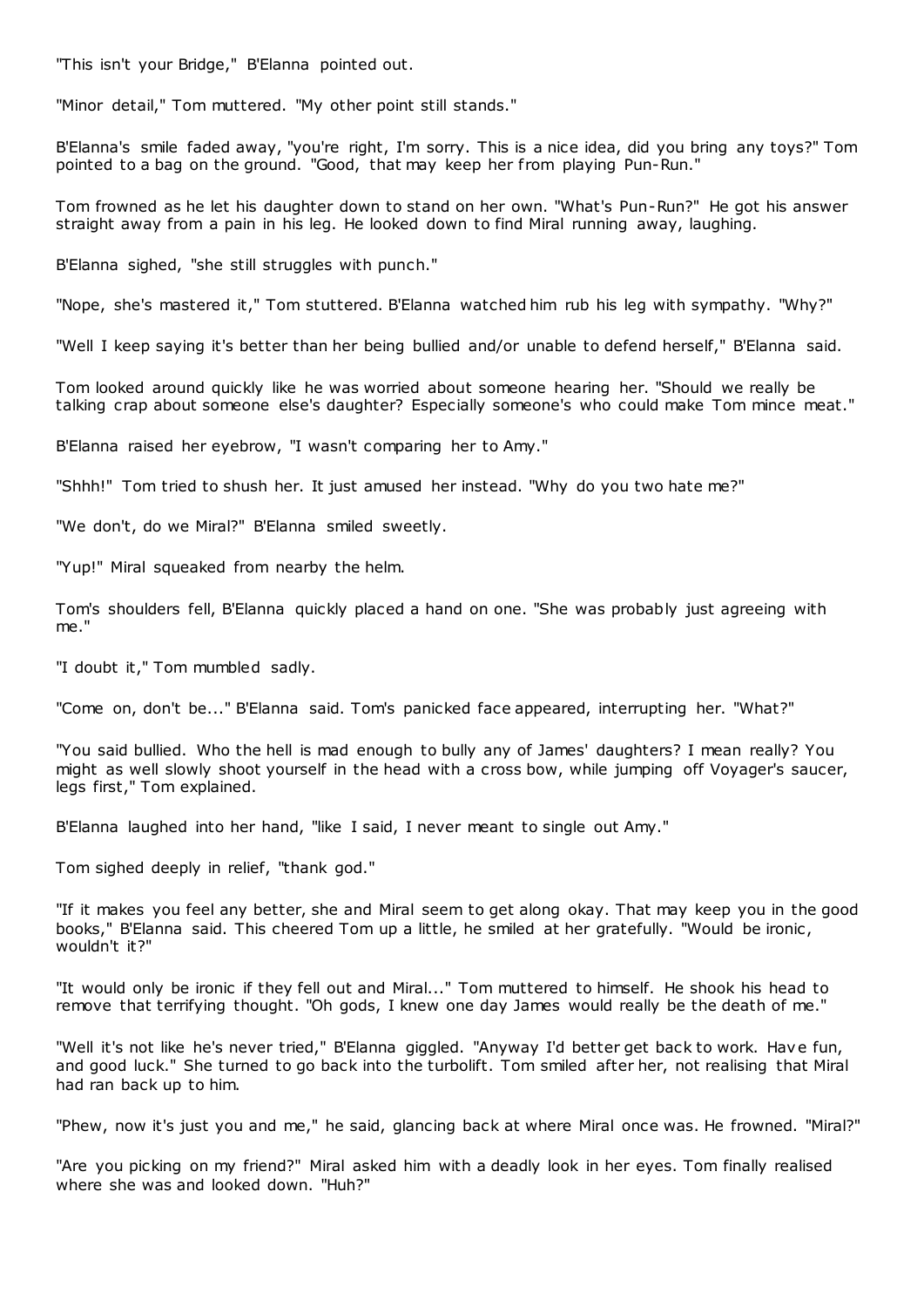"What?" Tom's eyes widened in horror. "Oh god no. Like I was trying to say, that would be a stupid thing to do."

Miral cocked her head to the right, staring straight up into his eyes. He tried to smile warmly at her, but he couldn't shake off the glare she was giving him. He didn't have to wait long. She reached out to tug on his trousers, and roughly too.

Everyone in the Bridge burst out laughing as his trousers fell to his ankles, revealing red boxers with a Delta Flyer pattern on them. On the butt there was text reading *Da Man*. He blushed so much his face was redder than his boxers. He quickly knelt down to pull them straight back up.

"Eew," Miral commented. "Worth it."

Tom stared down at his daughter. For the first time he was angry at her. "That's enough!" he snapped. Miral's smile vanished. "That wasn't a very nice thing to do, at all. You don't treat anyone like this, especially your own daddy."

"But, funny," Miral squeaked, she tried to smile again. The look on his face actually stopped her.

"No, bullying," Tom corrected her sternly. "You wouldn't like it, would you? Don't ever do that again."

To his surprise his daughter burst out crying, and loudly as well. She even put Amy's to shame. Everyone covered their ears and turned away. Tom's first instinct was to pick her up and comfort her, but he tried to resist it. It was probably the hardest thing he ever had to do.

Meanwhile in the Leda's Mess Hall, her cries could even be heard there. Everyone tried to block it out.

"As if it couldn't get any worse, it does," Damien stuttered. He was still trembling violently. "She glittered in the sun."

Ylara looked across at his full plate. "That's the worst part?" she asked with a raised eyebrow. While he stared straight ahead of him with a pale expression, she snatched his plate.

"She swished her hair around and..." Damien squeaked. "And started to... egads, undress."

Ylara tried her best not to laugh at his misfortune as she tucked into his breakfast. He finally noticed that and stared at her with wide eyes.

"How the hell can you eat after hearing that story? Weren't you listening?"

"Barely," Ylara answered honestly. "Which one is Barbie?"

Damien groaned and rolled his eyes. "The blonde bimbo in a catsuit."

"Who would wear a cat costume?" Ylara asked, puzzled.

"No!" Damien snapped, slapping his own face with his hand. "This skin tight thing that may as well be body paint. I'm sure you're used to that look where you came from."

Realisation struck her, "oh, her!" She pulled a disgusted face as the image popped into her head. "Well she is insane I guess."

"Hey, she'd be lucky to get a great man like me," Damien tried to boast, but he still sounded s ick.

Ylara tried not to laugh as she had just put some food into her mouth. Once it was clear she said, "you know for once, I agree."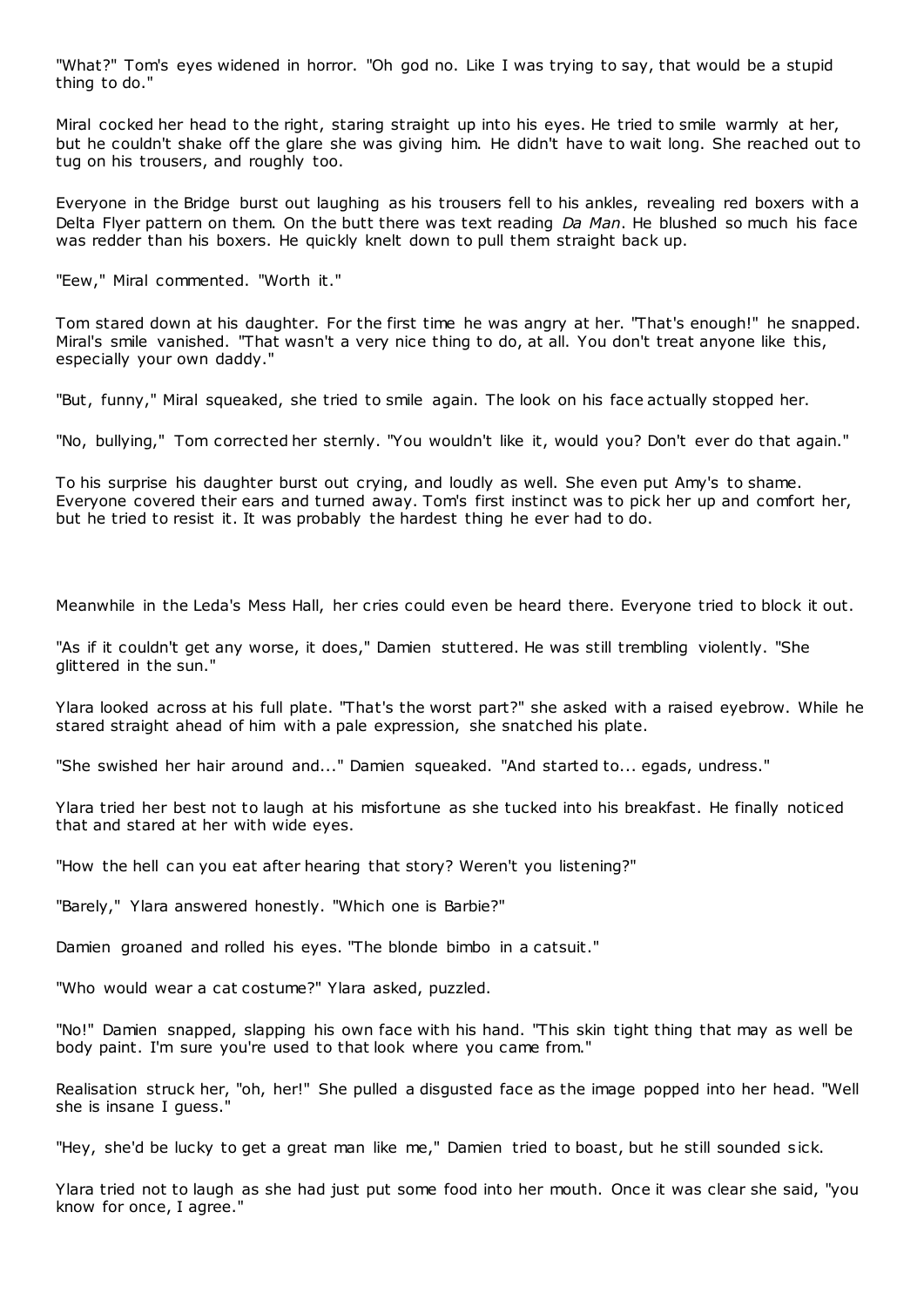Damien scoffed, waving his hand mostly in her face. "Spare me the jealous act."

Ylara shoved the food away while turning her head to glare at him. It was strong enough to melt the table but he seemed to be immune to it. "Tell me again about the landing on top of you, and undressing part."

"Urgh," Damien suppressed a gag, but barely. "You're a piece of work. Why did I ever tell you?"

"For some reason you think I care about your tiny problems and ego," Ylara replied, not breaking her glare.

Damien huffed as he folded his arms on the table. "Unfortunately you're the only one I'd ask to deal with this."

"Why? You still owe me dozens of chores," Ylara muttered.

"Why would you charge me? You like killing things, don't you?" Damien said with an evil glint in his eye.

Ylara's face turned ice cold, she stood straight up. "I have an idea. Marry her. She's the only one who can stand to be around you, so why not?" Damien tried not to throw up yet again as Ylara marched out of the Mess Hall, almost knocking poor Neelix out of the way in the process.

"Oooh, I hope you haven't angered your only friend," he said as he approached.

"Friend? Are you eating your own poison, Talaxian?" Damien hissed.

"Of course not, it's just to keep the local wildlife away from my kitchen," Neelix stammered, glancing briefly to the windows.

Damien grimaced but he wasn't surprised. "She's not my ally. She thinks I'm her slave when it's the other way... you know what, why should I tell you?"

"Hmm, I couldn't help overhearing about Annika making a move on you," Neelix grinned as he joined him.

"Come to gloat have you? I had you all wrong. Well not all wrong, you do cook like you dress," Damien commented.

Neelix glanced down at his favourite outfit, pouting slightly. He calmed down quickly. "Oh, your harsh manner made your compliment sound like an insult. My mistake. So anyway..."

"Is it too much to ask to have a conversation with at least one brain cell? I keep coming up dry here," Damien rolled his eyes.

Neelix frowned in confusion. "I thought Annika was popular because of the chest." Damien groaned as he tried to keep that horrible image out of his head.

"You don't have that many people who can stand you as it is, I wouldn't be so picky. Annika's a... fine girl; once you get passed the crazy, the look at me catsuits, and her delusion of being a unique flower we should all love." He then shoved a tray in the villain's face. "Cup cake?"

Damien cringed at the sight of the variety of green on the tray. "Yeah cos you're not crazy or suffer delusions of greatness yourself."

"I'm not hitting on you. I give everyone food," Neelix was confused again.

Damien pulled a disgusted face, "I don't know who is worse."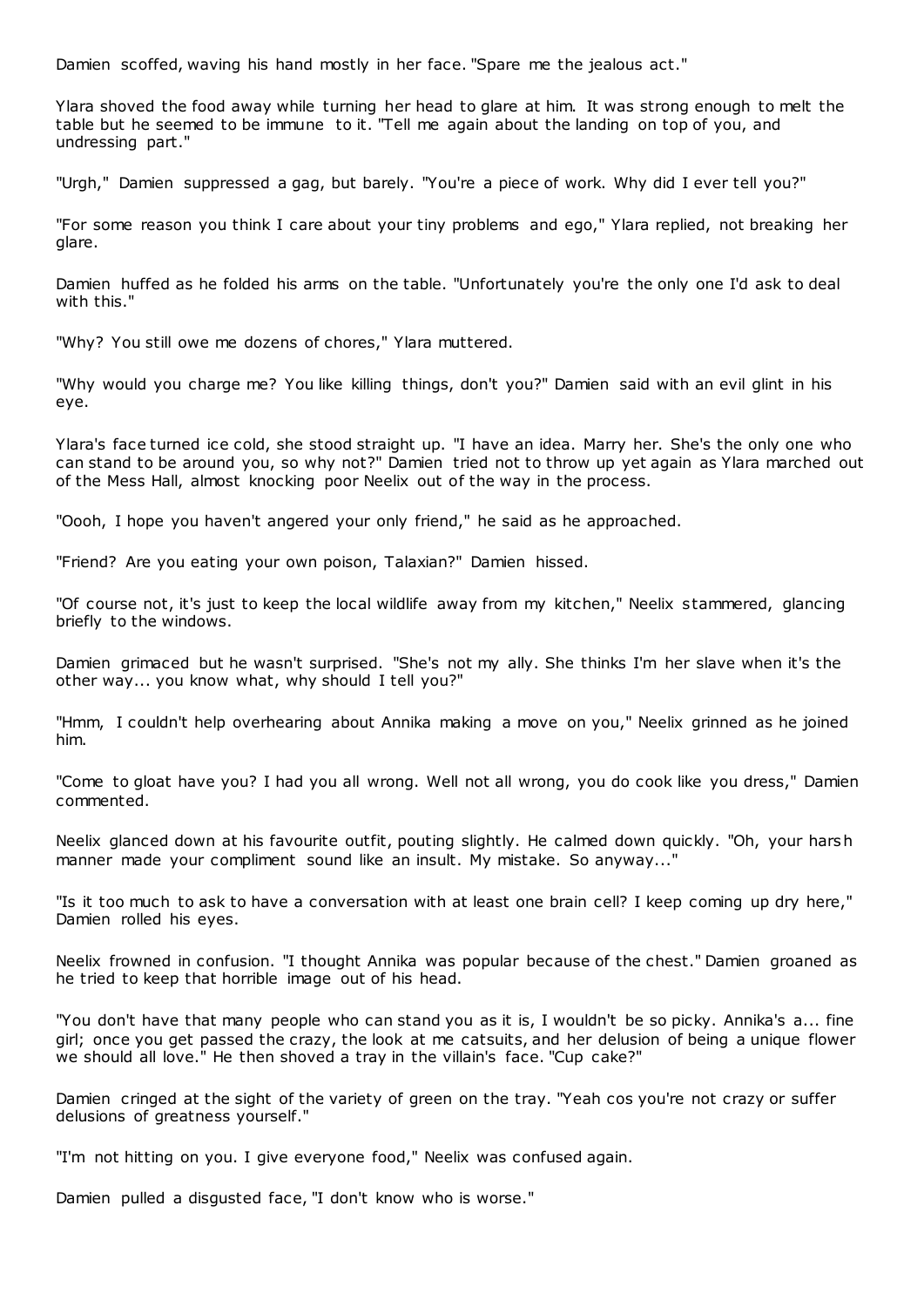Neelix's patience with him had run out. "Rude! You're not fooling anyone Mr Damien. You really should have a last name, by the way. I think you're definitely lonely and you're so proud you won't admit it or do something about it. Why else would you keep surrounding yourself with people you claim to hate; the FVDA, evil versions of us, Riker, us again, Ylara."

Damien narrowed his eyes at the Talaxian, "so I guess you're Neelix Smith."

"What?" Neelix stuttered. "Didn't you listen to anything I said?"

"Clearly I did, it was the only part worth replying to," Damien said. He stood up, even taking the tray with him. "I might need these later." Neelix seemed oddly proud as he walked off with them, holding his nose. "Yeesh cupcakes shouldn't smell like feet," Damien mumbled once he was through the door.

Whilst everyone else was working on its hull, one person had decided to sit on it instead and stare into the horizon. He had picked that particular spot so no one would see him but he wouldn't risk sliding off. As nobody would be using it the flat area around the outside of the Conference Room window was just right. Just in case he chose to sit as close to the walls around the Bridge, blocking his view from the ground even further. The view from right up there was perfect as the events of last week were literally behind him, out of sight.

Craig couldn't help but groan as he could hear approaching footsteps behind him.

"You've gone to a lot of trouble to bother me. It better be good."

Kiara climbed down from the Conference roof to join him. "Don't flatter yourself," she huffed as she tried to get her breath back. She sat down next to him. "There's still a hull breach on Deck Two."

Craig glanced at her, cringing a little. "I'm sorry, I didn't think it would be you," he said.

"It's okay. At least you admit it," Kiara said sadly.

Craig moved his attention back ahead of him. "How did you know I was here?"

Kiara shrugged her shoulders. "One of the guys repairing that hole spotted you." Her head turned to her right, where he was. "I don't know what's happening anymore. Nothing makes sense."

Craig tried not to smile, "seems to be a theme with everyone these days."

"I know my mu... grandma is dead," Kiara quietly said, glancing down at her feet. "Granddad's been replaced by this monster, I don't know how."

"Nobody knows," Craig muttered. "Losing Janeway would be rough on him, sure, but it doesn't give him the right to be a SOB to everyone." Kiara's attention was back on him, she studied him carefully while he spoke. He noticed and turned his head to her. "What?"

"He's not the only one who's changed. You're... grittier. I can't think of a better word. I liked the old Craig, where is he?" she asked.

Craig inhaled deeply as a stall as he tried to think of what to answer with. Once he was done he still had no idea what to say.

"I haven't seen her and people have been very strange whenever I mention her," Kiara said so quietly Craig could only just make her out. He felt very uncomfortable, he knew what was coming. She shook her head as his expression just proved what she was talking about. "What happened to my mum, Craig?"

"I... are you really sure you want to talk to me about this?" Craig awkwardly said.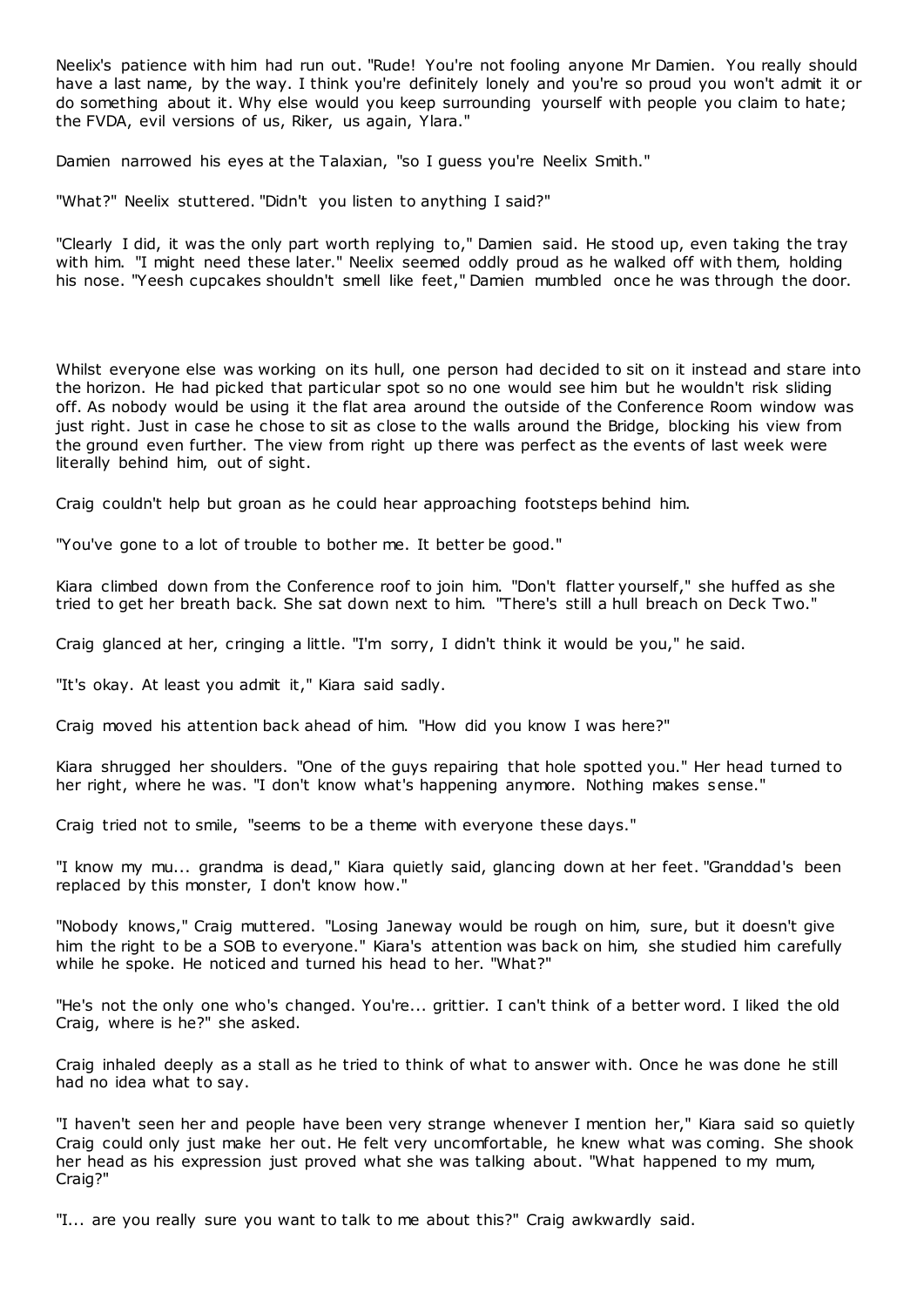Kiara nodded firmly. "I wanted granddad to tell me the truth. All I got from him was self pitying remarks. He doesn't care about anybody but himself. I'll leave if you don't feel comfortable telling me, I'll understand."

"What about James? He's family," Craig said.

"You're not comfortable telling me, that's fine," Kiara muttered. She climbed to her feet, forcing a fake smile. "My gut was telling me that asking James would be a bad idea. Granddad's attitude towards him..."

"It wasn't his fault," Craig interrupted, immediately regretting it. He gazed down at the hull under his feet. "I can't. I'm sorry."

Kiara tried to stop any tears from escaping, she turned her head away just in case. "It's okay. It's not your responsibility to tell me. I'll go."

Craig quickly looked up at her just as she began to walk towards the edge. She was about to sit down so she could climb down to Deck Two when he got up himself. "Wait." Kiara turned back around. "It's not that I can't tell you because of how I feel about it, I just don't want to hurt you. You understand?"

"Yeah," she mimed; her voice was close to cracking.

"But..." Craig shook his head. "You deserve an answer."

"I got it. My mum... Lena's dead. I know," she quietly said in a hoarse voice.

"Yeah but there's something you should know about it before..." Craig said in a quick panic. "It's about why you're tossed from ship to ship. I think you should know before you find out the hard way."

Kiara didn't say anything; she just stared straight ahead of her.

Craig sighed deeply with his eyes closed. When he opened them, he knew what to say. "There's a woman onboard. Her name is Ylara." Kiara's eyes drifted to the side, a puzzled expression on her face formed. "She... she looks like her."

"What?" Kiara obviously didn't understand.

Craig sighed again; it was hard enough explaining it like that. "That's really all I can say. I didn't want you thinking that she was alive when she's not. It would be cruel not to tell you."

"Why? How does she look like her? I don't understand," Kiara stuttered.

Craig shook his head slowly. "Sorry, I can't explain that. All I can say is that we kept you away from Ylara to avoid false hope, or anything for that matter. I'd continue to do that, to be honest."

"So..." Kiara turned her body away. A lump formed in her throat. "What does my uncle have to do with her?"

"Huh?" Craig didn't understand.

"Granddad said that I was supposed to be on the same ship as him. Now you tell me its to avoid this Ylara," Kiara mumbled. "Which is true?"

"Both," Craig answered quietly.

"What's the answer then?" Kiara asked.

"Sorry," Craig didn't answer. "Once you get that answer, there's no going back."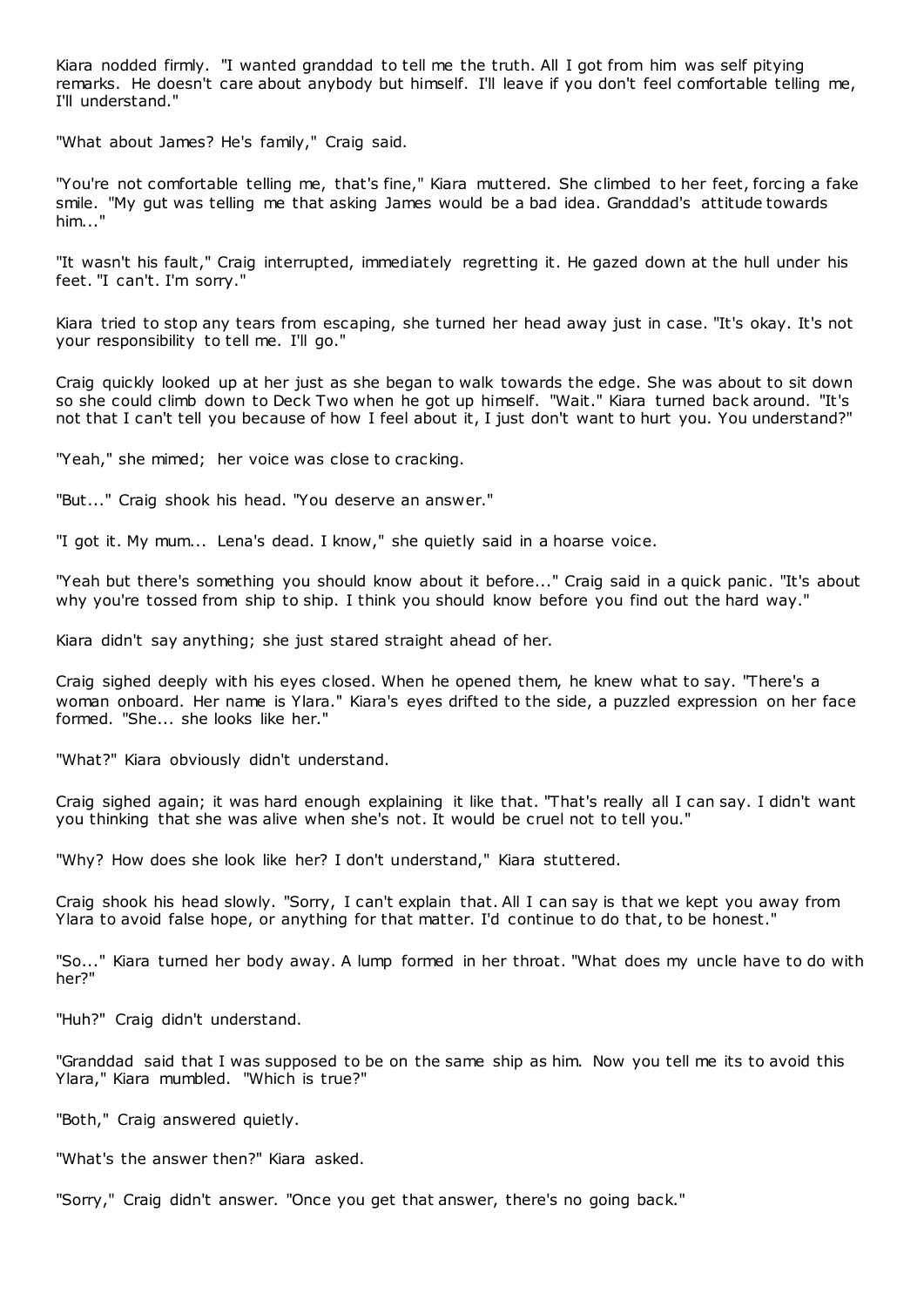Kiara rolled her eyes and shook her head, the lump in her throat throbbed and her eyes stung. "You're starting to sound like Chakotay."

"It's probably the only thing we agree on then," Craig said softly.

"Fine," Kiara muttered. She sat to climb down from where they were. Craig only watched as she walked around to the left of the ship, he sighed once she was out of his sight. His gaze lingered straight ahead from where he lost sight of her. He could see two figures standing around some debris in the short distance. With a shake of his head he turned away, instead choosing to stare straight ahead of him once again.

Unknown to Craig the two figures were James and Nathan. They had stopped mainly so Nathan could sit on a large but charred piece of metal.

"You should rest, you know," James commented.

Nathan nodded, breathing in deeply. "Hence the sitting."

"No, I mean you were helping with repairs, then went to the Leda, now you're back," James explained.

"I'm fine, and you're one to talk," Nathan said with his trademark cheeky smile.

"I guess," James shrugged. "So, what's all this weirdness about?"

"Hmm, what did Jessie tell you exactly?" Nathan answered with a question.

"She said that you figured out my big, not so secret," James replied with a raised eyebrow. Nathan appeared to be a little embarrassed as he turned his head away, he didn't say anything. "She said no but is it a problem?"

Nathan's eyes widened as he looked up at him, "what? No, no of course not."

James shook his head, "it's okay if you do. She's your sister and you'd be right to worry about her. Just don't tell her that and you're fine."

"No it's not, I mean I am a little worried but she's a tough cookie. If anyone can handle a supernatural hubby, it's her," Nathan stuttered. James stared blankly at him, mainly to avoid looking annoyed or offended at that comment. "I didn't know what word to use instead. Is there a PC word for it?"

James decided instead to smirk at him, he shook his head. "Anything but freak, or the M word and you're good."

"M?" Nathan frowned, he got it almost immediately. "Right yeah, that one's mean."

"Uh huh. So if you have no problem with it, why are we here?" James questioned.

Nathan nodded uncomfortably "There's really no problem. I'm happy for you two, really."

"That's... that's weird," James muttered with a frown. "You were all big brother on me before you knew."

"That was mostly just in jest," Nathan admitted. "You were the one taking it seriously."

"Not really. I take the piss out of everyone," James shrugged.

Nathan chuckled, "everyone male. Jessie mentioned that. I joked something about daddy issues and she went all quiet." He nodded as James cleared his throat and glanced away just briefly. "She told me not to take it personally... most of the time."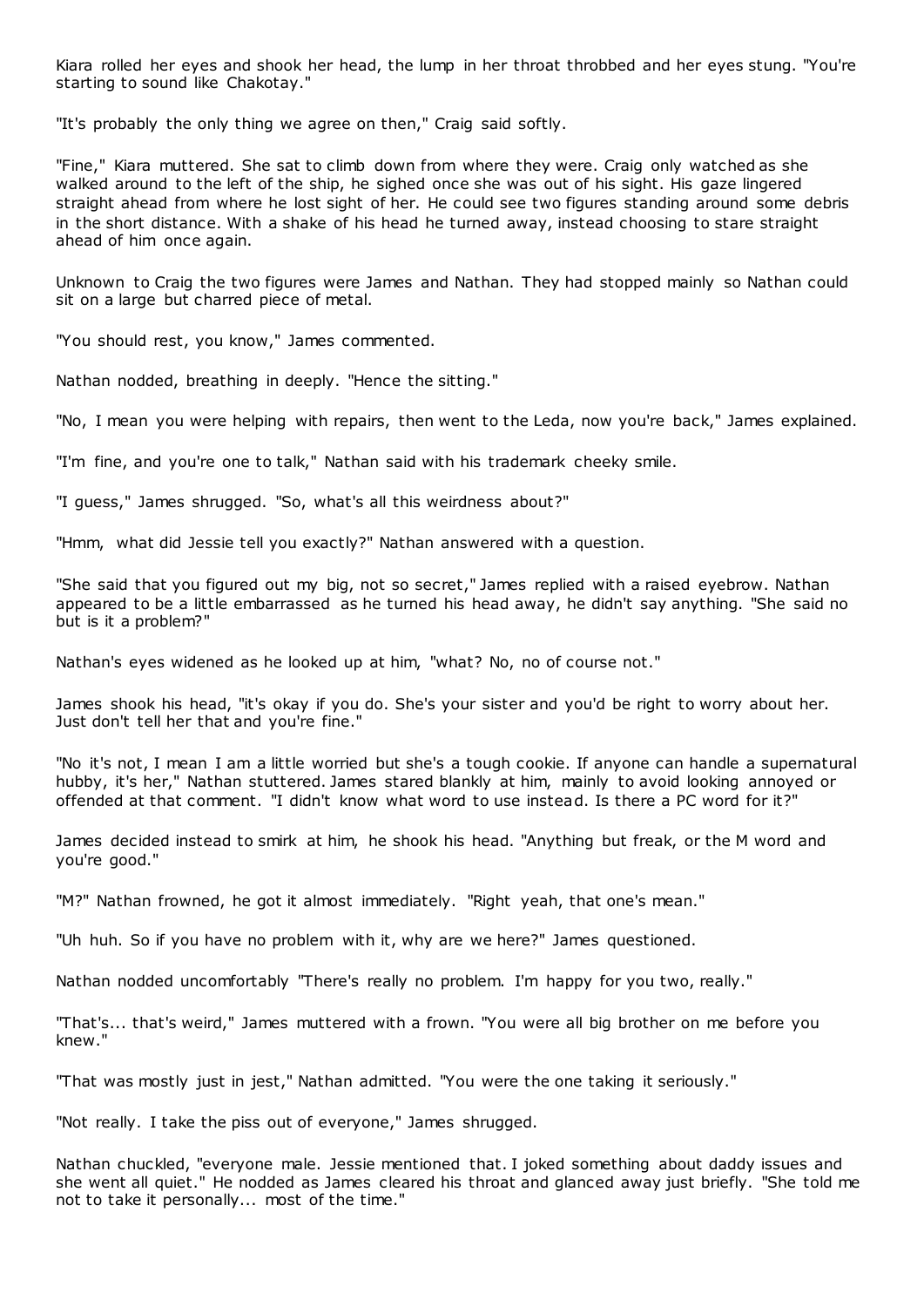"Yeah, but it still doesn't explain suddenly being happy for us. If knowing that is the only thing that's changed, then it doesn't make sense."

"You're right," Nathan nodded grimly, his good mood suddenly gone. "I was a little envious that Jess had managed to nab a close friend of hers. Not everyone's that lucky." He cringed a little and looked down, "that's probably not something I should say to you, now that I think about it."

James smirked at his second remark until he noticed Nathan's sad sigh directed towards the ground. "Sorry. Look, neither of us planned getting together. Even now we're best friends first."

"Even better," Nathan tried to smile. "Then I know you weren't some jerk who befriended my little sister, just to get her into bed."

"God no," James scoffed and shook his head. "She was... well is, way too important to me to risk making a move on. If she never asked me or said anything, we'd still be just friends. As long as she's in my life I'm more than happy." He sighed, shaking his head with a smirk back on his face. "And that's enough sap from me to you."

Nathan smiled sincerely, he finally looked up. "Don't worry, I understand perfectly. I had a friend like that."

"But you said..." James said with a frown.

"Yeah, I worded that wrong. I knew the moment I said it," Nathan nodded. "Hearing stuff from Jessie about you and her just makes me miss her all the more. Craig moping about over his ex slash friend reminded me of her too." He sighed deeply, "I acted exactly like that. I feel for the kid, it's hard to snap out of it."

"I'm sorry," James said quietly.

"No, no. It's more than okay," Nathan said. He swallowed a lump in his throat, "she was like family. We were inseparable." He climbed to his feet, but avoided further eye contact. "Like you, I met her when we were little. Six, seven... she didn't give me the time of day at first. She however, nobody could miss her. She had a smile that would light up the room, she was always happy."

James felt a little uncomfortable. He didn't understand why he was telling him this story, or how they had got to it in the first place. He rested against another piece of debris, and listened anyway. He felt he owed him that much at least.

Nathan laughed a little. "Whenever I brought her to my house, my parents would always joke about swapping us. They referred to her as the daughter they never had. I wish her parents had been as nice to me, well her dad anyway..." he trailed off, like it was a subject he wanted to avoid. "The only time we were apart was when one of us had to go home."

"My foster brothers treat her like their sister. Her own brother... I felt like he was my own as well." He finally looked James' way, who to him looked like he was staring off to his left. He could tell he was listening anyway.

With a deep breath in and out, out of the way he decided to continue. "Anyway one day I was at her house, and her dad calls her to the kitchen. I kept her little brother company, but all I could hear was raised voices from the two of them. Eventually she c ame out, she was hysterical." He closed his eyes tightly, grimacing at the memory. "I didn't understand it. All I could make out was that something was wrong with her baby brother. Her dad decided it would be best to keep him away from normal things; other kids, school, toys... etc ."

He turned his head briefly to watch his audience. James hadn't really budged; he assumed he was still listening to him, waiting for him to get to the point. "She said he wouldn't live to adulthood, and if he did, what life would he have? It made no sense to either of us. When she finally turned to face me, her tears had stopped. With a whisper she said *I won't let him do it.* She looked fiercely determined. *I'm not going to give up on him*. *I'm not going to let dad take away his humanity*. *We have to protect him.*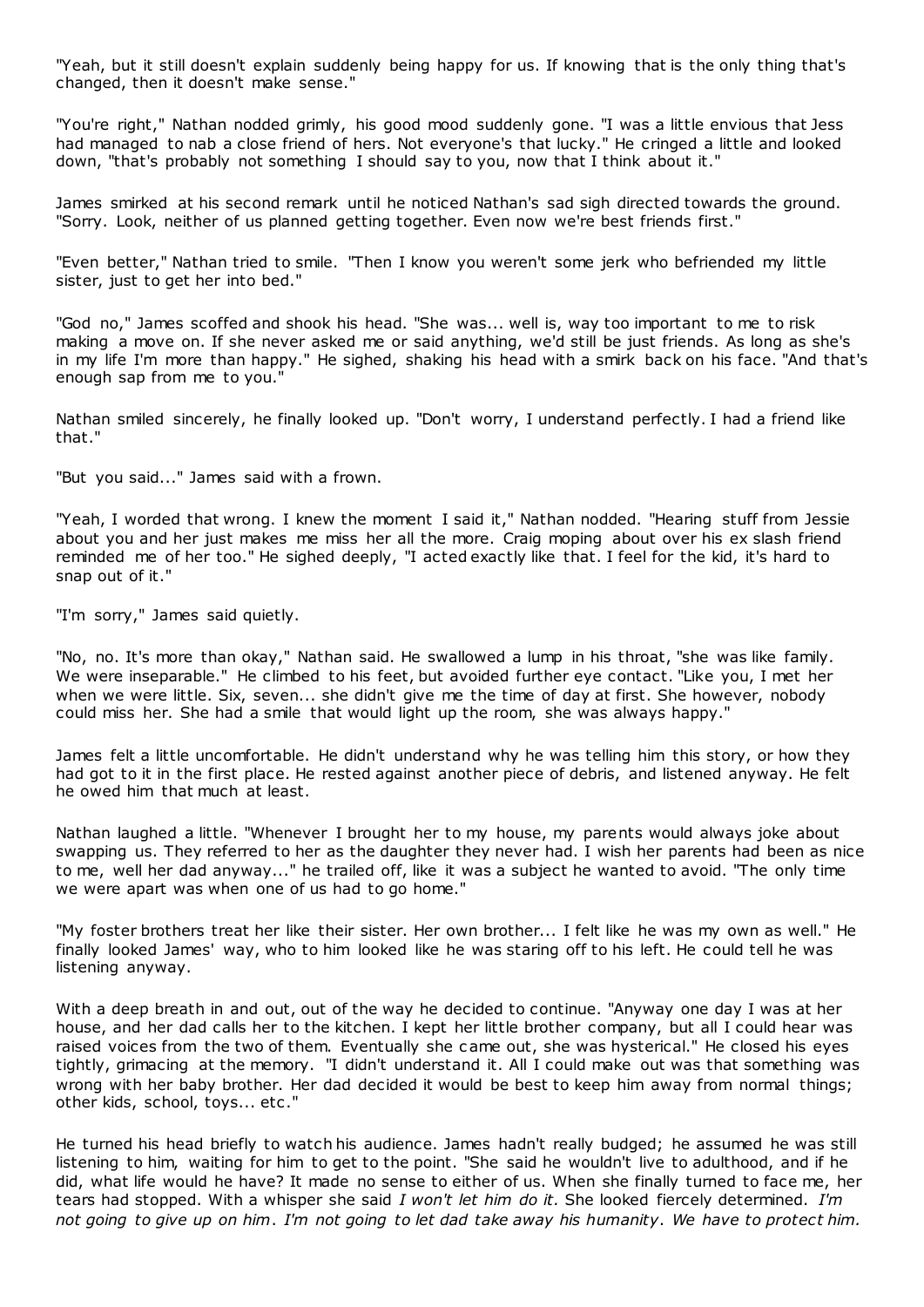*He must live*." He inhaled deeply again. "She looked straight into my eyes and asked me, *will you help me*?"

"I looked across at the kid I treated like a little brother. He had been so absorbed in the toys he was playing with; I assumed he'd still be there. He wasn't. That apparently abnormal kid was right by our side, squeezing his sister's hand, watching her with quiet concern. I didn't have to think about it. *I promise*, I said. *On my life*."

A lone tear in his eye fell to his cheek. He ignored it and turned his attention back towards James. He was surprised that he hadn't moved at all since he started his story, his gaze seemed light years away. "It only took me thirty years, but I kept that promise."

There was a deathly silence for a while, a one he didn't really expect. James didn't even move, and it was starting to worry him greatly. Nathan decided to open his mouth to say something, anything. At that moment James finally moved, but only to turn and walk back towards Voyager.

Nathan didn't try to stop him. He stared towards the ground. It only felt like a few seconds, but when he looked back up all he could see besides the dead field was Voyager. The sun was creeping up on the horizon behind it, dulling the brightness of it for him. With a heavy heart he decided to return to it as well.

# **The Leda, Sickbay:**

"Please hold still," the Doctor complained as he tried once again.

Harry would not listen to him, he was in a whole other world, or more accurately another planet. The annoyed Doctor aimed the tiny hammer at his patients knee one more time, but it just kept shaking side to side.

"Mr Kim. I would like to finish this medical sometime before Voyager is re-launched."

"Hmm?" Harry barely registered him. Finally the hammer tapped his knee, this brought him out of his daze. "Ow!"

"Ah so that does work," Jones sighed. He made a note in his PADD.

"When are you going to start, Doc? I've got to get out of here before Chakotay tries to kill me again," Harry said.

Jones stared at him blankly, which Harry matched with a chirpy stare. This went on for a few minutes before the Doctor gave up. "I'm finished."

"Oh, great!" Harry grinned.

"Mr Paris tells me you're going to see a lady friend," Jones said, shaking his head. "I never would have guessed that if he hadn't told me."

"Hey, I've gotten more girl attention than you have," Harry pouted.

"I was being sarc ... never mind," Jones groaned. "I need to run a few more tests to make sure that this is okay."

Harry still looked offended, "you don't need to do a scan. I'm perfectly normal and I'm not happy that you think my getting a girlfriend warrants a scan."

Doctor Jones smirked at his tantrum, he shook his head. "No, it's Starfleet procedure. If an officer decides to enter a relationship with a new alien, he or she...'

"Oh the Kirk Protocol," Harry's face went crimson. "You already have her species information, right?"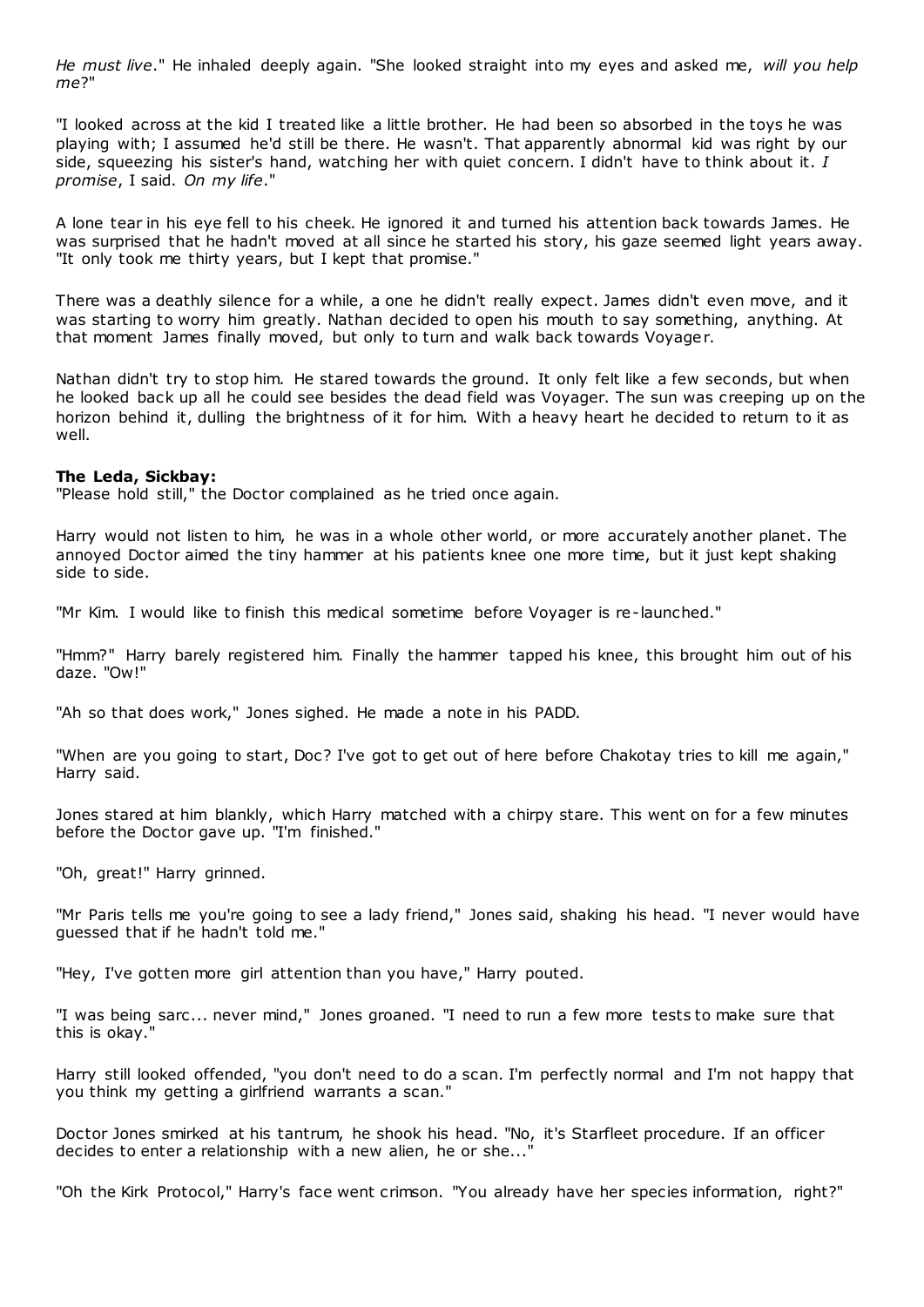"Right, but I still need to do a comparison. Excuse me, wait there," Jones chuckled. He made his way to the station nearby. Harry quickly jumped off the biobed to join him.

"But Doc, I'm not going to..."

"That's the spirit," Jones whistled.

Harry groaned, "no, that's not the *going to* I was about to say."

"Then why the objection? Everyone must follow the rules," Jones smiled.

"Fine!" Harry sighed.

The Doctor's eyebrows raised a little as he worked. "So, she must be something if you're leaving Chakotay in charge of the Leda for her."

"I'm not," Harry protested. "Tom will look after the Leda. I didn't tell Chakotay this, I lied but... he's not even in charge of Voyager either."

"Oh?" Jones interest was high.

"It wasn't my decision but he'll blame me anyway," Harry muttered. The Doctor cleared his throat. "Oh well James is the second in command, so..."

Jones chuckled, "yes I'm sure that will be great news for him to hear. Good call."

"I'll be gone when he does find out," Harry smiled, but that didn't last. "How long will this test take?"

"Relax," Jones said much to his relief. "You're in the right place if he finds out before you leave."

Harry stared blankly at the amused Doctor. "It's been eleven years and your bedside manner is still crap. Have you ever considered programming one?"

"No, that would be changing who I am, would it not?" Jones answered with a smile.

"It would probably be the only character change I'd be happy with, sorry Doc ," Harry commented.

"Hmm so you don't even support your own? That is interesting," Jones mused. Harry directed a confused frown at him just as he wandered off to the office. He hurried after him.

"Wait, what do you mean by that?"

Doctor Jones turned around to face him with a surprised look on his face. "The Harry Kim I met eleven years ago would always put his career first, women second. He dreamed of commanding his own starship." Harry's face drained in colour, his attention shifted to the floor. "I honestly thought you knew."

"No," was his answer.

Jones actually looked uncomfortable for once. "I'm not judging you. There's nothing wrong with what you're doing. You have your own ship now. You and it have been through quite a lot of turmoil." He patted him on the back, "go. The Leda will still be here and will still be yours when you get back."

"Thanks Doc , but you've given me a lot to think about," Harry muttered.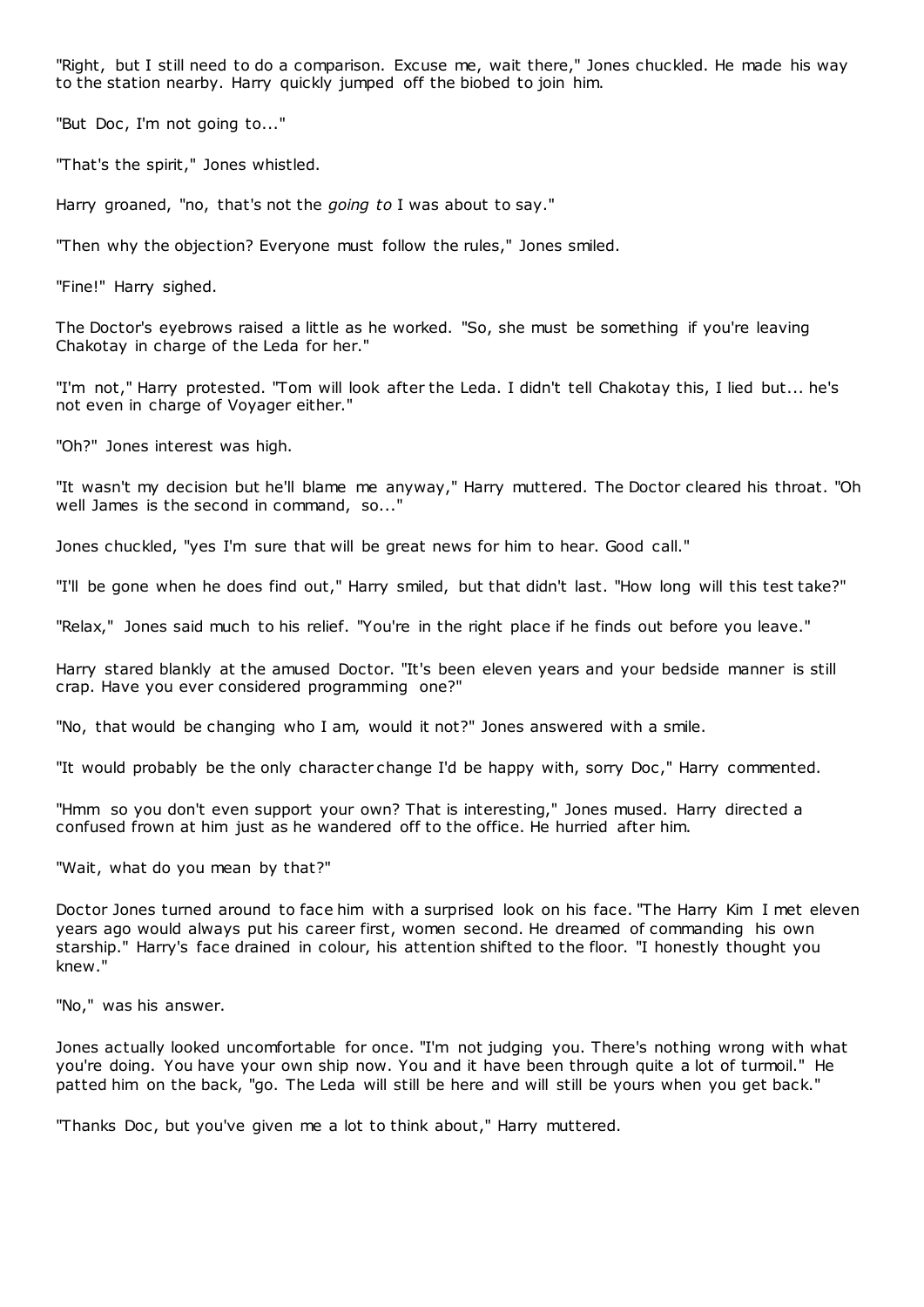Ylara kept looking behind her as she walked down the corridor. Somebody going in the opposite direction turned the nearby corner. He stopped in front of her, but to his dismay she didn't see him. "Wait, wait!" Her head swung back around to in front of her, her eyes widened.

"Er, what... what are you?"

"I'm Neelix," he sounded offended. "I'm sure we've met before."

"I'd remember," Ylara suspiciously said. Her hand hovered over a knife attached to her leg anyway. "Why did you stop me?"

"I'm arranging a mass memorial for the people we lost in those battles. I assumed you wanted to know, mainly to pay your respects to Kevin."

Ylara's blood ran cold. "What? Why... why would you think that?"

Neelix senses her nervousness, he smiled warmly. "He's one of your kind, isn't he? I imagine when another Slayer is lost, it adds a lot more pressure and er..." Ylara's stare was intense enough to shut him up for a minute. "I was informed that you reported his death. I just thought you would want to know. I didn't mean to upset you," he said sincerely.

"We didn't get along, I didn't even like him," she protested a little too much. Neelix's morale officer senses were tingling. "There was no reason for him to do that." She turned around to walk back the way she came.

"You mean dying? I agree. I'm sure he wouldn't though," Neelix said.

Ylara stopped, her head shook. "He should have left it alone. He was an idiot."

"Why do I get the feeling there's more to the story?" Neelix wondered.

"There's no story!" Ylara snapped. She continued on her way.

Neelix shook his head sadly. "It will be at 1800. I hope you'll come." He got no answer.

Once he was out of range, Ylara clenched her fists as her anger grew and grew. She stopped once the corridor was clear of other people. Her fury grew too much for her, next thing she knew her right arm swung to the side and slammed into the wall. The poor glass panel there was smashed on impact.

"Oh that's the second time today," another voice said from afar. Ylara almost growled once she pulled her arm back. She would never forget that annoying voice. "Though it wasn't an arm. Now that I think about it, my mirror broke on its own. Funny that."

Ylara turned her head to find Annika standing directly beside her. Startled she backed away.

"How did you get here so quickly?"

"Oh, I'm special," Annika giggled as she swished her hair back.

"What do you want?" Ylara demanded harshly. The strange girl looked even more strange than usual to her. Luckily she had changed out of her pink catsuit. Instead the crazy drone had decided to bring back her silver one with the painted on rib cage.

"Girl time darling," Annika replied. Her demeanor was rougher than usual despite what she had said. "You should stick to your level, sweetheart. That's Craig by the way. Daniel was already batting above your height." With that comment she patted the already angry Slayer on the head like you would a dog. "Little girl."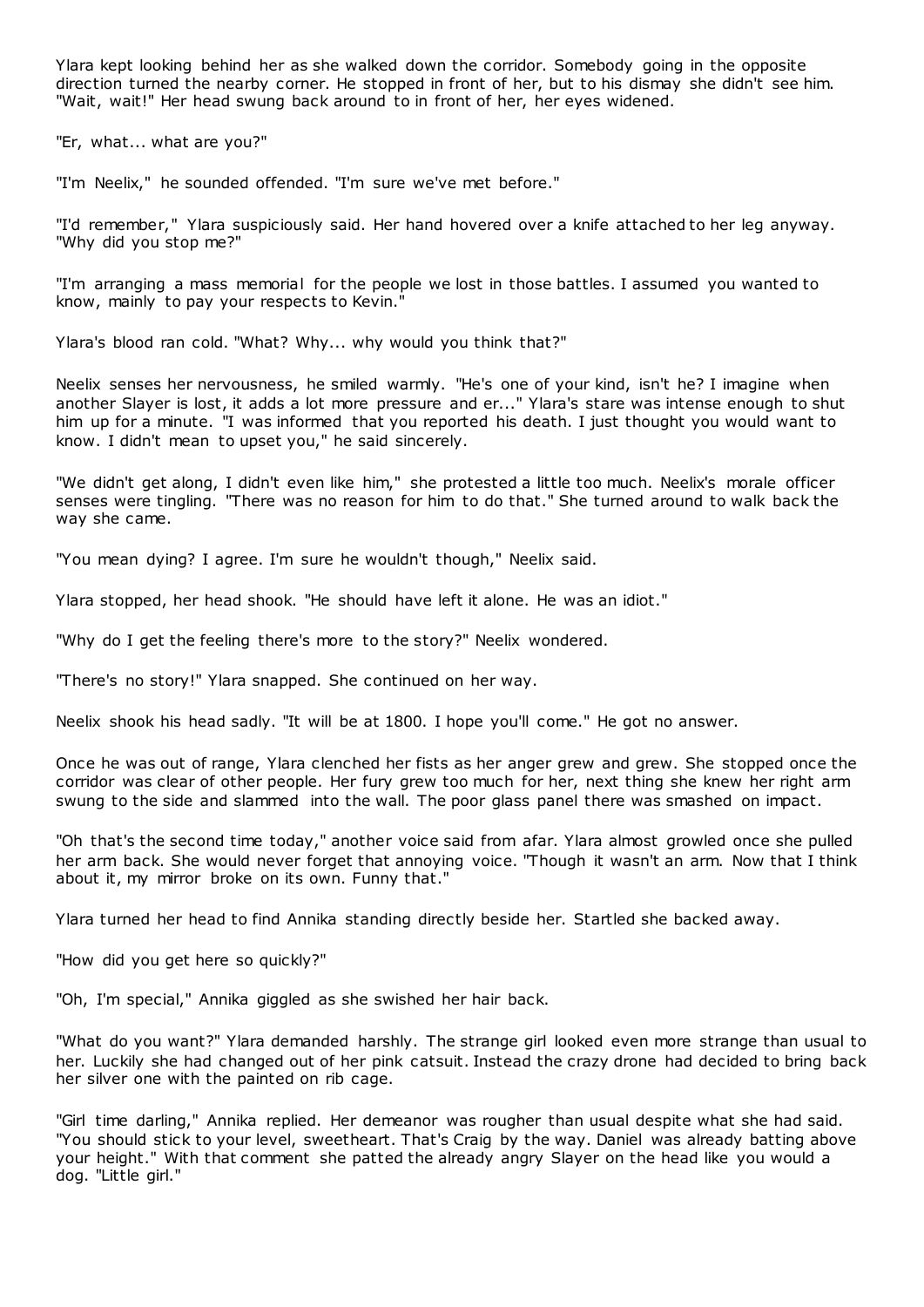Ylara was more confused than angry, at least until she was patted on the head. Annika seemed to sense this and back handed her before she could do anything about it. Within seconds there was a hole in the wall behind her, dust flying everywhere and Ylara was alone again.

"Hey!" the hole screeched. To Ylara's surprise Annika jumped out of it like nothing happened. "You can't push me around anymore, Lena. I'm stronger than you."

"I'm not Lena," Ylara said slowly, her fists clenched again.

Annika ignored this, she roughly shoved her opponent back a step. "He is mine, all mine. I won't let you take my snuggly bun." She flicked her hair out of her face. That was when Ylara realised what the difference she sensed earlier was. Her cheek was badly scrapped, but instead of bleeding, that part of her face sparkled.

"What the hell are you?" Ylara growled. Then she frowned when another question popped into her head. "Who's he?"

Annika scoffed, "wow you don't know which man I mean? Someone's a slapper."

"No I'm a puncher," Ylara muttered. "Answer me and I won't kill you."

"Like I'd be interested in bleach boy Daniel, or wimp Craig. He has toughened up a bit but...." Annika rolled her eyes. "And I'm already dead so." She stuck her tongue out as she kicked Ylara in the knee, just like a child would. "Stay away from my Damien."

Ylara was genuinely confused, she looked behind her like she was expecting somebody else to be there. Nobody was so she turned back. "Are you still talking to me?"

"Don't play dumb. You're always fluttering around him. You're trying to tame him to your liking, I've seen it. Well you can't! He can't be tamed, or blamed," Annika said in a deep swoon. "He's a wild man."

"You think I'm in love with Damien?" Ylara asked seriously. She burst out laughing while Annika glowered at her. Her sides already ached and tears streamed down her face. "Thanks I needed cheering up." Annika put her hands on her hips, her scowl was making the situation even more hilarious for her. The drone could only watch as her *love rival* walked away with her arm across her stomach, still laughing loudly.

"Hmph, nobody puts Seven in the corner. Not anymore!" she huffed.

A few minutes of laughter later and Ylara found that she had accidentally walked straight into a turbolift. She wiped the remaining tears from her eyes before opening the door again.

She only had time to widen her eyes before something large and grey slammed into her face. The blow even managed to knock her backwards onto the floor. The corridor span for a few moments. She could just make out a figure was standing in front of her. What sounded like metal clattered to the ground beside her. Her vision straightened out, she could finally see what had just happened.

"Give her back," a familiar voice hissed.

The girl standing over her looked familiar, she certainly sounded familiar. "What?"

"My mother," the girl spat. It hit her as hard as the metal just did, she was familiar for a good reason. "You killed her."

"I..." Ylara didn't know what to say. She stood up quickly.

"Aren't you going to say anything? Huh?" Kiara growled.

"I'm sorry," Ylara decided to say.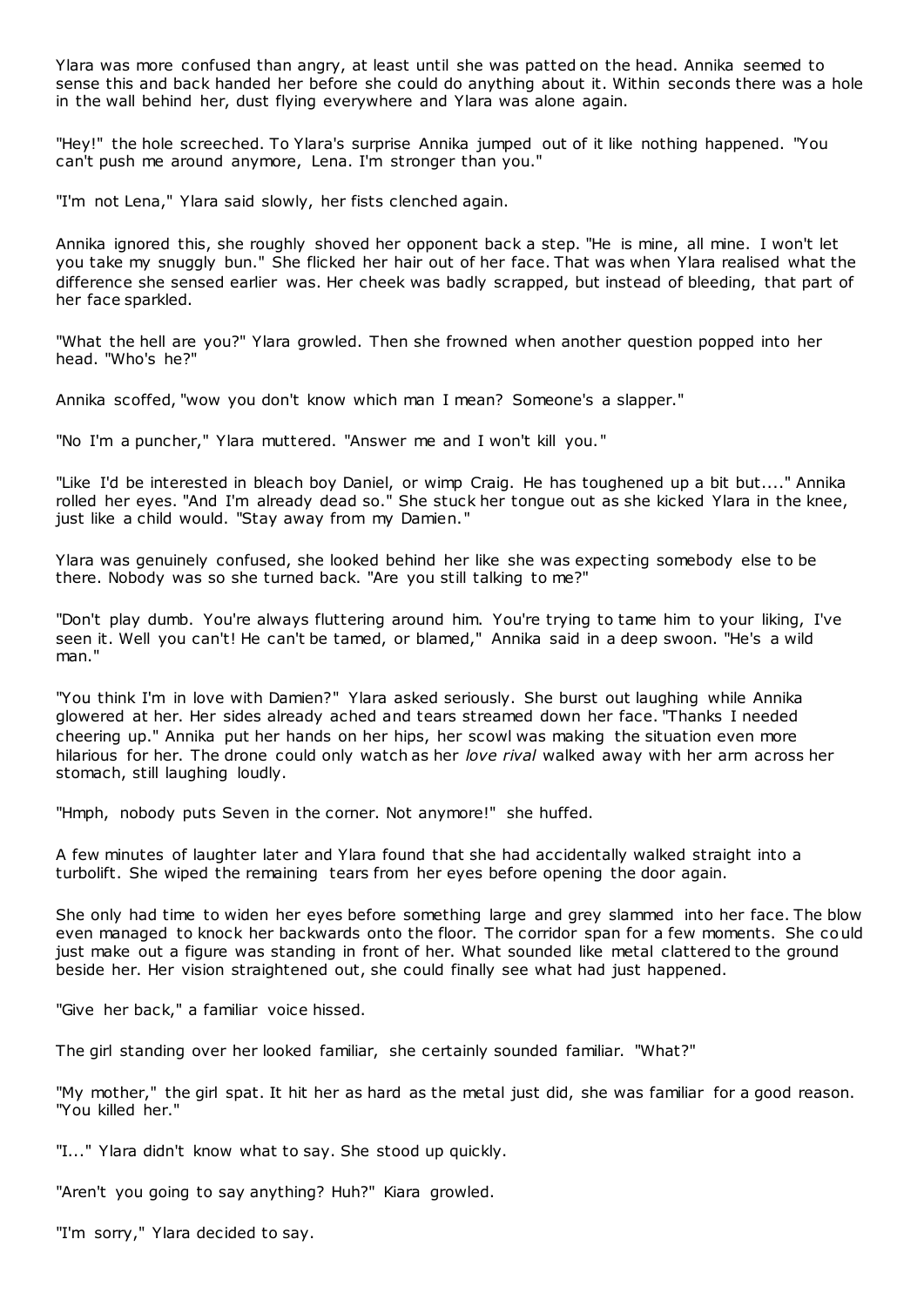That only angered the young girl further. "Sorry? Sorry doesn't bring her back."

"I can't do that. Nobody can," Ylara said.

"You knew enough to take over her," Kiara said.

Ylara shook her head, "no, it's not as simple as that."

"Simple? I don't even understand how this happened at all. All I know is you're in my mother's body so..." Kiara grumbled. She knelt down to pick the metal back up, Ylara quickly st epped on it so she couldn't.

"What are you doing? If you're convinced that I can just switch her back, won't you hurt her?" she said calmly.

Kiara backed off and straightened back up. Her Janeway glare was on in full force. "Well it's one way of finding out."

"Knocking me out or trying to beat me won't get rid of me, I promise you that," Ylara said.

Kiara scoffed, "yeah like your promises mean anything to me."

"Ask anyone, ask that Doctor. He said I was lucky to be alive after that last figh..." Ylara said. She quickly ducked back as Kiara's fist rose up. She didn't do anything else though, her face seemed to be cracking. "I... she's not inside me, waiting to come out whenever I'm knocked out. Nor will killing me bring her back."

"Lucky to be alive?" Kiara said slowly, the rage in her made her voice sound very hoarse. "You're only alive because of my mother. I hope you're enjoying that new found strength and endurance that you've stolen from her."

"I didn't... I didn't mean to," Ylara tried to explain. "I know it's no consolation, but I wasn't myself when that happened. I'm really sorry. You wouldn't be the first to..."

"You didn't mean to possess a girl and steal her life from her? When you say you weren't yourself, were you having a bad day or something?" Kiara said, her voice was shaking.

Ylara frowned at the young girl. "I thought you knew the whole thing."

"What part of I don't understand what happened did you miss?" Kiara grunted.

"Who told you?" Ylara asked.

Kiara shook her head furiously, "does it matter? Whatever the hell you are, you have no right to be here." She stepped forward, but Ylara stood her ground. The two stood barely a foot apart.

"I'm Human, just like you. This happened because I died an Evil Slayer. I realise how ridiculous that sounds..."

"You're wrong. I'm only half Human. My other half will be more than happy to prove that to you when the time comes," Kiara muttered quietly. Her face then softened only slightly. "A Human Evil Slayer? Who are you really fooling with that story?"

"It's true," Ylara said. "I was dead for a very long time. I didn't choose Lena, nor did I really want to take over anyone. When I was evil, all I cared about was killing. I'm not that way anymore.'

"I don't believe you. If you possessed her, she's still in there. You're just trying to..." Kiara grumbled.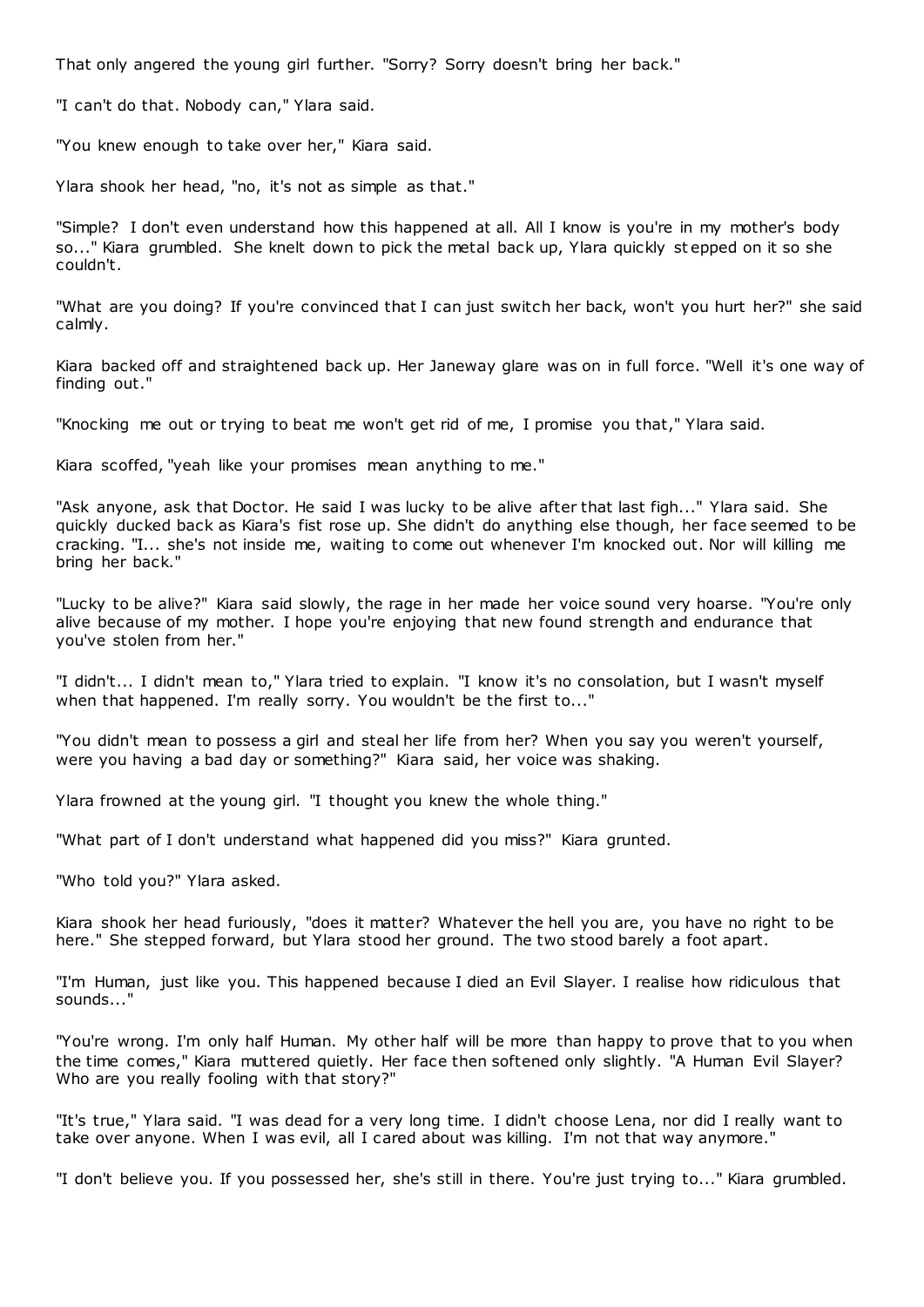Ylara shook her head, then turned it away, "she's not. Lena moved on, without a fight. She..." Her head shook again to stop herself from saying anything more about that. "Do you really think if she was still around, Chakotay or Craig would have done nothing for almost two years?"

Kiara stared at her, thinking deeply. Her eyes narrowed, "nice try, but you're stronger than either of them... put together."

"What about her brother then?" Ylara suggested. The colour in Kiara's cheeks faded, her eyes were wide. "I'm really sorry that I've hurt you, I really am. I know what it's like. Before they murdered my brother, they took my mother as well. They made her one of them. I was a child, I didn't know what that meant until I was forced to grab my brother and run from her."

Kiara only shook her head and turned her whole body away. She didn't know what to say.

"What better way to kill us before we grew up?" Ylara mused quietly. She was angry at the memory and herself for bringing it up. "I don't ever expect you to forgive me. All I want you to know is that if I was myself during the take over, I would have done what I could to let her win. I guess you have no reason to believe me, so..." She turned slowly to walk back towards the turbolift. Kiara didn't try to stop her, she stared towards the wall.

# **Voyager, Deck Thirteen:**

The corridors throughout the deck were eerily quiet. It was almost like time had gone back to ten years ago when they were off limits, barring a lone Security team keeping watch.

Today James was the only occupant on the entire deck. He was staring at one of the computer panels across the wall, but his attention was obviously elsewhere.

The nearby turbolift doors opened. Somebody stepped out and immediately spotted him. She headed straight for him.

"Penny for your thoughts?" she said.

He didn't seem to break out of the daze. However he still was aware that she was there. "You'd be wasting your money."

Jessie smiled down briefly towards the ground. She turned her attention back up. "You've talked to Nathan then." James only nodded his response. "Right. If you want to talk about it, just tell me. I know I shouldn't nag it out of you," she said with a warm smile.

"You know..." James murmured. Jessie looked at him with surprise on her face. "This anti-demon shield won't last. They never do."

"Oh," Jessie seemed a little disappointed. "Is there even enough power right now to keep it?" She looked straight at the same computer panel he was.

"Apparently it's powered by any attempts to re-open a portal in any protected area," James said. He shook his head.

"That's actually quite brilliant," Jessie said. "I dunno why they kidnapped me to avoid this happening. I would never have thought of it." She rolled her eyes in disgust, "maybe they were after Damien after all."

"Not really. Unless they continue to keep trying constantly, we won't always be protected. Who knows how long that battle powered this up for."

Jessie faked a scowl in his direction. "You're optimistic aren't you? Once Voyager's up and about we could probably power it ourselves." James shrugged and continued to stare at the screen. Jessie shook her head, "so much for no nagging, but I need to know." She waited to see his response, but he did nothing. "How much did he tell you?"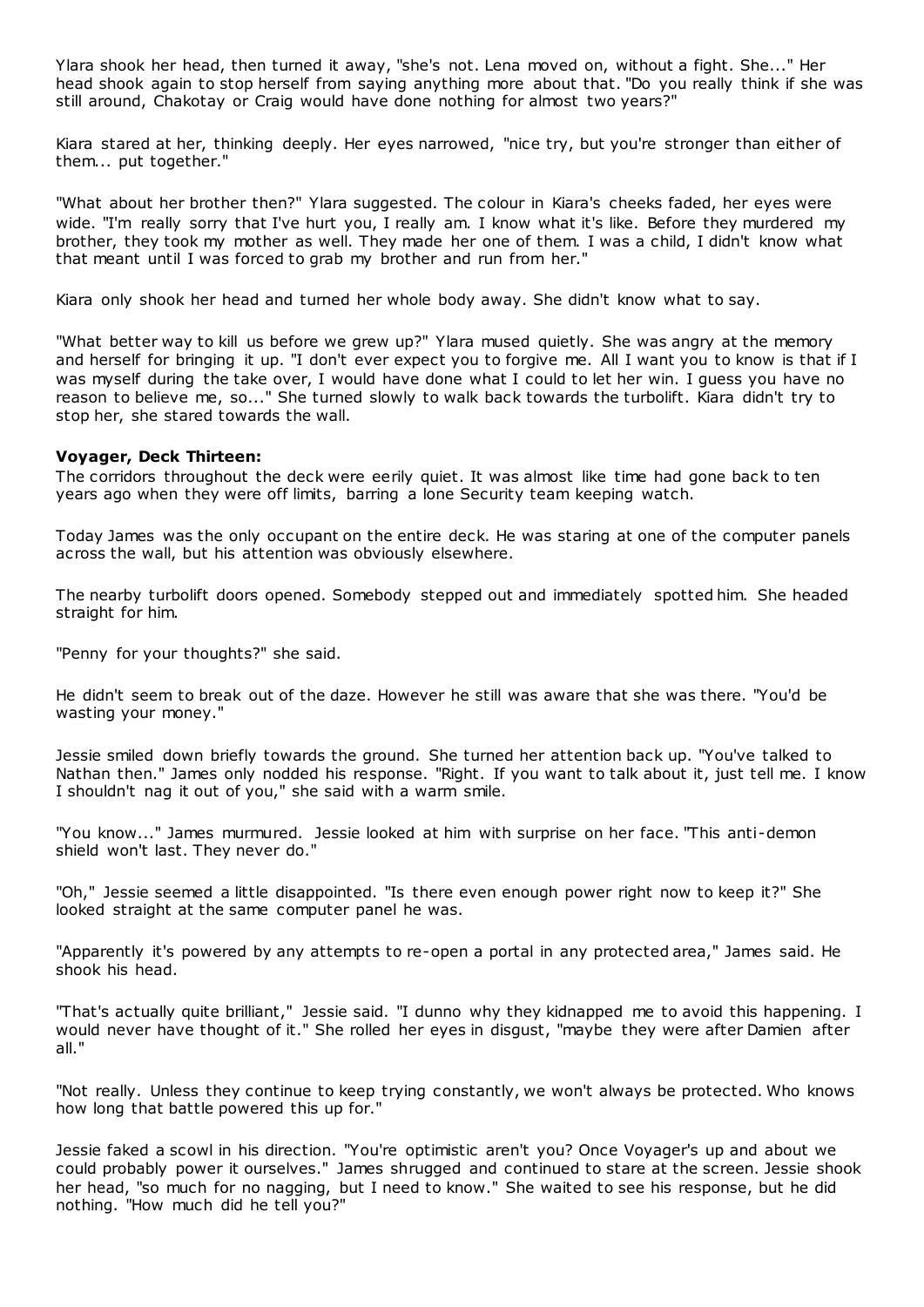"I understand why he told you first, but it wasn't really fair to you," James said.

"That's not an answer," Jessie muttered. "And no, it made more sense to tell you first. Telling me just made things awkward."

"Hence the not fair," James said with a brief shake of his head. "I assume he told me everything."

"I hope he explained to you why finding out you were a Slayer made him remember you," Jessie said.

James finally turned his attention away but only by a few inches. His eyes widened briefly and he then rolled them. "Oh he was very detailed."

"Jerk, that shouldn't be a way to remember someone," Jessie grumbled, shaking her head. She folded her arms. "I've already told him that he's on my bad side."

James couldn't help but smirk only a little bit, it was barely noticeable to Jessie. "It's okay. He had no other way to remember me. I was three years old, max."

"Oh I don't know, even with a minor name change it..." Jessie said, trailing off. "You do have a common name I suppose, but..."

"But? There's a but?" James said.

"It still should have been enough to check. Did you look like your sister in anyway?" Jessie questioned.

James shook his head, "I think we're getting into talking about it territory."

"All right, I'll just be offended for you in your place," Jessie smiled half heartedly. "Is there anything about this you're okay with telling me, or should I just sod off, hmm?"

James smiled slightly, he turned to finally face her. "You don't have to leave, I'd never ask that."

"Good, cos I don't want both of you on my bad side," Jessie said, putting on her fake scowl again. "Well? You know I'm not the type to pester you like this. I didn't even like confronting you about it when I first found out about her. You were blaming yourself and... I felt I had to."

"I know," James only said.

"I knew the subject would have to be really awful for you to never even mention her, ever. We rarely have any secrets," Jessie continued. She looked down at her feet. "I wanted you to feel comfortable enough to tell me, on your own. I'll never mention this again."

"I guess at first it was so I didn't have to accept that it happened. Over the years I just assumed I had told you everything," James said, his head shaking. "Don't worry. There's not much else left to say about it. You know.

"No I don't. I only know the bad stuff. All I know is that your sister was murdered. I know nothing about her," Jessie explained. "I'm not whining about that or anything. It's just sad that is what she's remembered for." Her eyes widened a little, and then she looked at him. His gaze had wandered away again. "That was rude, sorry."

"No, you're not wrong," James muttered. "Maybe Nathan will be a little less disrespectful."

Jessie squeezed her eyes shut, guilt pained her face. "Don't say that. I understand perfectly why you can't talk about her. You were only a child, and your father... god what an asshole, made things so much worse for you. If you ever feel okay to talk about her then great, but don't beat yourself up if you never can. Nobody will judge you. At least I never will."

James turned his head back to smile at her. She smiled back.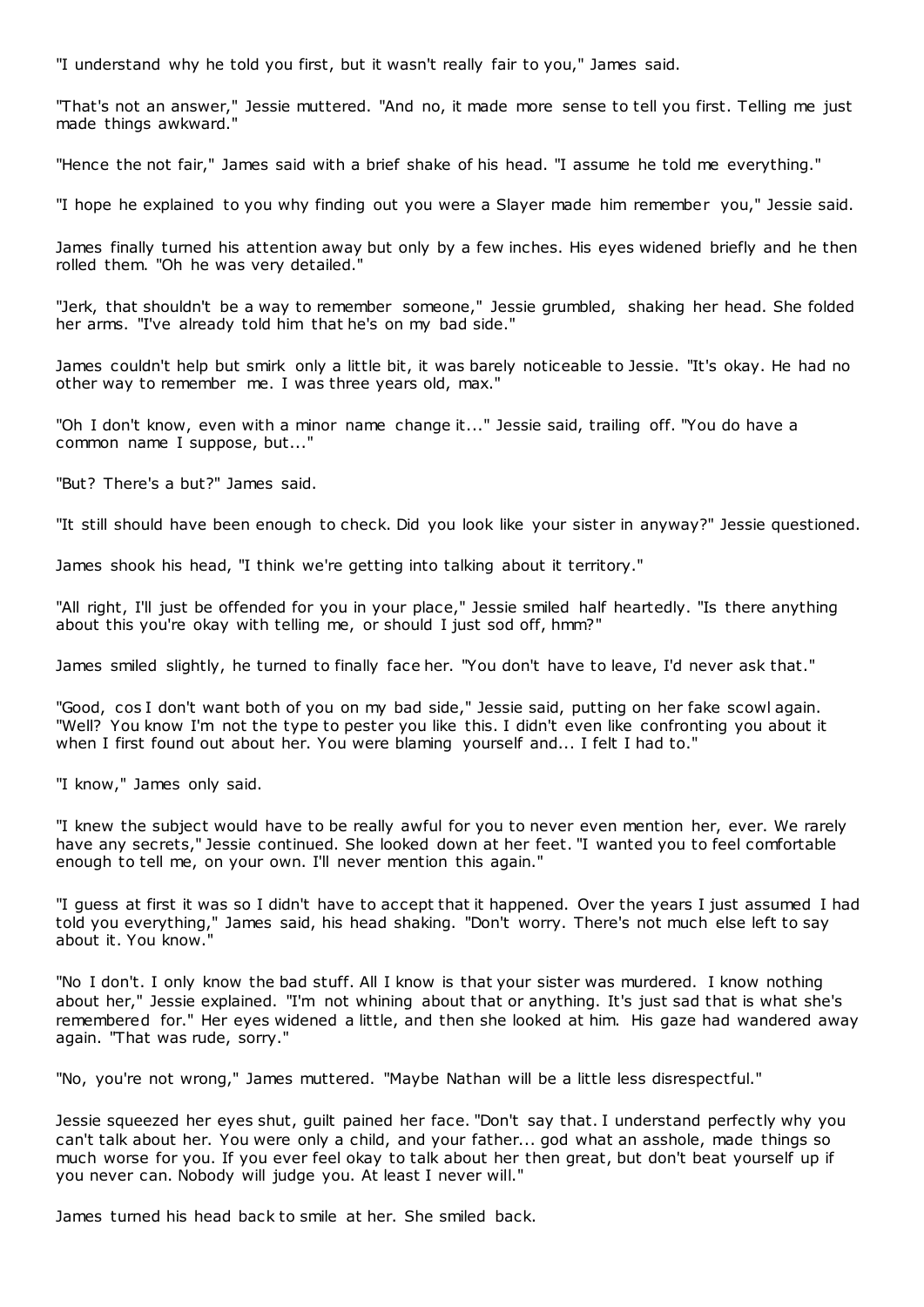Meanwhile on the Leda Bridge the atmosphere was a lot more tense. None of its crew dared to look in Tom's direction just in case they made a noise; most likely by laughing. Tom himself sat in Harry's chair staring straight into space. Miral had decided to sit as far away from him as possible and play with her toys. The scowl on her face could compete with the infamous Death Glare.

Tom sighed quietly but because the bridge was so quiet it seemed deafening. Everyone but Miral looked at him expectantly. He cleared his throat, also loudly, and kept his stare straight ahead of him.

The turbolift doors opened. Nathan stepped out and stopped. He looked around with a frown, catching everyone staring at him. "Uh, permission to board USS Creepy?"

"Yeah, yeah," Tom muttered quietly.

"Oookay," Nathan only mouthed. He made his way towards the helm. "Talk about awkward."

Damien finally finished fixing the window in his quarters. It had taken him quite a while to even get close enough to it without shuddering. Annika's recent antics had made him think about moving, but it's not like anyone else with a half decent room was going to die anytime soon. He shook his head at the unfairness of it.

The whole day had been exhausting so he decided to take a quick nap. He didn't even get dressed for it, he collapsed straight into bed and pulled the rabbit themed duvet cover over him.

It didn't take him long to drift off. Unfortunately this wasn't a good thing as just at that moment a tuft of blonde hair slowly raised up on the other side of the window. The hair became a head and hair; the head sported a contented smile and enlarged eyes. Now there was half of a torso in view as well as a pair of hands plastered against the window. Something else hit the window as the body raised. Once that happened the figure started going backwards.

"Uhoh," she mouthed. Only for a brief second she was in full view, holding onto a ladder upright. Then she was gone. Damien continued to sleep, blissfully unaware of what had just happened.

Neelix happily served a small table with a tray of snacks. He didn't understand why they asked if it was replicated. He decided to say it was anyway just to see what happened. They helped themselves anyway. He wondered why they would be okay with substandard food. He finally decided that it was because they were too hungry to care.

While his back was turned the people at the table quickly spat out anything they had put in their mouth. They didn't look very happy at all.

The next table got his full attention. Harry was sitting there all alone, stirring a cup of tea. With his morale officer cap on Neelix sat down opposite him. Harry didn't notice right away so he decided to sit in the exact same position as him; his chin sat in the palm of his hand, that elbow leaned on the desk, and he even adopted a pouty look on his face.

When Harry finally looked up slightly he got a bit of a shock to see the Talaxian mirror in front of him. "God! Why didn't you say anything?"

"I've got a better question. Why aren't you on a shuttle on your way to your lovely friend?" Neelix interrogated him.

"I don't know," Harry answered honestly. "All my life's been about Starfleet. Commanding the Leda is what I've always dreamed of."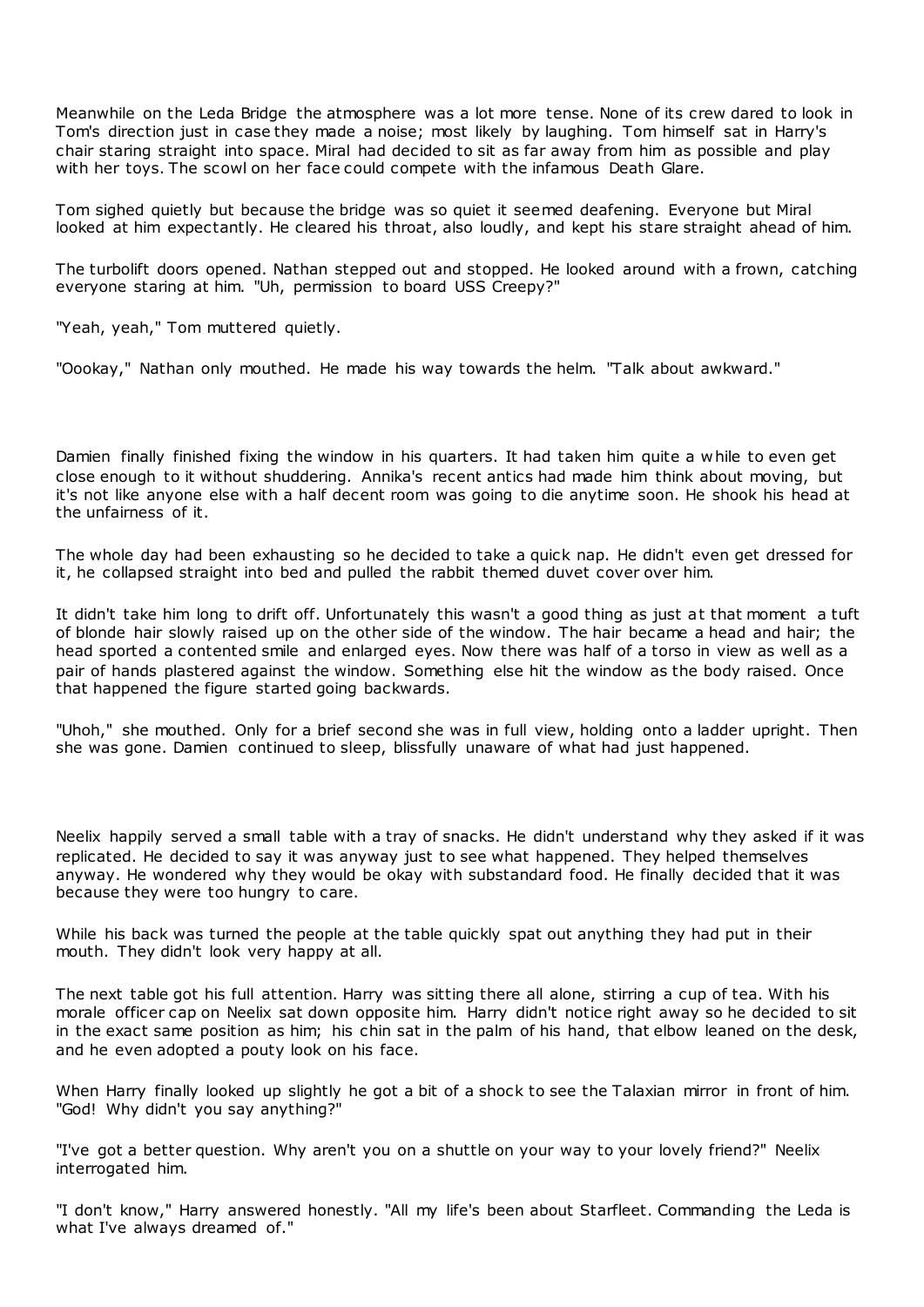"I see," Neelix nodded.

"You're wondering what that has to do with anything, well..." Harry muttered.

Neelix shook his head, "no I understand. You don't want to leave your other *lady* behind."

Harry smiled and chuckled slightly. "It's not as simple as that. I was so excited to finally meet someone that I forgot everything else. I forgot who I was."

"I disagree," Neelix said. "It's just a few days away isn't it? Once Voyager's back up and running and shore leave is over, you'll have to leave your lady behind. I say you should cherish the time you do have. The Leda will still be here afterwards."

"That's what the Doctor said," Harry said with a sad sigh.

"Well two against one," Neelix grinned. "I'm sure you can find somebody to watch your ship while you take some time off. It's been a rough few weeks, you deserve it."

"While everyone else toils with fixing Voyager or transporting refugees?" Harry protested. He shook his head angrily. "That's what I was going to do. That's not who I am."

"So you're not going?" Neelix decided to ask.

Harry frowned at him, "what?"

"You looked like you were struggling with a decision. Have you made it now?" Neelix asked. Harry's face turned blank, he only blinked a few times. "I'm glad I could help." With that comment in the air he climbed to his feet, leaving the bewildered *Captain* behind.

Meanwhile another commander was looking perplexed at what was happening. He stepped forward onto a piece of charred metal by accident. It only made him wobble a bit before he stepped off it and kicked it aside. That wasn't what was making him pull the same face as Harry however. The one responsible stood straight ahead of him, pulling a disapproving scowl his way.

"Would you mind saying that one more time?" Chakotay said.

"Are you kidding, I'd love to," Craig said, breaking into a slight smile. "You're not in command of Voyager while Tom is gone. James is and until he's back, I am. Want to hear it again?"

Chakotay's eyebrow twitched a few times, he couldn't control it. It seemed to be a side effect of containing his temper. "Kim re-assigned me here when Tom replaced him. I assumed it would be so I'd take command here. Why move me otherwise?"

Craig shrugged his shoulders and his smile grew. "Tom and Harry have their moments. Sometimes they can make good command decisions. This one gives us both a good laugh, those two get rid of you, and you're left red faced. Everyone wins."

"Don't push me boy, you're still a scrawny little..." Chakotay's fuse ran out.

"Big talk for a man who's only achievement lately is making his granddaughter cry. Come back when you have some fresh material, okay," Craig commented with a smirk. He dared to turn his back on him and walk back to the command centre.

To everyone's surprise this didn't set Chakotay off any further, it seemed to put him down. He directed his gaze to the floor, and then to the right of him. The Captain's chair seemed to be his main focus.

"How come I don't even outrank you in this little play?" he asked with no malice in his voice.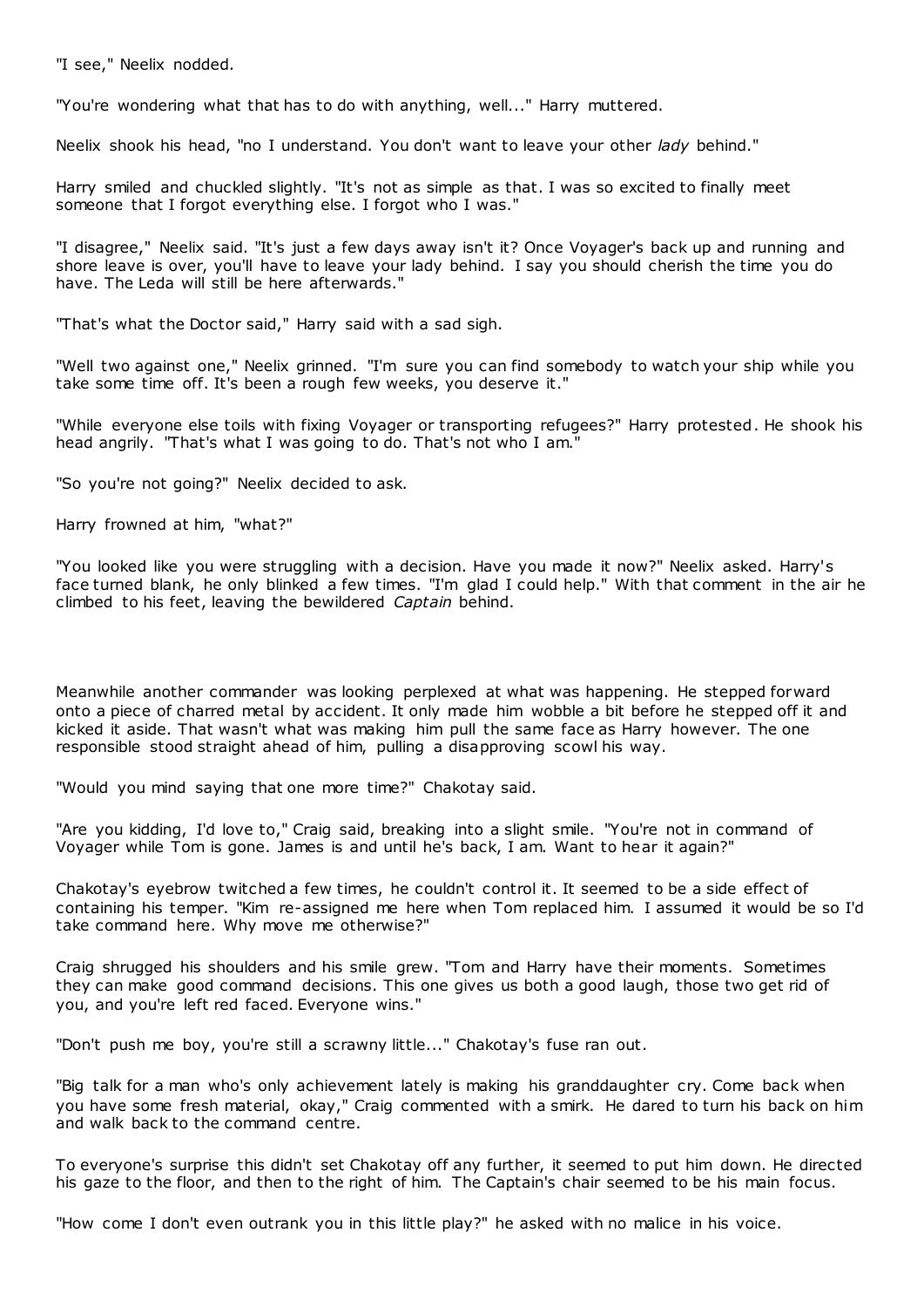Craig turned back around before he could get to one of the seats. "I didn't dig up my wife or girlfriend and try to bring her back from the dead."

"That seems to be the qualification for being the backup Captain today though," Chakotay muttered.

Craig inhaled through his teeth and he pretended to consider what he said. He shook his head afterwards. "Can I be there when you tell James the exact same thing?"

"Fine," Chakotay rolled his eyes. "We all know he can do no wrong. And I thought that would be over when his mother wasn't around."

"If we're really comparing, which by the way is a little creepy that you want to be like your wife's son, then can we do that later? You know, when he's here?" Craig asked with another smirk on his face. He dropped into the First Officers seat while still looking at the ex Commander.

"I don't..." Chakotay snapped loudly, getting everyone's attention. He decided to move closer to the banister and lower his voice. "I'm not complaining that I can't do the same things James does without consequences..."

"Funny. It sounds like you are," Craig shrugged.

"No, it's the opposite. I understand why I get a hard time, that's why I hold back," Chakotay muttered as he leaned on the banister.

"And it gets better," Craig chuckled to himself.

Chakotay decided to ignore that and continue. "I just don't like getting grief from people who seemed to support his decision to do these exact same things. It's hypocritical. You're just trying to annoy me for some other reason."

"I guess you're half right. I am pissing you off for treating Kiara the way you have. You and James are the only family she has, and I hear that you not only scared her off, but tried to put her off him as well," Craig said. He turned his head to look up at him again. "It's all me, me, me up there isn't it?" Chakotay's eyes narrowed, he opened his mouth to speak again. "I do still think bringing Jessie back from the dead and making Janeway a zombie isn't comparable. I can't think why."

"The only difference is I failed. Do I really have to explain that to you?" Chakotay grumbled.

"Look, I'm only going to tell you this because he won't, he'll just throw you through walls again. I want to see it this time sure, but like everyone else I'm getting tired of the *poor me* whining," Craig said.

"*You're* tired of *me* whining?" Chakotay growled.

"You really have to stop trying to interrupt me, that's rude," Craig commented as he sat further forward in his seat. "I supported James years ago because one; Jessie was essentially murdered and replaced by a woman who should have been dead thousands of years ago. It's *funny* how history repeats itself. Bringing her back would put things back the way things were. Two; she wasn't buried, her *coffin* was lying on a planet with demons on, so no creepy grave digging. Three; bringing her back meant that we wouldn't be destroyed and/or killed later. Four; I don't remember James skipping her funeral and backhanding one of her kids for calling him out. Now that I've said that there's another; he didn't try to murder another one of her kids by chopping his or her head off. Do you want more cos I'm sure any one of us here can help you out."

"Aren't we forgetting the stuff that he did do, not what he didn't," Chakotay managed to say through gritted teeth.

"I thought we were comparing everything related to wife/girlfriend death and resurrecting, or lack thereof," Craig said in a confused voice. He shook it off, "fine, I'll leave out the last one. I shouldn't as it was because you blamed him for it, but fair's fair."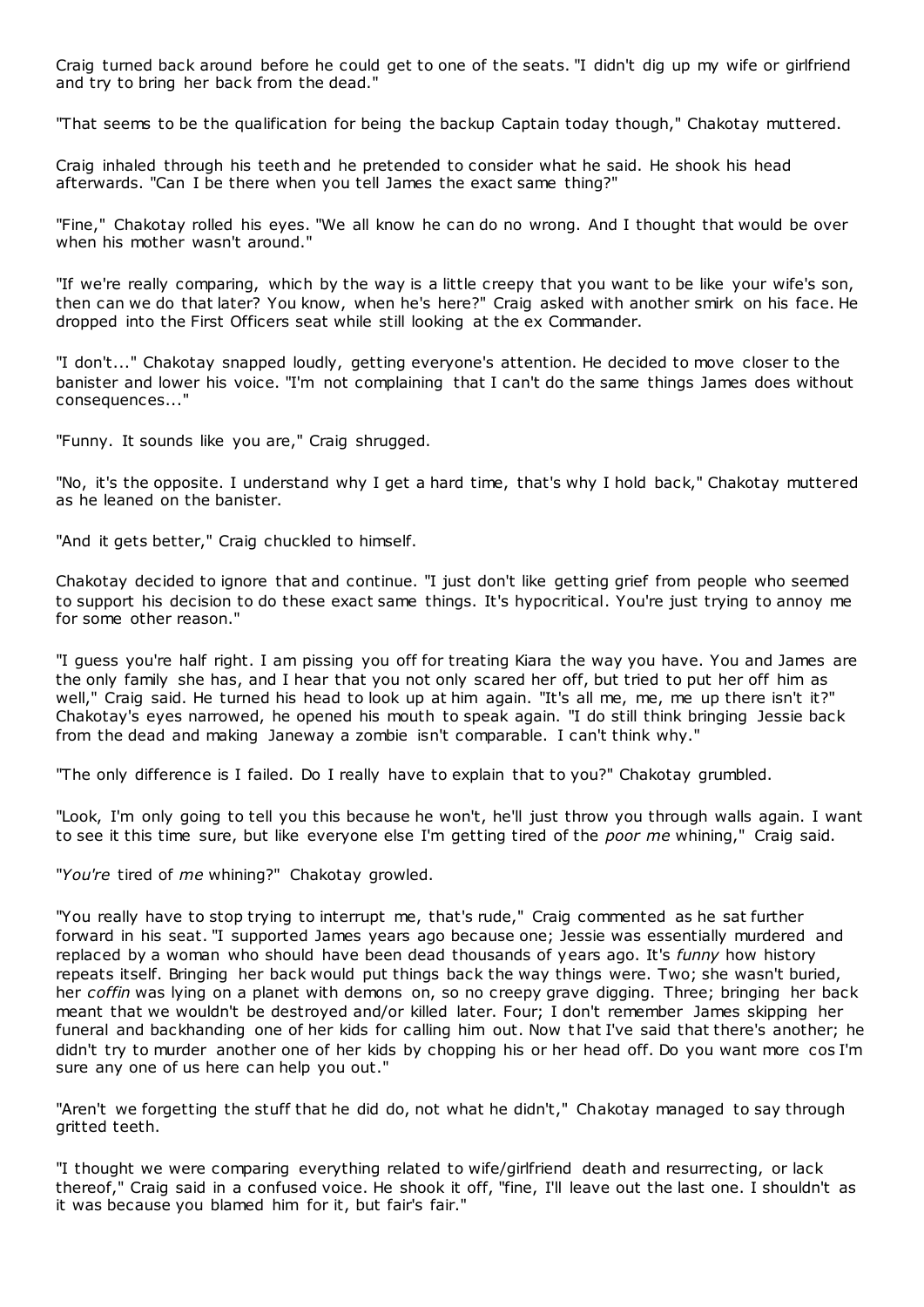"We are. He killed his father and tried to kill his mother after Jessie died. It's funny how things are brushed aside when they're done by him," Chakotay said.

Craig rolled his eyes, he felt like he was telling Annika that her cat suits made her look ridiculous, or Neelix that his food is a deadly weapon. "Two words; Evil fricking Slayer. Okay three words, but the middle one was for emphasis. What's your excuse you psycho?"

Chakotay had enough, he marched around the banister area to join him. He towered in front of him. "You have no idea what you're talking about, do you? You would never understand. All you care about it seems is being James' second wife."

That comment made Craig laugh a little to his surprise, but he didn't show it. Craig had just enough room to stand up. "Honestly, this isn't actually about James. It never was. You're the one who keeps bringing him up. Who's the obsessed one? It isn't me. You're just trying to justify your actions by believing someone onboard is worse than you."

"Right, and you think there isn't on a ship with Damien or..." Chakotay groaned.

"No not really," Craig said honestly. "Yeah Damien has done some terrible things, but he knows it. James wasn't himself when he did his, and he blames himself anyway. Ylara at least tried to make some amends..."

"Wait, you think I'm worse than her?" Chakotay couldn't believe what he was hearing. "You?"

"My point is you're worse because you've not only done crappy things; you've done them to the people you claim to love. To make matters worse you complain when people give you a hard time about it. Damien has nothing on you, you're the real definition of evil," Craig said. There was no signs of his good mood from before, he was completely serious.

Chakotay stared at the younger man with a blank stare. All the colour that was in his cheeks was gone. He did not like what he said one bit. What he didn't like even more was that he agreed with him. That feeling chilled him to the bone.

It was time for a short break so Nathan had decided to escape the tense silence on the Leda's Bridge. As soon as he was in the turbolift the PADD he carried in his hand bleeped to get his attention. He lifted it up to take a look. It appeared to be a new message which he quickly opened. He was less in a hurry to read it when he noticed it was Jessie. She rarely contacted him like this and he knew what it would be about. With a deep breath he decided to read it.

*"Hi Nath. I hope you weren't too offended by what happened with James. He never did want to talk about Debbie, it's too painful for him. He didn't know what to say to you and it just brought it all back. It doesn't help that he lost another sister quite recently either, but that's just what I think. If I were you I'd leave him alone to let this all sink in."*

*"PS; I only decided to write instead of visit you on the Bridge because Johnathan told me his dad had his pants down. No thanks! Nobody deserves that, so I hope you're okay. We'll talk soon, okay?"*

Nathan smirked a little at the PS part, he quickly pressed the reply button.

*"That would explain why everyone's been weird all morning. I'm glad I missed it. You're probably right, I'll leave him be. I just hope he's not still awkward with me when training rest arts. Anyway I'm on break now, maybe we can chat for a bit if you're free."*

The turbolift doors opened not long after he pressed send. He didn't step out right away as somebody else was standing waiting for it. That person also had a PADD in their hand.

"Probably?" she said with a fake angry look on her face.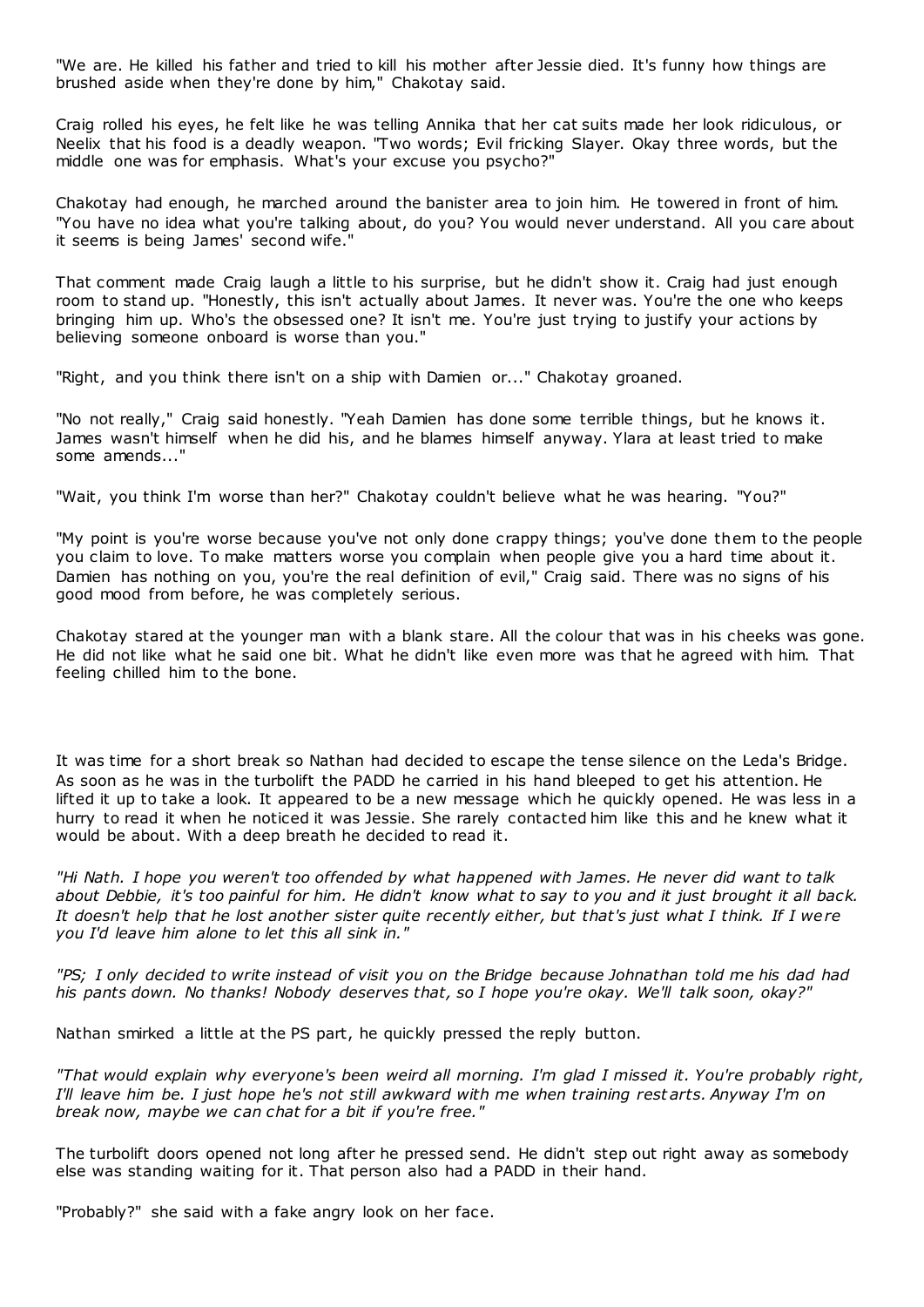Nathan tried not to smirk at her. "Well there's a tiny chance that making him talk about it may just help, but what do I know about being a guy?"

"What? What's being a guy got to..." Jessie muttered. "You don't pressure James into talking about things. You'll only get him mad at you, and you'll never get anything then. What's the hurry? Haven't you told him everything?"

"There's no hurry," Nathan answered. He stepped out of the turbolift. "I just thought it would be nice to talk about Debbie with someone, someone who knew her. It's been a while."

Jessie shook her head and turned away from him. She began to walk down the corridor. He followed her. "Yeah, I don't see that happening."

"Oh come on. You said he never talked about her with you," Nathan protested.

"Um, yeah! That's how I know," Jessie groaned.

"So he's never talked about her with anyone?" Nathan questioned.

Jessie pulled a face as she rolled her eyes. Nathan immediately stopped behind her when she turned back around. "I doubt it. What's your point?"

"Not even his other sisters?" Nathan continued to interrogate her. This made her a little irritable. He only smiled at this response. "It was almost thirty years ago, Jess. It's nice that you're not pushy or naggy like a stereotypical wife, but to not talk about a sister he was *that* close to for *that* long, it can't be healthy. Surely you must agree with that."

Jessie folded her arms tightly and armed her best scowl. "There's a reason for that. There's a lot more to it. You can't just go up to James and say *hey, about that sister who died when you were a kid, lets reminisce.* He will not sit down with you and have a nice chat over drinks."

"Why not? After thirty years I'd bet most people could do that. If I asked him about Lena or his mother he would," Nathan said.

"Well for one before the planet incident you two didn't even get along..." Jessie tried to explain.

Nathan waved his right hand in the air, "that's ancient history."

"Because you saved his life?" Jessie muttered, not convinced. "Tom saved his life once."

Nathan chuckled, "I see, so that claptrap about treating me nicely was out of character. I knew it." He shook his head, "I told him to continue as normal. I prefer it." Jessie just blinked a few times. "He and Tom aren't that bad now, right? I've only heard tales. I know, I know, there's always two sides."

"Surely your break must be over twice now, Nath?" Jessie commented. "Tell me why you think you can get him to open up about a painful childhood memory, when I couldn't."

"Well I might try this little thing called asking," Nathan smirked. That disappeared when he noticed the scowl on her face got a little worse. "Okay you're the best friend and wife, so it matters if you nag him too much. Me, not so much."

"That only explains why it's better for you to ask. That doesn't mean he'll open up to you," Jessie said. "Besides he's not going to hit me if I piss him off. You on the other hand..."

"He won't. He thinks I saved his life, I doubt..." Nathan said.

Jessie quickly butted in, "what do you mean by think? Also just because you did, doesn't give you a free pass to do what you want."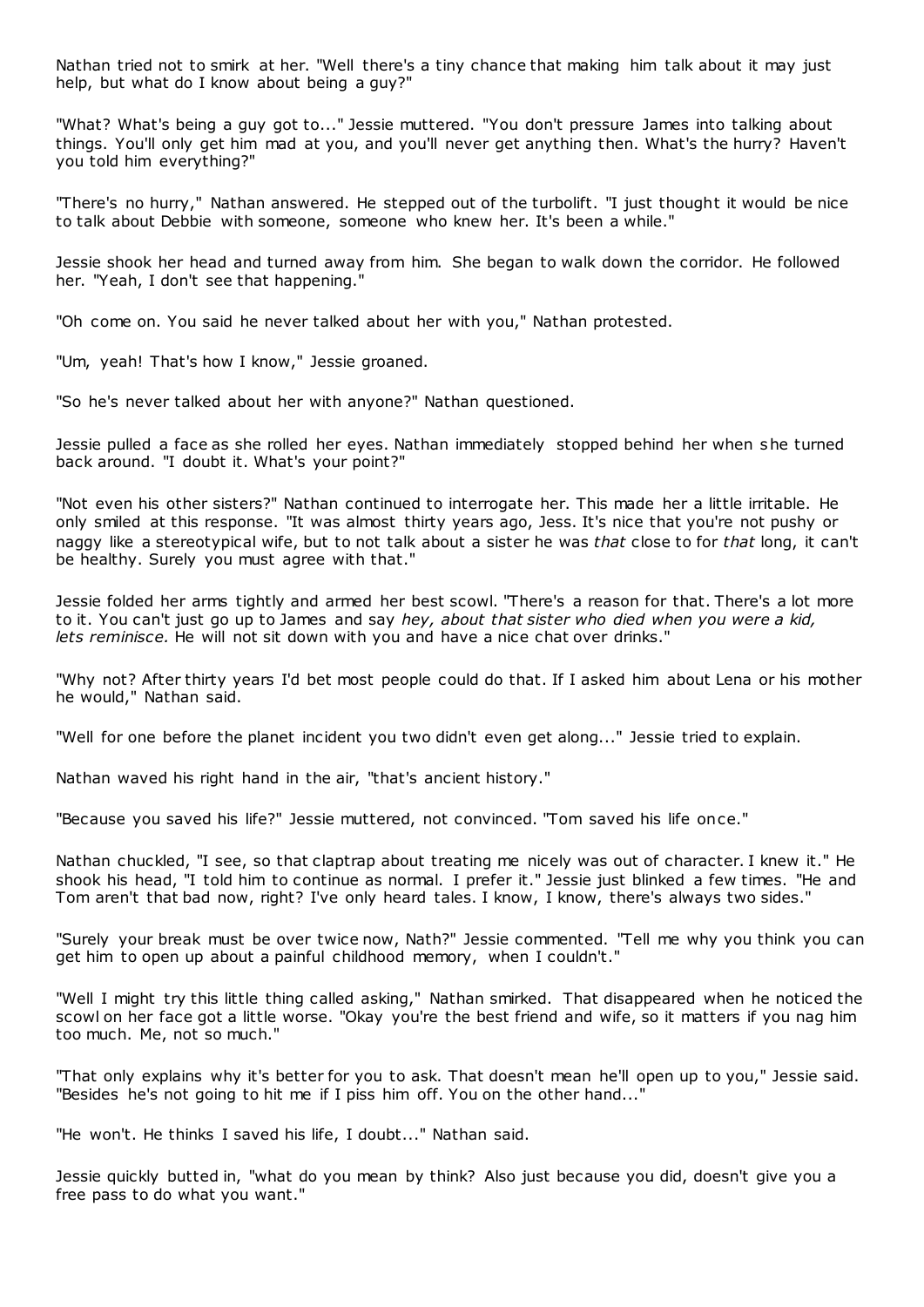"Fine, I'm just going by what he himself said to me," Nathan shrugged. "He seems to be making a big deal out of nothing."

"No I think he's making enough of a deal. He looked like a wreck when he returned to the Flyer. I don't know what you did, if anything, but if he thinks you saved him you probably did," Jessie said. "Don't go screwing that up just because you want someone to talk to, that's extremely selfish. I won't forgive you if you hurt him."

Nathan sighed deeply, he glanced briefly at the floor. "I'm not just doing it for me. Debbie's death hurt me too and I wasn't even there, I can't imagine..."

"James wasn't there," Jessie butted in, in a harsh tone. "Otherwise I'd imagine a murdering rapist would have been hunted down years later, and wish he hadn't have been."

Nathan's lip curled a little, "that's too bad. I spent my teens, early twenties hunting for him but I never found him. I imagined what I'd do to him. I can't imagine what a pissed off Slayer would do."

Jessie shook her head, "it's not funny. That's the type of thing that could turn him."

"True, but that guy would have deserved it," Nathan sighed. "All I really meant was that Debs and I had fallen out when she..." He looked back down to the ground. "All I know was that it happened during a family outing. They were separated. I know James enough to know that he'd blame himself for that when he shouldn't, even at that age. Look if he refuses to talk about something awful that happened thirty years ago, then something is wrong."

"I know. I told you, there's more to the story than you know," Jessie said.

"Yeah I get that. It's been long enough, he needs to grieve. It sounds like he hasn't even tried," Nathan said.

"Don't be so hard on him. He didn't get a chance to, trust me," Jessie muttered with anger in her voice. Nathan looked at her with concern and curiosity. "You're right that he needs to talk about it someday. I just don't think it's with you. You said he was like a brother to you back then, but did he even remember you?"

"I don't know. He didn't say or really do anything," Nathan replied.

Jessie shook her head, "it took him a long time to accept his own mother into his life after meeting her again. You two have not gotten along once since you met. You kept threatening to be a big brother on him, and he'd threaten to..."

"Yeah, you can't compare me to his mother reunion, though I'm sad to hear it didn't go well. She was a cool lady; really funny and nice. I remember what he was like when she left him," Nathan said. This got Jessie's full attention, her eyes were wide. "Yeah I shouldn't share that. He was like a brother, but he was painfully shy around me. I'd usually get a little look to tell me to stop teasing his sister or something, but that's about it. I doubt he saw me the same way."

"That convinces me more that you shouldn't," Jessie muttered.

"Sorry sis but it's not up to you. I'm not trying to get your permission, I just wanted to at least reassure you," Nathan said.

Jessie's eyes narrowed. He chuckled a little, not realising that was probably a mistake. Next thing he knew she had shoved him into the wall. He was surprised more that she could do it than that she had.

"That's the first warning. Don't make me give you a second," she growled.

"Jess?" Nathan stuttered. "I don't want to do anything to hurt him. Debbie would hate me if I did. She... she'll be mortified that even now that her little brother isn't over her death. Surely you want to help him to get over it too."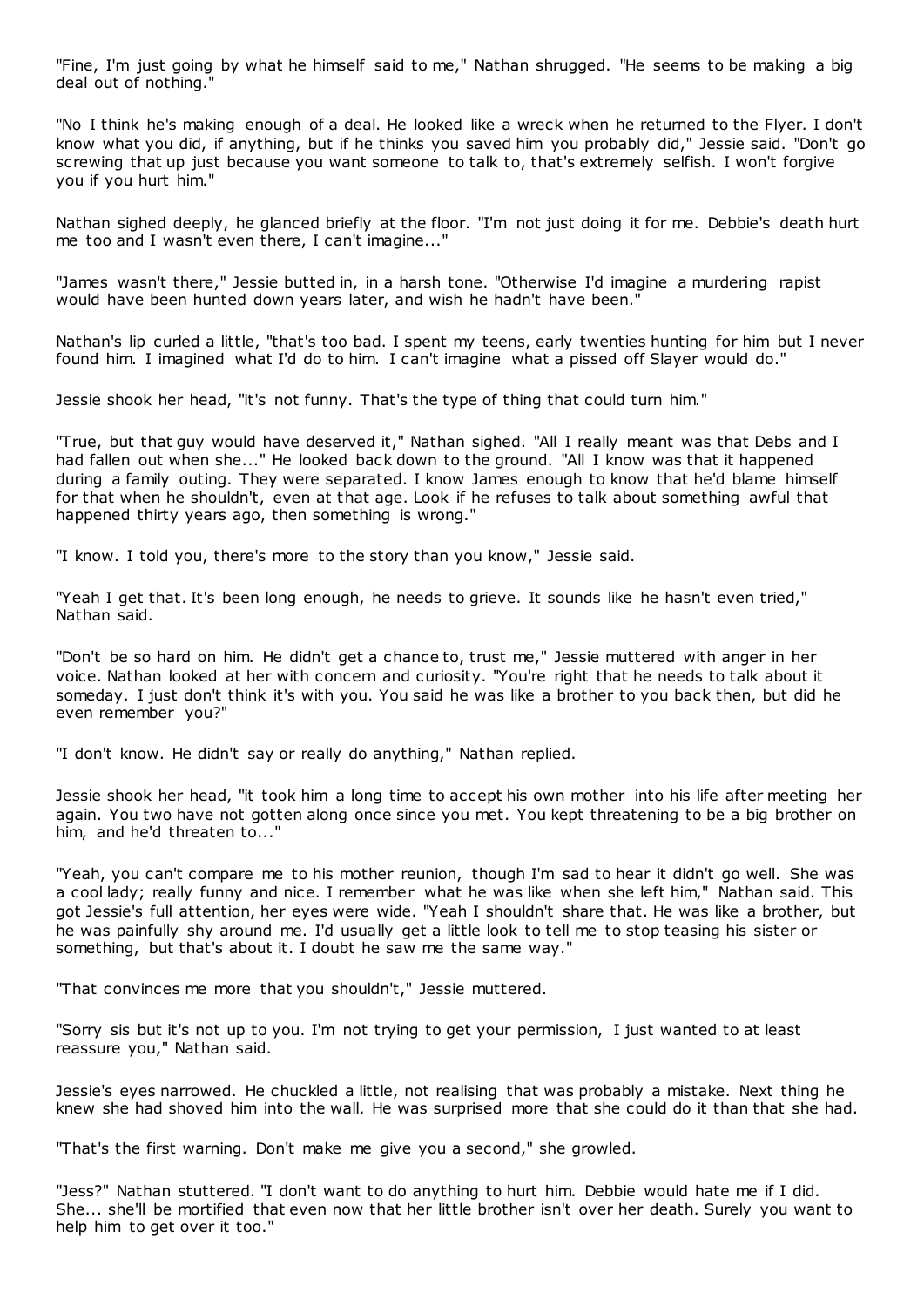"Of course I do. I just know him well enough to know that he'll close up when you pester him. Besides you can't force someone to grieve. He has to want to first before he can, nobody can do it for him," Jessie grumbled.

Nathan nodded, "that's very true. That doesn't mean he has to suffer it alone. I think you should decide if by leaving him be you're really helping him, or just helping him avoid it." He decided to return to the turbolift in case that comment made him receive his second warning. He didn't even dare to look at Jessie's face to confirm it.

Jessie watched him escape. Her scowl had disappeared and a pained expression had replaced it. She continued to stare straight ahead of her once he had disappeared.

Harry appeared from around the corner with a confident smile on his face. He noticed her at the last second and adjusted his path accordingly. He was about to press the turbolift call button when he looked back briefly, catching her face. He decide to turn around fully.

"Jessie? Is something wrong?"

"I don't really know," she mumbled in response. "No," she finally answered with before turning around. Harry watched her walk down the corridor. He decided to leave her be for now and go into the turbolift when it arrived.

Once he arrived on the Bridge he had forgotten all about what happened and a big smile was on his face again. "Hi guys, I'm back." His smile once again disappeared when he noticed the icy environment that had replaced his Bridge. "Uh..."

Tom meekly looked over his shoulder, "oh, hi Harry. Forget something?"

"No," Harry slowly replied. He made his way over to his seat. "What's going on?"

Tom didn't really want to tell his best friend, and no else dared to just incase. There was really only one person on the Bridge who would answer.

"Daddy a big cranky pants," Miral spoke up.

"Uh huh," Tom tried to grit his teeth. "I was actually a cranky no pants thanks to my dear, sweet daughter."

Harry's eyes widened quite a bit. Tom had never spoken about his daughter like that before, even when she wasn't around. He always took her abuse well, even though Harry thought he shouldn't. He thought he should be careful about this. "If you like I can take over again."

Tom looked up at his friend with a confused look on his face. "I thought you were going on holiday."

"Yeah. I've changed my mind. This is where I want to be right now. What was I thinking abusing my power like that?" Harry smiled again.

"Hmm," was Tom's uncharacteristic response.

"So er..." Harry said.

Tom shook his head, "I suppose." He climbed out of his chair. "She's all yours."

"Okay thanks, but do you wanna talk first?" Harry asked with concern.

"About what?" Tom questioned.

Harry briefly glanced towards the little red headed baby on the other side of the bridge. "Because..." Tom shook his head slowly. "Okay, but this isn't like you. I just wondered why."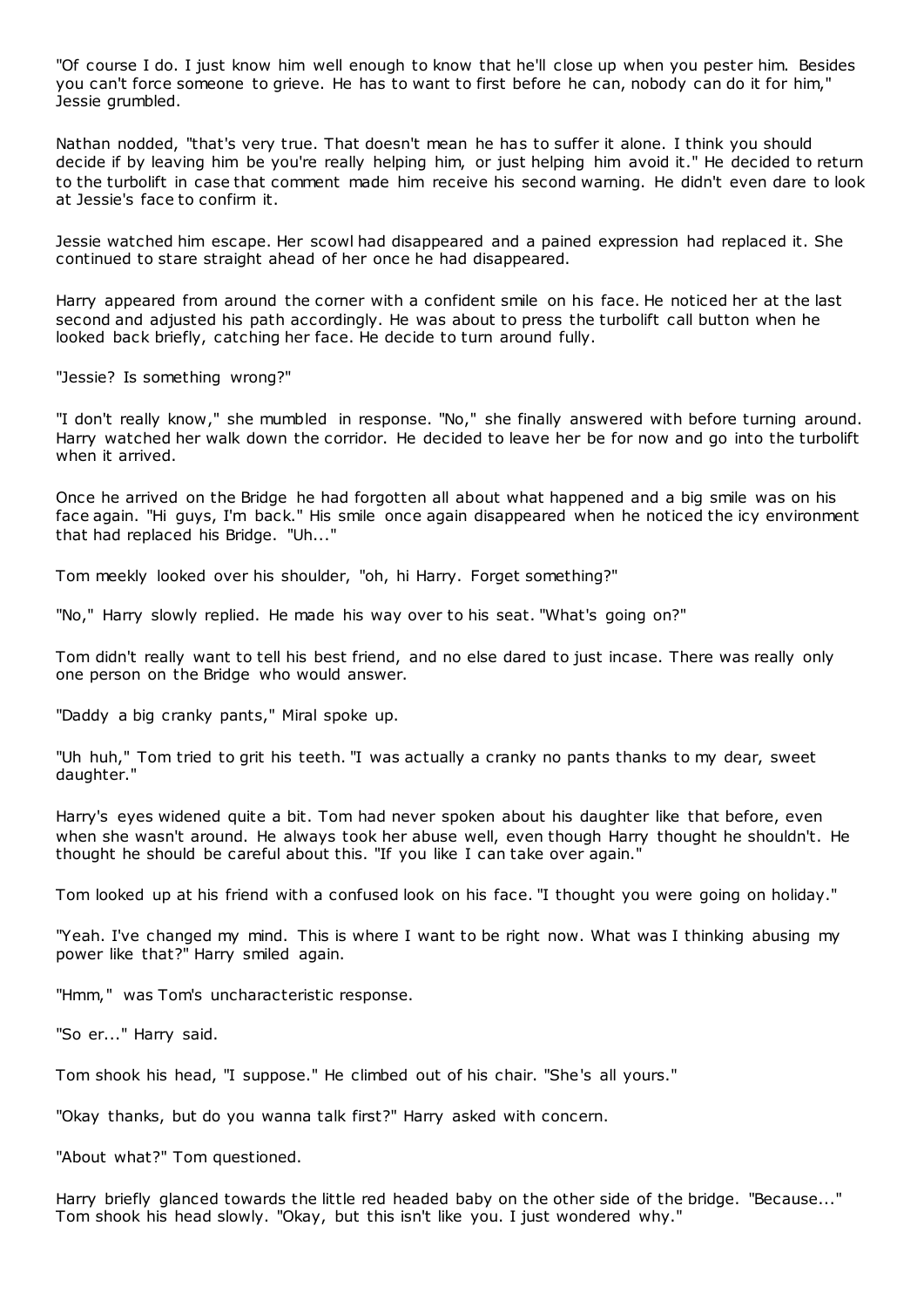"I had this weird dream that a vampire was sitting near my bed, staring at me," Damien said. His eyes were groggy, bags were under them. His shaking hand held a large coffee mug. "I asked the vampire what the hell she was doing in my presence. She just said it was fascinating to watch me sleep. Weird."

A random crewmember passed by him, sighing deeply. "How romantic!"

Damien threw a disgusted glare at her back, hoping that she would feel the burn at least. "How c an anybody be that stupid?" he asked his table-mate.

"Says the guy stupid enough to *still* think that I care about any of his measly problems," Ylara muttered. This time she was fiddling with her food and Damien was finished with his.

"Oh how stupid of me, I'm getting you mixed up with a vampire Slayer again. I forgot you were just a useless girl who doesn't fit in," Damien said, rolling his eyes.

Ylara turned her head slowly while squeezing the fork in her hand. It snapped immediately. Damien just smiled smugly at her when he noticed that.

"Besides none of my problems are measly. They're my problems so they're in dire need of fixing. Yours on the other hand, nobody cares," Damien continued.

"Why haven't I killed you yet?" Ylara asked with a dangerous glint in her eye.

"Because I'd probably just possess you to spite you," Damien laughed. He was serious only a few seconds later, "though if you're already possessing someone, then would it work?"

Ylara shrugged her shoulders. "Go ahead. You'll only get numerous people angry at you, and no one will forget what you did. Though you'd deserve it."

"And you don't?" Damien teased. Ylara didn't answer, she just continued glaring at him. "None of the people who hate you are a threat, are they? Though once again I'm mixing you up with a Slayer. I should ask one of the other two to deal with my problem. Why I'm asking a fake one who couldn't handle one little vamp without Kevin's help, I'll never know."

Ylara's eyes widened. She looked around to make sure no one had heard him. She then grabbed him by his hair and pulled him forward. "What are you talking about? Who told you that?"

"So it's true then?" Damien sniggered despite his position.

"Tell me who told you this and I won't pull your scalp off," Ylara growled.

Damien kept his smile on his face. "Does it matter?" To show she wasn't bluffing, she tugged at his hair but just lightly. He yelped as some hair was pulled out. "B'Elanna. She said you reported him dead. I just put two and two together."

"If that was true you wouldn't be blabbing on about one vampire," she said.

"That's true. I figured I could get away with that since you're not exactly the smartest..." Damien said. He didn't get to finish. His head was slammed into the table, he could feel her hand on the back of his head, pushing him gradually.

"For somebody who is supposed to be a genius you really don't know when to shut up, do you!" Ylara snarled. All she got was groans from the table.

By this time everyone had gathered around to watch what was happening. Nobody dared or likely wanted to help Damien out. The closer people swore they couldn't even see his face, it was almost like it was apart of the table's surface.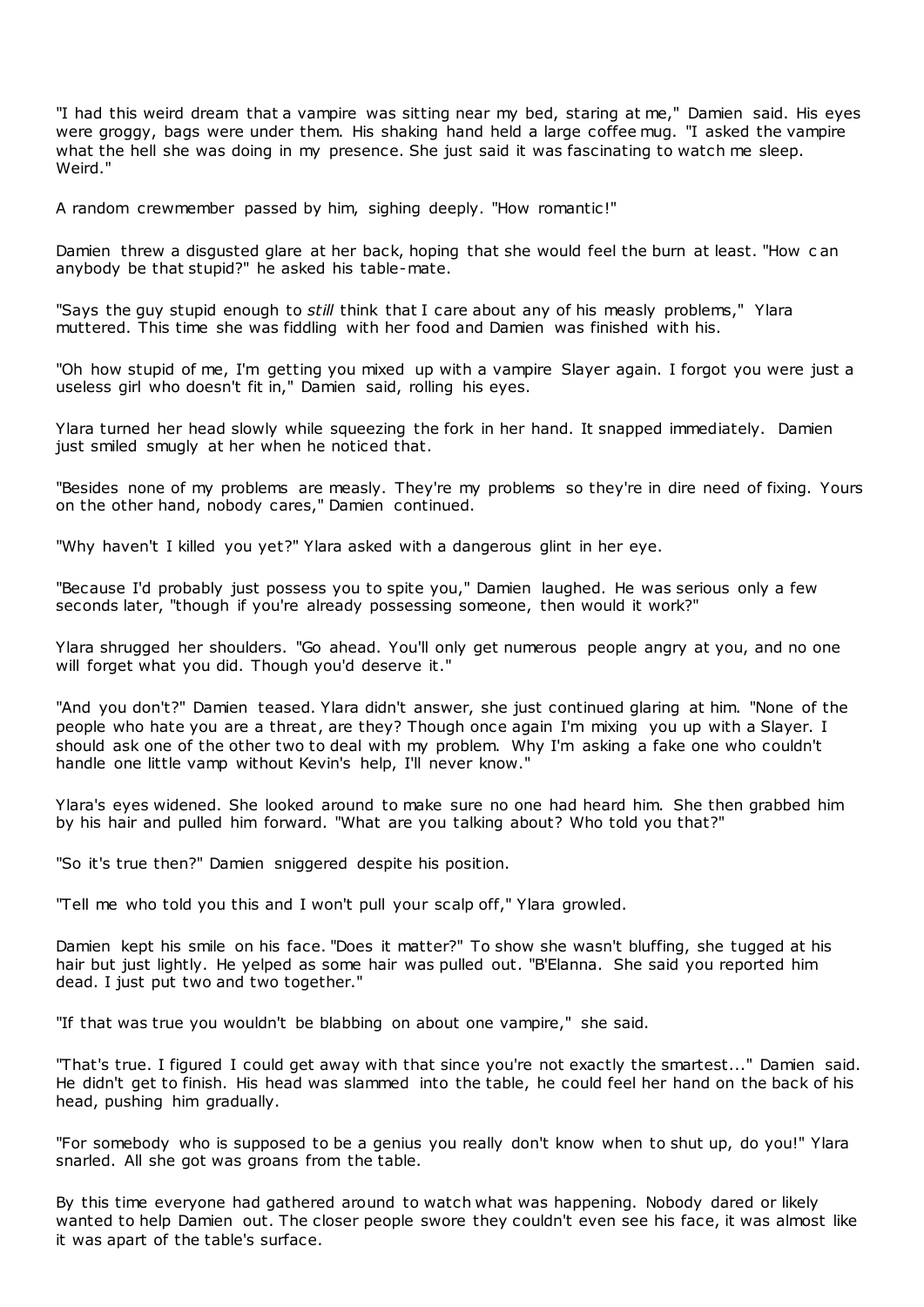"How did you know about the one vampire?" Ylara screeched at him. She heard more groans. "I don't even need to hear you to know what you said. There were demons too. Get your facts right!" A lot more groans leaked from the table. With a growl she pulled his head back up to where it was before. Most people cringed when they saw this as Damien's nose looked like it had been flattened. "Well?"

"I have a..." Damien mumbled through the pain. "... Better question. Why did it take so long to..." He coughed up a little blood. "... Report that the other useless Slayer kicked it?" Ylara didn't do anything, she only had to stare at him to pierce holes through what was left of his skull. "Also, why do you care so much?"

"I... I don't," she stuttered as her hand let go of him. Without her holding him there his dizziness took over, he had to quickly grab his seat to keep himself still. "Kevin was annoying, he only had one thing on his mind, I didn't like him."

"I'm beginning to lose interest," Damien mumbled as he carefully inspected his nose with his hand.

"Why did he?" Ylara wasn't talking to him anymore. "Why did he save me?" she asked in a very hushed tone.

Damien still heard it though but it hurt way too much to smirk about it. "I see. That's disappointing. Ylara has a conscience after all. So much for being more evil than I am. Although..." he winced as his finger went where it shouldn't. "There's hope for you yet."

"Shut up," Ylara growled. "This isn't about that."

Damien carefully sat back down. "Oh so you're mad that he killed the vampire that you couldn't. That's gotta burn."

Ylara returned her focus to him, her face looked a lot paler. "He... he didn't."

"Great, bored again," Damien sighed.

Ylara shook her head. "Nobody did. I..." She looked down towards the table, "I ran."

"Oh ho... thank you," Damien chuckled even though it hurt him. "I knew staying on Voyager and this Leda dump would be worth it."

"Like you have a choice," Ylara retorted, but her face was unchanged. "I assume he was destroyed when the shield went up, but he wasn't stupid. Where... what happened to him?"

#### **Meanwhile in Voyager's Mess Hall:**

"So you're upset that you had that nasty turn in the alien towers. I can understand that," Neelix said in a comforting voice.

James didn't even look at him, he kept his eye on his cup. "No."

"Oh. Commanding a ship is a bit stressful, but at least it's not going anywhere. Though I can imagine how bad it would be if it's being repaired and..." Neelix said.

"Neelix stop," James butted in. "I don't need a morale officer, okay?"

Neelix's smile turned mischievous. "Are you sure? I'm on a roll today."

"I'm sure," James replied.

"Oh I'll get you eventually. Everyone's opened up to me today," Neelix grinned. "Are you worried about little Kiara? It's got to be rough on her, and you as you'll have to tell her."

"Yes but no, just leave it," James groaned.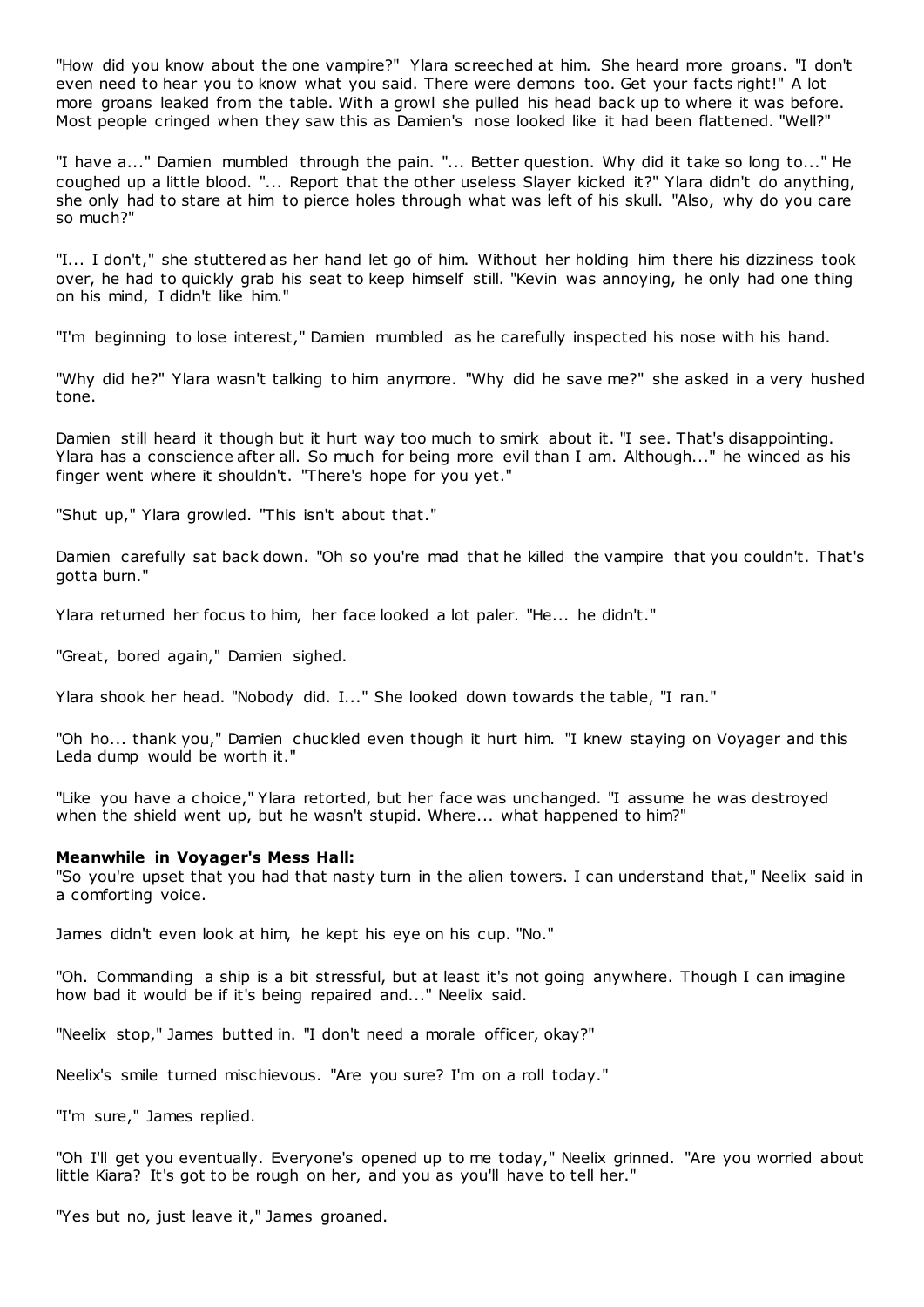Neelix's eyes wavered as he remained on that thought. "I get the impression she knows anyway."

James slowly looked to his right at him. "You're just trying to get me to talk."

"Well mission accomplished because you still are. You're just not *talking*, if you get my drift," Neelix said. "Now I think I'm touching on the problem here, so..."

"No," James interrupted him again.

Neelix sighed sadly, but that didn't last very long. "So it is something?"

"I never said that," James muttered.

"Hmm. Jessie?" Neelix asked. He got no response. "This Softmicron tower dealy? Kiddies? You don't like the coffee?" James just rolled his eyes. "Okay, um... Tom annoying you? Chakotay and his character transformation?"

"Neelix, you're not going to guess it," James said. Neelix looked at him hopefully. "Because there isn't anything. It's just been a weird few weeks, that's all."

His mischievous smile returned, "I'm closing in. Trainees dying on you, that's got to suck."

"Suck? Very nice Neelix," James commented.

Neelix shrugged, "well yes it's awful, it does deserve a stronger word. Lets see. That's terrible, isn't it? Want to talk about it?"

"No," James answered to his disappointment.

"Kevin dying was a blow. He was one of you after..." Neelix trailed off he noticed James giving him a similar look Ylara did when he said that. "Someone told me he was almost sliced in half. That is absolutely awful. Surely you must have a thought on that."

"Yeah, why did you have to share that news?" James shook his head.

Neelix's spread his arms, showing his palms while he shrugged. "I'm just saying that must have taken a lot of strength to do. It's frightening that even you guys aren't safe. Whatever did that must have been powerful." James' mind seemed to go elsewhere at that sentence, Neelix didn't notice. "I really hope Ylara got it or something, or it didn't escape. It's not like anyone would have noticed in the chaos Voyager was in."

"Uh huh," was all James said.

"Anyway that's not it cos you didn't know about that. Lets see," Neelix continued to think about it. "Oh Ylara, something about her?" He didn't get a response again. "Hmm, Craig? No? Family members?" He noticed a slight twinge on his face, it was subtle but Neelix's sixth sense caught it. "Jessie's side or yours? How is Yasmin, she's the only sister you have left and..." He noticed another twinge. "Oh I knew it. This is about your sister's death."

"For god's sake Neelix, please, leave it alone!" James snapped at him.

This didn't put the Talaxian off, he was finally getting somewhere. "I've got it, haven't I? I want to help."

"No, you're wrong," James said.

"I'm not," Neelix disagreed. "Your reaction says it all."

"If there was something wrong, how on earth could you help? I doubt you could cook it badly away," James said.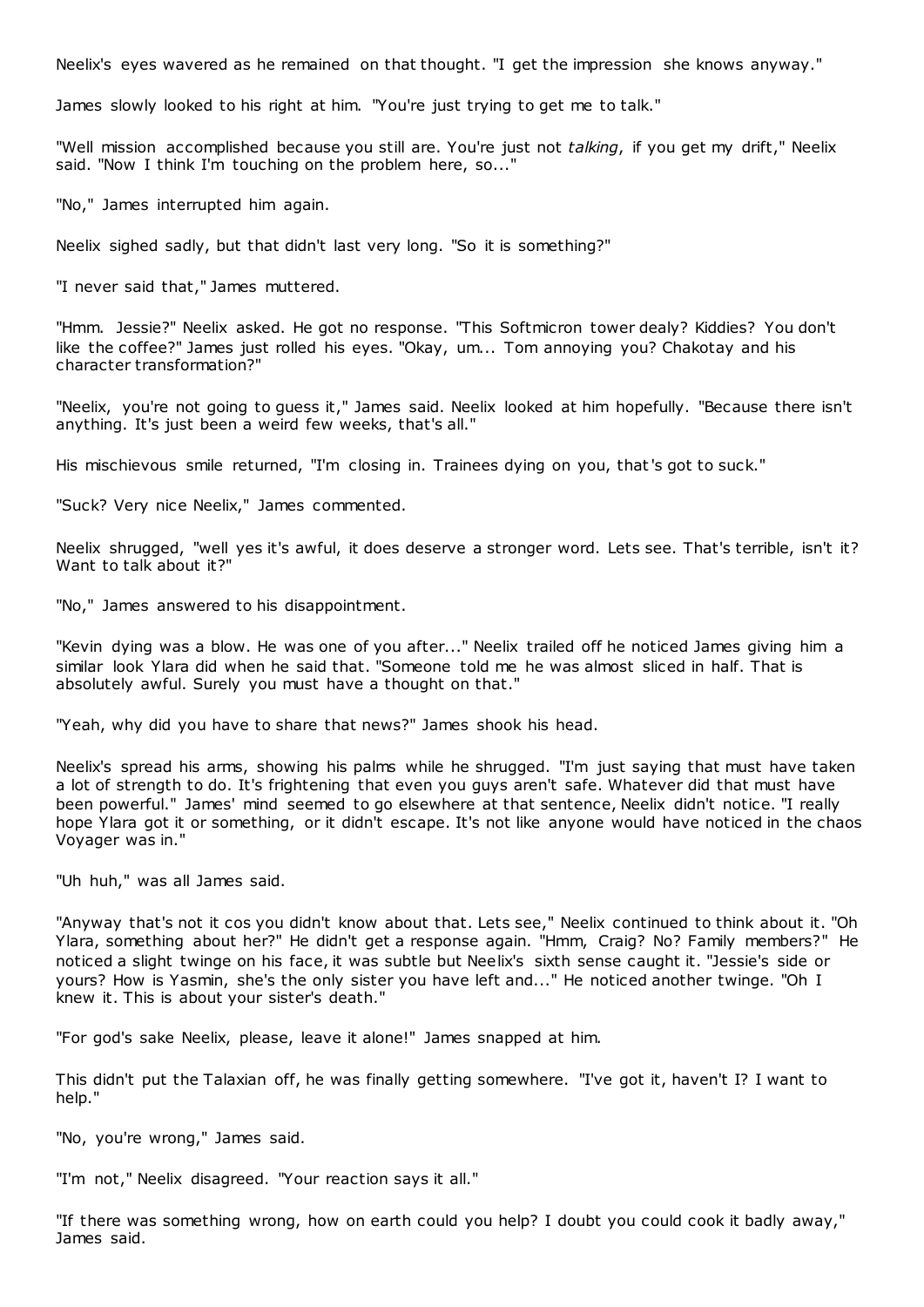Neelix felt a little offended, but he didn't let that show. "Sometimes talking about it can chase the demons away. Not literally of course."

"Oh I don't know," James commented.

Neelix didn't get it so he wasn't offended this time. "Now I know how it feels to lose so much of your family, sisters included. I can be a good ear at least."

"Neelix quit it," a familiar voice scolded him. Both Neelix and James looked towards the source. It came from Kiara, she walked across to join them. "You can't help, trust me."

"But," Neelix protested. He glanced between the two of them. "Oh okay. You have some family time. I'll be back." With that he scampered off.

Kiara sat down in a different seat while James sighed in annoyance. She smiled a tiny bit. "Thanks," he said.

"Nah, he'll be back."

"Yeah I pretended I didn't hear that," James nodded.

"As soon as he figured out what was bothering you, he should have had the sense to back off," Kiara shook her head.

"Neelix, really?" James commented with a slight smirk.

"Yeah, what was I thinking?" Kiara smiled briefly. "It's not something you should be forced to talk about. If you want to, you will."

James frowned slightly. "How did you find out?"

"Oh, I pieced it together. Craig explained some of it but..." Kiara replied, trailing off. "He's a mess, but that's another complaint."

"Craig? I didn't see that one coming," James said. "I'm really sorry, I..."

"Don't be. I wouldn't want to tell me either," Kiara muttered. She stared at her hands. "I kinda lost it."

"Of course you did. Believe me, I get it," James said.

Kiara nodded lightly. "Grandma Janeway. You looked like you were getting along too, you know, the last time I was home. Of course that doesn't mean you wouldn't have felt bad if you weren't."

"I wasn't... getting along with her, no," James said, his voice full of shame. "I was a jerk to her to the end."

"Oh. It isn't easy to get over your parents not wanting you or something. You shouldn't feel bad, " Kiara meekly said. James watched her quizzically, she looked up briefly and noticed that. "I... I get it now. I was forced on Lena, and she was just a kid too. It's not like your parents, I guess they had a choice. I guess I win there."

"I wouldn't make it a competition," James said, wincing a little.

"I know," Kiara nodded. "Lena was wrong to blame me. I wasn't the one that made her believe that fake life, and I wasn't the one who took it away from her. But I certainly didn't see it from her side either, I made it so much worse by giving her grief back. I can't imagine having my whole life erased like hers was."

"You just told me that I shouldn't feel bad for being mad at my mother," James pointed out.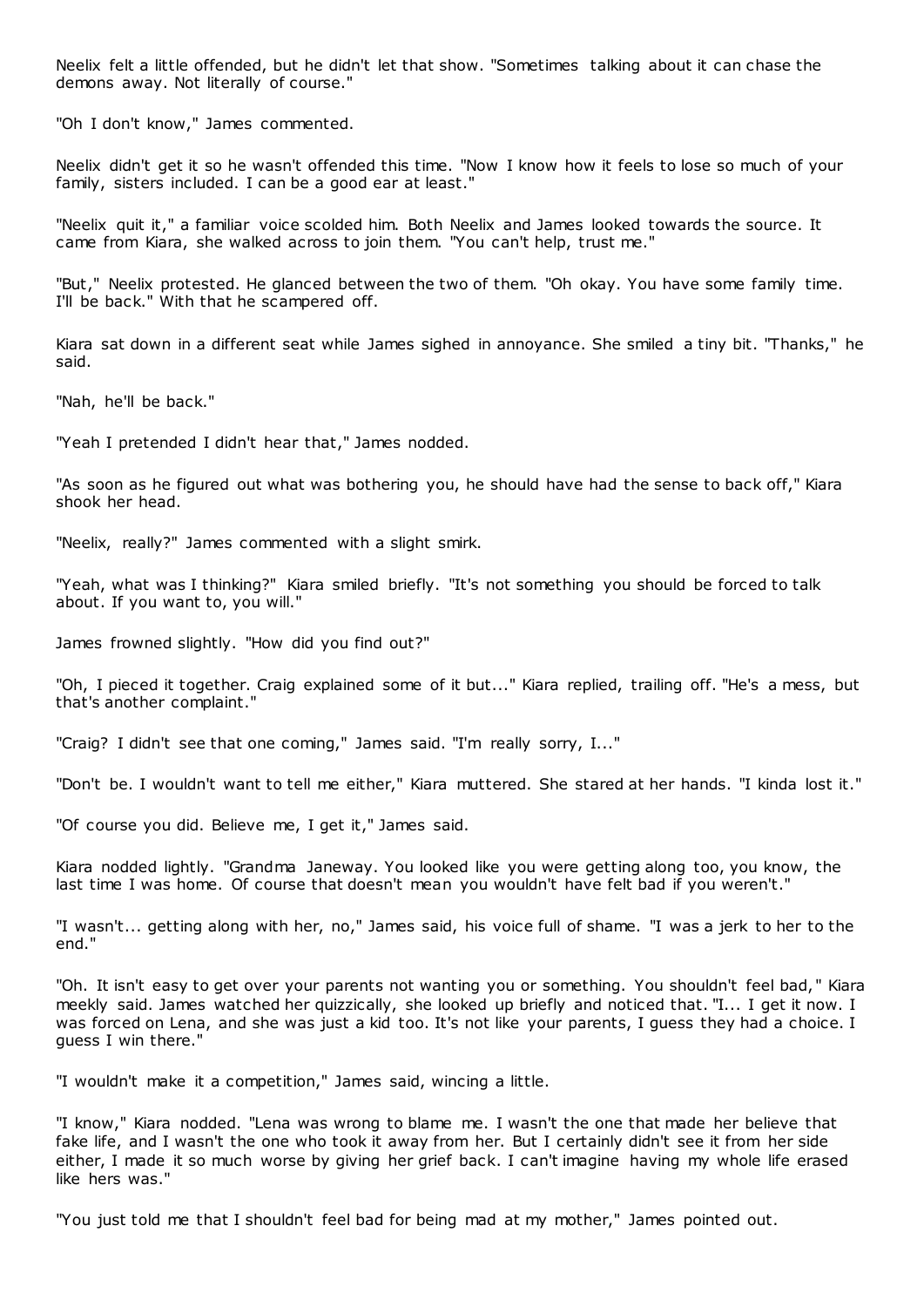Kiara smiled but in a sad way. "Yeah, maybe I was partly telling myself too. We both never got a chance to forgive them."

"It will get better. I know it doesn't seem like that now," James tried to assure her. "What helped me was that I had other people in my life, and that's the same for you too." Kiara looked back down at her hands. "I'm not saying that's the only answer. You'll probably find your own. I guess for now, you just have to grieve."

"Yeah," Kiara mumbled. "But what if I don't? Don't accept it, I mean?"

James shook his head, "then you'll end up a bad tempered fool who will always act out at the slightest thing. You don't want to be like me. I don't want you to."

Kiara giggled slightly, "I did almost go Evil Q earlier. Too late, huh?"

"Ohno, best to get that out of your system. We've got enough Evil wannabe's as it is," James smiled.

"Well it's your fault, you started the craze," Kiara teased. They both laughed for a little while. Kiara's laughter stopped when she thought of something. "Who didn't you get over?"

"What do you mean?" James asked.

"You said that if I don't grieve I'll end up like you. Who didn't you grieve for?" Kiara replied.

James' smile was gone now, what he was thinking about before was back in his mind. "That's... that's a long story. I doubt I'll ever tell it."

"Maybe you should follow your own advice then, hmm?" Kiara said with a sweet smile.

"Yeah, it's complicated though," James commented.

"More complicated than some dead Slayer taking over your mum, killing her, and living in her body?" Kiara questioned, raising her eyebrow.

James shook his head, she had a very good point. "Not in the same way, no."

"Hmm, chicken," Kiara giggled. "Stop making excuses. You're the only one I have to set an example, unless you want me to look to Granddad."

James narrowed his eyes at his young niece, but not in a serious way. "Don't you think it's bad enough that I got three other kids who may look to me for that?"

"Three?" Kiara was surprised. "I only remember Duncan and Sasha."

"There's three now, and that'll change soon," James shrugged. Kiara's eyes widened. "Yeah four should be it, I'm putting my foot down there."

Kiara giggled again, "surely after four kids you know better than that." James shook his head and smiled, that just made her laugh a little longer. "I'd love to meet him or her."

"Her, and I'd love that too," James nodded. "I don't want you to forget you still have a family you can turn to. You won't be alone, I promise you that."

Kiara's resulting smile was genuine and sweet, she could only nod.

Meanwhile on a nearby table Tom and B'Elanna were chatting quietly, each with a drink in their hands. Tom was still looking very sorry for himself.

"You left her with Harry?" B'Elanna asked him.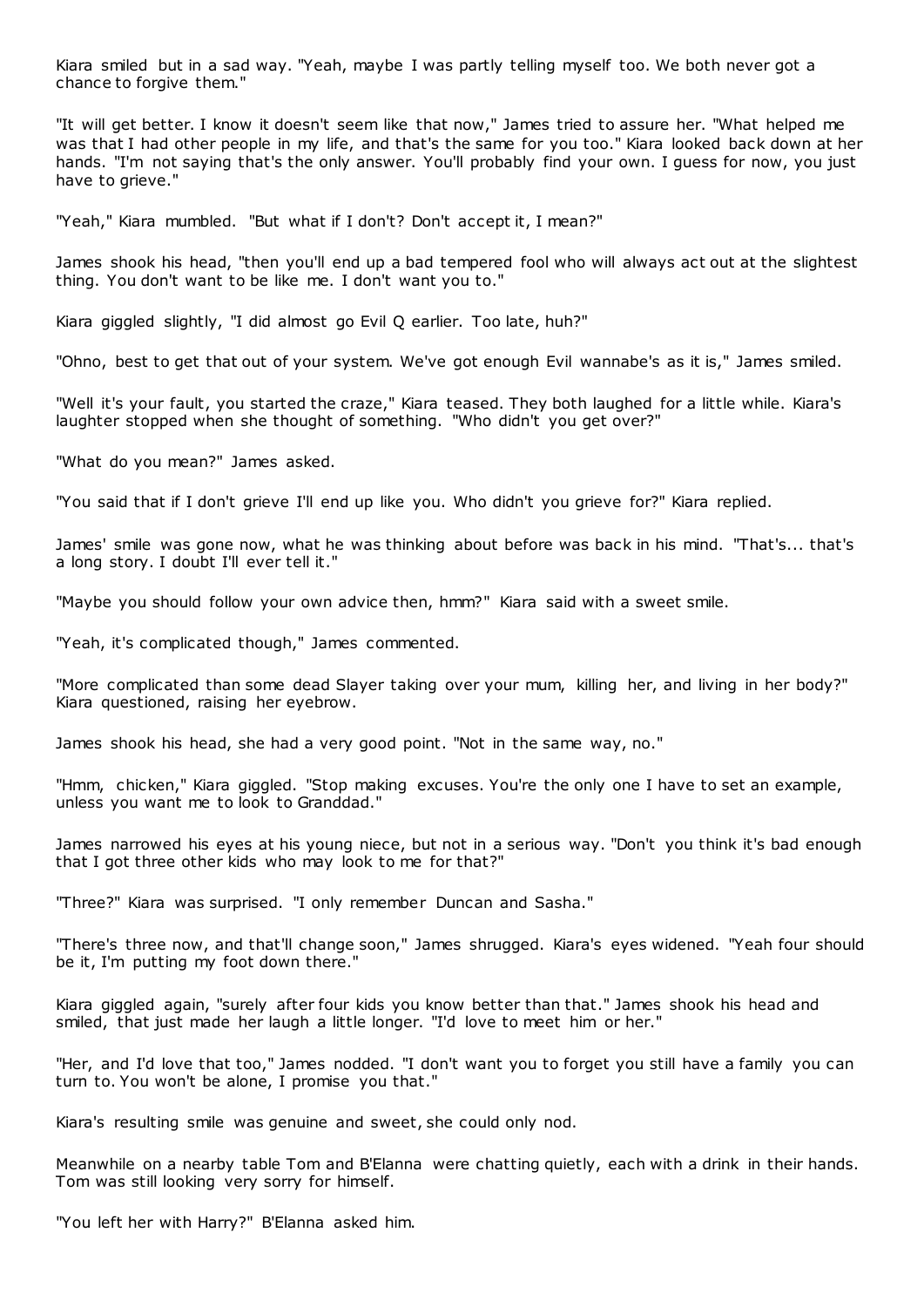Tom nodded, "that's probably the only time she's ever listened to me. I guess she really does hate being around me. I bet even he could do a better job."

As the doors were already open and still broken, Harry was able to walk into the Mess Hall without anyone hearing him. He looked around desperately, it looked like the end of the galaxy to him. As soon as he saw those two he widened his eyes and ran back out.

B'Elanna shook her head sympathetically, she placed a hand on his. He shuffled it slightly so he could squeeze it. "You really shouldn't give up. It will only get worse if you do."

"I've been nothing but patient with her. I love her to bits. But she just treats me like her punch bag. I don't know what I'm doing wrong," he said, his voice breaking.

"You can still try to play with her, and show her how you feel, but sometimes you do have to be stern. You did the right thing on the Bridge. She has to know she's doing wrong, and she won't respect either of us if we let her continue," B'Elanna said. "I haven't helped at all, I'm sorry."

"You're right," Tom's demeanor lightened up a little. "Everytime she'd do something like pull on my hair or say something rude, I'd encourage her by giving her a hug or something. I just assumed she hated that so I didn't think anything of it. It was like I was saying *that's okay, keep doing that* every single time I did. I only wanted her to know that even though she can be a pain, daddy still adores her. God, I'm an idiot."

B'Elanna smiled warmly, she nodded in full agreement. Neelix chose that moment to walk over to the couple.

"Hello. Do you need any help?" he asked.

The pair looked at each other. "No thanks Neelix," Tom replied. "I've figured it out."

"Oh?" Neelix actually seemed disappointed. "Are you sure? What's the problem?"

"No problem. Tom just wasn't getting along with Miral," B'Elanna replied. Tom tried to shush her but it was too late. "We've worked it out."

"Ah, she is a bit of a handful. She reminds me of her mummy," Neelix chuckled.

Tom laughed but B'Elanna wasn't amused. He nodded, "yes B'Elanna hated me at first too. There's hope yet." He climbed out of his seat, "thanks Neelix." He avoided looking to see what look B'Elanna had on her face after that remark, before making a run or more accurately, a walk for it.

"Yes, thanks Neelix," B'Elanna said through gritted teeth. She was obviously not serious. Neelix watched her get up and leave, taking her cup with her.

"Ah I've helped again," he beamed. Suddenly he felt a tug on his trousers so he looked straight down. He was greeted by the innocent face of Miral. "Oh, where did you come from?" She pointed at the table legs. "Ah well then..."

"Make fun of my mummy?" she asked in the cutest voice she could do.

Neelix melted at the sound of it combined with her innocent face and beautiful blue eyes. He didn't register what she had said at all.

"Bad man!" she said in the same voice. He was too busy thinking she was the cutest thing in the universe, well maybe second to Kes, to notice her leg go in his direction. The pain in his own leg snapped him out of it. She ran off before he could figure out what happened.

#### **Leda's Sickbay:**

Doctor Jones stared at his patient in dismay and silent judgement. Well he thought it was silent anyway. His patient could clearly hear him clicking his tongue and see him shaking his head.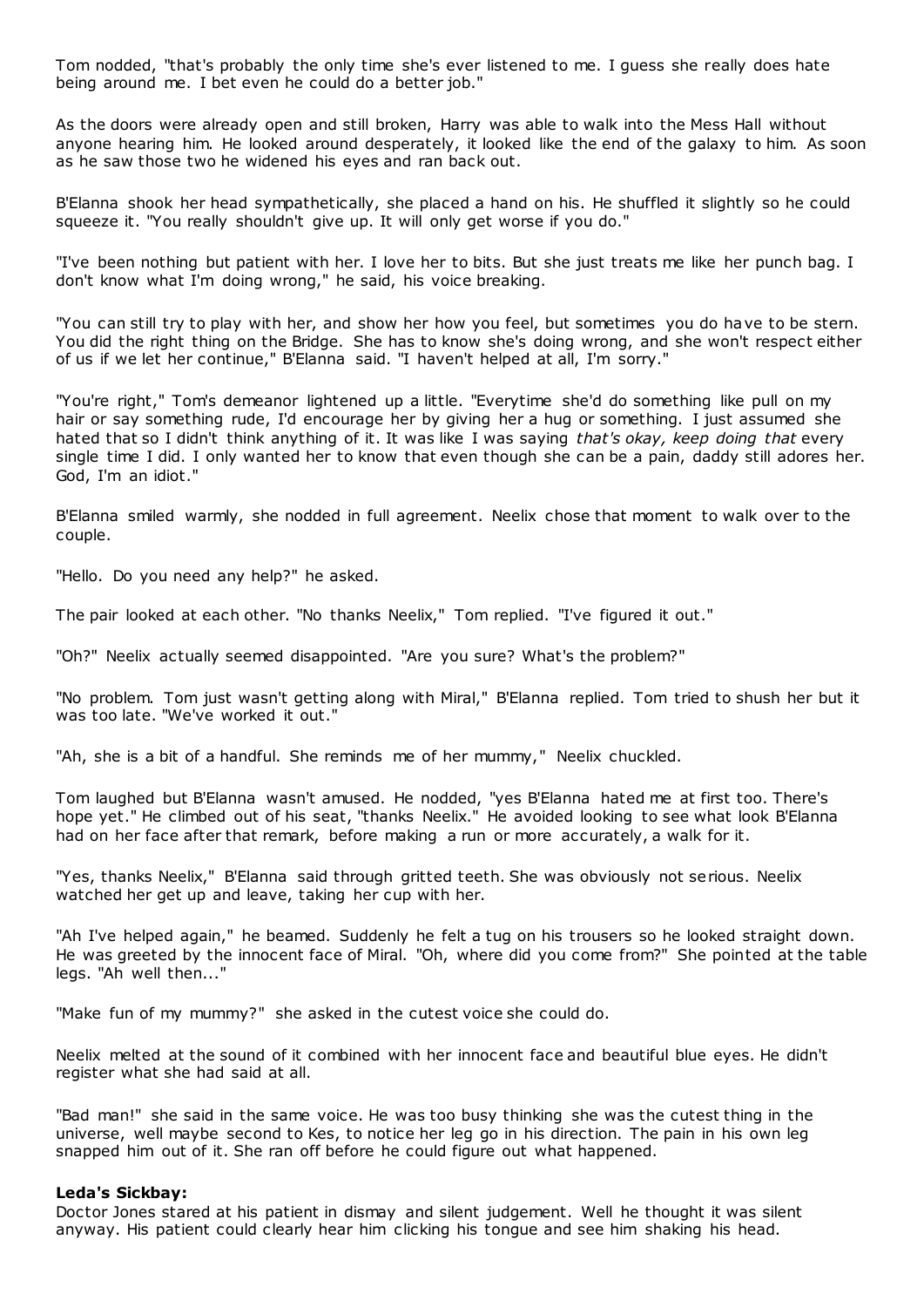"Uh yeah Doc, my nose won't fix itself," Damien grunted.

The hologram wasn't done. He had to raise his right arm and rest his chin on his fist. Damien was getting more and more irritable, and this is somebody who loves attention.

"Yes I know my face is handsome but I think it would be better if it had a nose," he snarled.

"Hmm?" Jones barely made a noise. He then noticed his patient's expression. "Oh I was just calculating whether it is worth fixing your nose, as you'll likely be here again for something else."

"Doctors are goody two shoes, you're not fooling me. Heal it!" Damien snapped.

Doctor Jones smiled. "Maybe we wouldn't go through this song and dance if you behaved better."

"If you sing and dance again I'll reprogram you into a Justin Timberlake fan," Damien muttered.

"All right, all right. Lets not be too hasty. I was only trying to lighten the mood," Jones chuckled. He picked up a regenerator and got straight to work on Damien's nose. "So, I hear you have a new admirer."

"Do you want to add nausea to my symptoms?" Damien almost gagged.

Jones continued to smile anyway. "Of course not. My Sickbay on Voyager is bad enough, I don't want to have to clean this one up as well." Damien groaned, which made the Doctor squeeze his face with his spare hand. "Stay still, this is delicate work, even for me."

"You're a Doctor, why won't that stupid Barbie Doll die permanently? And when I say permanently, I don't mean she stays undead forever instead," Damien managed to spit out through his squished together lips.

"Most of the time I treated her," Doctor Jones replied like it was so obvious. "Otherwise I don't know what to tell you."

"If you revive a vampire, does it stop being one?" Damien asked.

That question surprised the Doctor. He let go of him. "Are we still talking about Annika?" he asked in a worried voice.

"Maybe," Damien said with narrowed eyes.

"What? How long has this been going on?" Doctor Jones stuttered.

Damien pulled a disgusted face, "ever since that alien ship. She's been following me around ever since."

Doctor Jones looked relieved, he smiled again. Damien didn't get a chance to react to his response, his face was held still again. "And why does that scream vampire to you?"

"Forget it. You're obviously too useless to understand," Damien mumbled.

The Doctor tried to remember his Hippoc ratic Oath, but Damien was starting to feel more and more like an exception to those rules. "She struggled to find her own personality when she joined Voyager. After leaving the Collective she felt insignificant, and people were too cruel to..." Damien pretended to fall asleep. Doctor Jones shook his head a little. "What, you think Annika's exempt from the sappy stuff in this episode?"

"I hope your holographic uniform is sick proof, Doc ," Damien grunted. "Actually I don't, it's your fault!"

"It's okay. I think the writer is incapable of being nice to her, so I wouldn't worry," Doctor Jones said sadly. "I couldn't help her in therapy. All she wanted was attention, and you're giving it to her."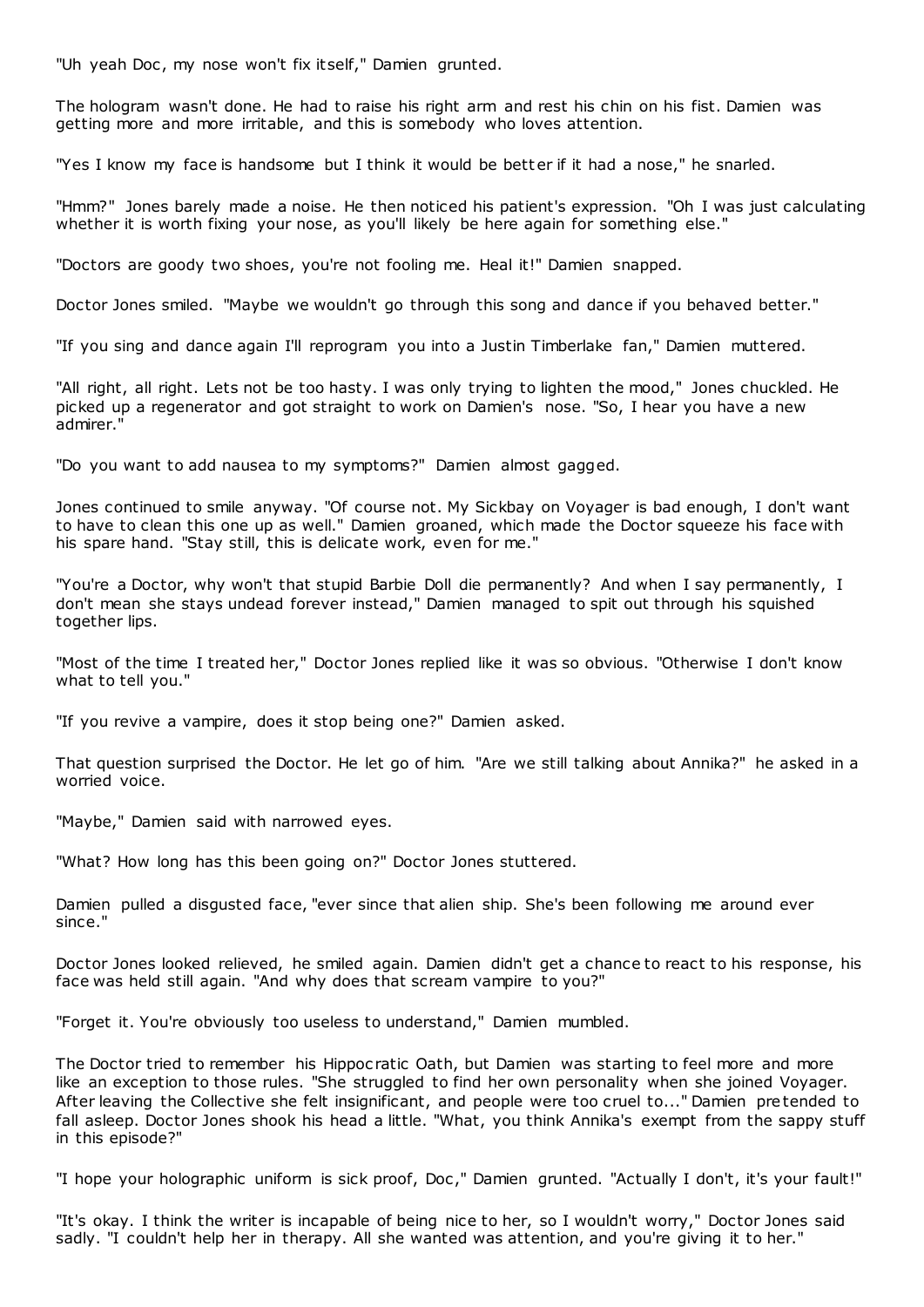"Aaaw poor diddums wasn't the main focus in every episode, even in ones that had nothing to do with her? Nobody kissed her feet and ass, and felt sorry for her perfect snowflake self? Pass me a bloody hanky," Damien complained. "I still grimace at the episode where they forced her into one scene, just to compare some situation to her being disconnected. It had nothing to do with it, at all! She's lucky she's still in this series. I'm sure she was planned to be killed off in the first season. She's only still here cos she's great for cheap laughs. I'd say the *cry me a* line, but it just reminds me of another big whiner."

"You really have no idea, do you?" Doctor Jones just chuckled.

"What?" Damien snapped. "What the hell do you mean?"

"Doesn't all that stuff you said, excluding the original Voyager episode comparison, sound like how people would describe you?" Doctor Jones questioned. Damien's hand reached for a nearby console, his eyes were dangerously wide. "Now, now. I asked James to password my program to prevent tampering. Ironic considering he was usually the one responsible."

"I'm smarter than that prick," Damien growled. The Doctor grabbed his hand anyway to stop him. "You will pay for this hologram. Nobody compares Damien to anyone, let alone that stupid inflated everything bitch."

"I'm sure you two will be very happy together," Doctor Jones grinned. He finished his treatment. "You're free to go. Try not to annoy anyone else. I don't want to see you here again."

"I'm sure you don't," Damien growled. He kept his angry stare uncomfortably on him as he walked out. As the doors shut the Doctor could hear him. "Ow, my neck. Worth it."

The Doctor started humming to himself as he wandered into his backup office. The doors opened again. "Damien, you can threaten all you like but nobody is afraid of you."

"I'd hope not," a different voice said.

Doctor Jones looked around. He was surprised to see the ex Commander of Voyager standing at the door. He had a soft expression on his face, a one he hadn't seen in a long time. "Commander?"

"Doc... I need a favour," he said quietly.

"Of course. What is it?" Doctor Jones answered.

Chakotay closed his eyes tightly. When he opened them they showed a resolve that had been missing from him as well. "Can you remove all the Tolg technology?"

Doctor Jones smiled and nodded in relief. "I'm glad you've changed your mind. If you don't mind me asking though Commander, what's prompted this?"

"I've been dead for too long, Doctor. It's time I started living again," Chakotay explained.

"When you were injured a few months ago I noticed you weren't actually dead. Yes the Tolg technology is masking your lifesigns and giving you the look, but..." Doctor Jones said. He nodded anyway, "I suppose you mean in a more figurative way."

"I know. There's a lot of things that I've said, or not in some cases, that I've..." Chakotay said, gazing at the wall. "That were deceptive. I just didn't want people to know the truth."

Worry lines littered Doctor Jones' brow. "The truth?"

"Today's not the day. One step at a time," Chakotay said, a small smile started to form. The Doctor felt that he hadn't seen this particular man in a very long time. He smiled, he was right.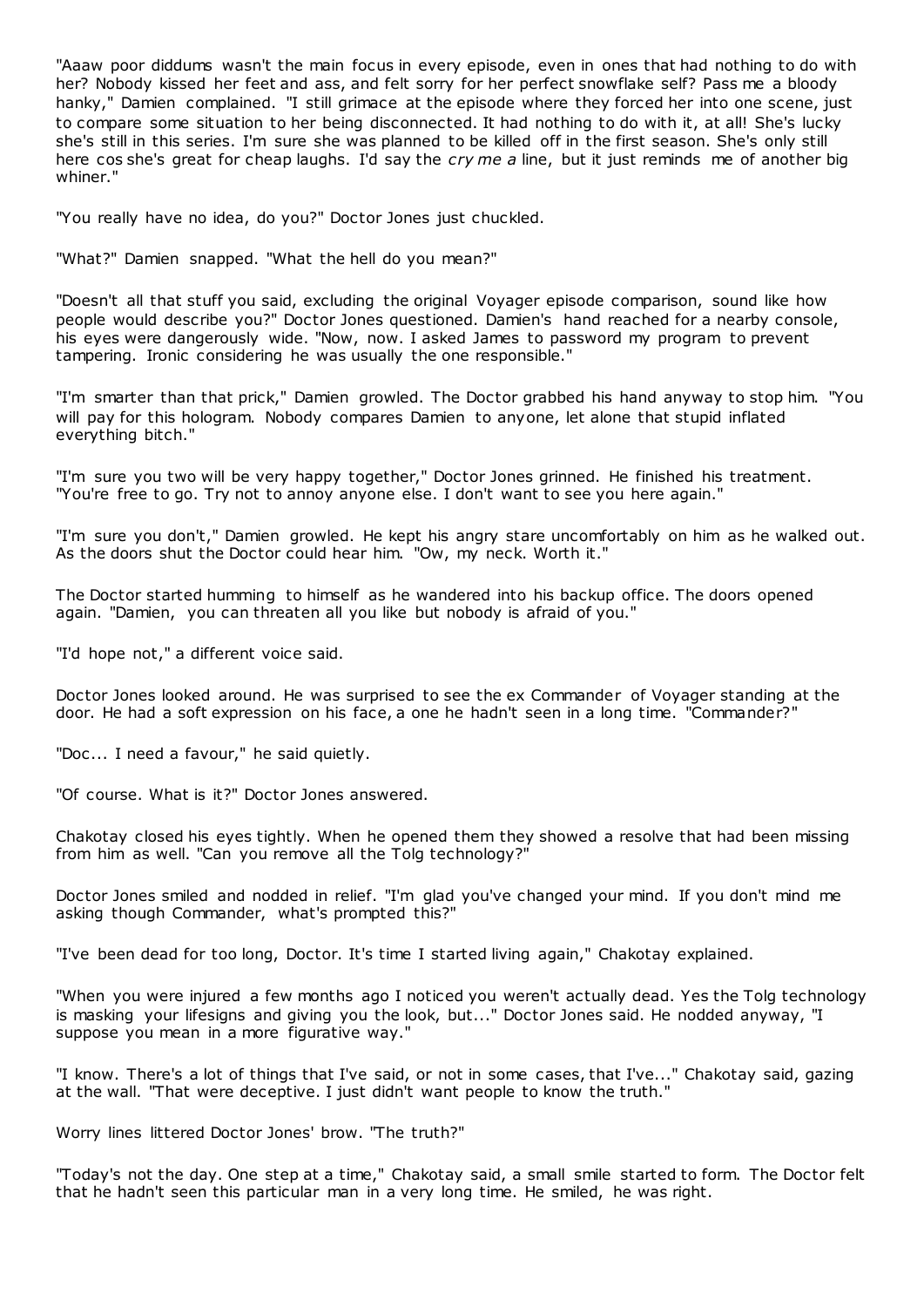The sun was starting to set over the horizon. An orange haze filled the cloudless sky. The last remaining sunlight reflected off the top of Voyager's saucer, casting an almost identically shaped shadow of the vessel onto the fields it lay in. The much smaller Leda stood on four tiny struts by its other side.

There were no more repair crews working on the larger ship, even though parts of Voyager still seemed to be damaged. Instead a crowd of hundreds of people were sitting in seats in front of Voyager's nose, each one facing a podium. A group of six torpedo casings lay behind them, each with a plaque standing on it.

"We're here today to honour heroes," Tom announced into a microphone. "Each and every one of them gave their best, not only for the good of our ships, but for the billions of people on this planet. Even though most of them were only with us for a few months, they were apart of our family. We won't ever forget them and their sacrifice." He glanced towards Harry.

"That's right, but it's not just them we're honouring. The enemy took many lives on this world, and we can't let them be forgotten as well. One group of people risked their lives to save this planet, only two of them remain." He gestured to two of the aliens standing behind him. "It was their wish we would use this site as a memorial once Voyager has departed; to honour the memories of every single individual who the Softmicron took from us."

Tom nodded, mostly everyone knew that was when to stand up. Harry pulled out his old clarinet, prompting a few people to hold back groans in respect. He played while Tom read from a PADD. "Li'Chin Rova, Binene Shroza, Janet Ackleys, Leesa Hechenzun, L'Era Tinef and Kevin Clarke. May they rest in peace." Harry finished his tune with the usual three notes they do at Starfleet funerals.

The crowd began to disperse, a lot of them headed for the podium and casings. Only a few walked away completely, taking the route around to the back of the ship.

Ylara reached the group of torpedo casings, frustration grew as she couldn't read the names on the plaques. Harry noticed her and approached. "What's wrong?"

"I... don't know which one is Kevin's," she answered hesitantly.

Harry smiled sympathetically, he pointed at one of the two sitting in the middle. She nodded a thanks before he walked away.

Like she was worried somebody would see her, she looked around a few times. Once she was satisfied her hand reached into her jacket to pull out a tiny bunch of flowers. She quickly put them down on top of the casing. "Thank you," she whispered to it.

James walked up to Janet's empty casing, he placed a bunch of flowers on hers. Nathan approached him carefully, but he seemed to notice before he got there. James deeply sighed. "Not now."

"I know," Nathan said. "You did your best."

James didn't look at him, he glanced at all of the other casings, most of which contained people he was supposed to train. Nathan followed his gaze, noticing a similar tribute to Janet's on theirs.

"I heard L'Era and Leesa didn't die without a good fight. You should be proud of them," Nathan said, glancing back. "Janet, I completely misjudged her. What she did for Jach..." Then he noticed Jach standing directly opposite them, on the other side of the coffin. He was trying his best not to cry as he was putting some flowers down too. "What a woman." He smiled. "I'm sure Binene would have been just as good if he was given a chance."

He didn't get a response, but he expected that. He decided to wait for a bit.

Tom stepped down from the podium to meet with B'Elanna and his kids. To his surprise his daughter greeted him first, and with a smile too. "That was super cheesy daddy." His shoulders slumped, his hopes were killed. "But it was nice too." He smiled down at her.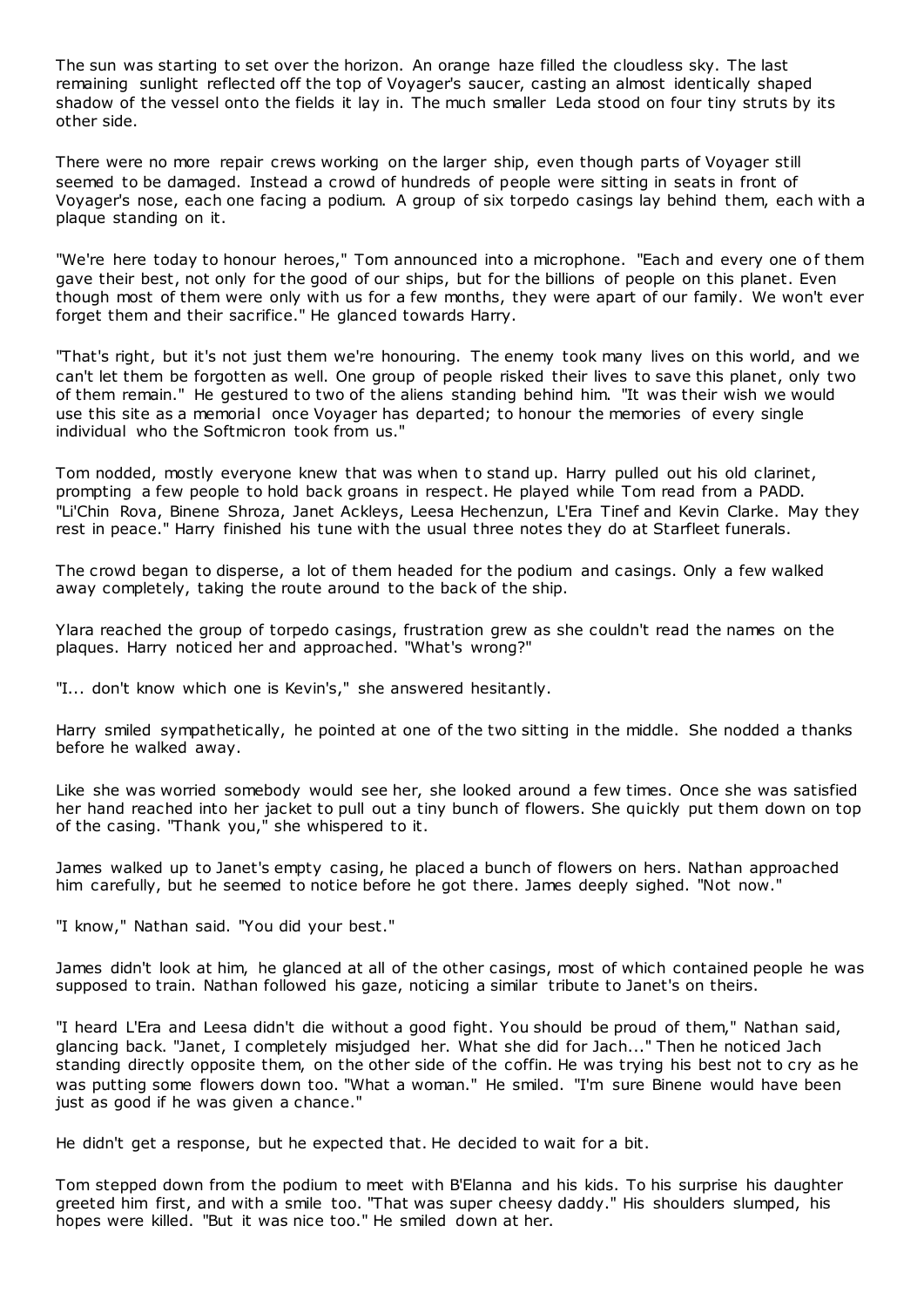"Thank you sweetheart," he said.

"I'm with her," Johnathan commented. Tom shook his head. "The second part, dad... yeesh!" B'Elanna chuckled behind her hand.

Bryan then turned to his little sister, "what's the matter with you anyway, are you sick?" He went to reach for her forehead, she pushed his hand away.

"Hands off goods," she said sweetly.

"Nope, obviously not," Bryan groaned.

Both B'Elanna and Tom smirked at each other, B'Elanna shook her head as well. "Well that's one thing she's gotten from you. You must be very proud," she said.

"What?" Tom shrugged. "The nice speeches?"

"Never mind," B'Elanna sighed.

Nobody really noticed somebody new climb onto the podium until it was too late. That person grabbed the microphone. "This one's dedicated to my snuggly Damien." Everyone stopped what they were doing, their eyes widened in horror. "Every time an episode comes on, just wanna hog all the scenes. The display of my sexiness," the person sang into the mic while shaking her cleavage. People were already evacuating the area. "Ooooh! Feels like there's no other character in the show."

"The writer couldn't even end this episode seriously, could she!" Tom yelled over the noise. He was surprised to see his daughter clutching his leg with a frightened look on her face. He quickly picked her up while B'Elanna scooped Johnathan up.

"Cameras are rolling while I'm being awesome," Annika continued her assault on the microphone. "They keep watching, keep watching. Feels like the fans are saying... gimme gimme, more! Gimme, gimme, gimme..." Luckily a phaser shot appeared from the crowd and slammed into the microphone. A screech erupted from the speakers when that happened, but it was preferable to what was going on before.

"Oh my!" Annika complained. "My beautiful voice must have been too much for it. Oh well." She then spotted Damien looking out of his window on the ship, he noticed her too and soon disappeared from sight. Everyone sighed in relief when she ran away, inhumanely fast but nobody cared about that det ail as long as she was gone.

Neelix quickly clambered onto the stage, grabbing the second microphone as soon as he could. "Sorry about that everyone. It's definitely been one of those days."

*"And it certainly had been. The morale officer was exhausted but he felt that he had helped so many people, so it did not matter at all. He was just happy to be apart of such a wonderful, vibrant family who accepted him. Of course there's always one member each family could do without, but I won't name any names."*

"Annika," Duncan blurted out.

"Poo-ey, that's Damien, he's worse," Carl argued.

Duncan threw a disgusted look on him, "poo-ey? How is Damien worse? I don't remember him singing."

"Or wearing that strange outfit," Amy pointed out.

"She should get her face smashed into a table, that was funny," Miral giggled.

"I dunno, I think that Chak man is worse. He scary," Linsey squeaked.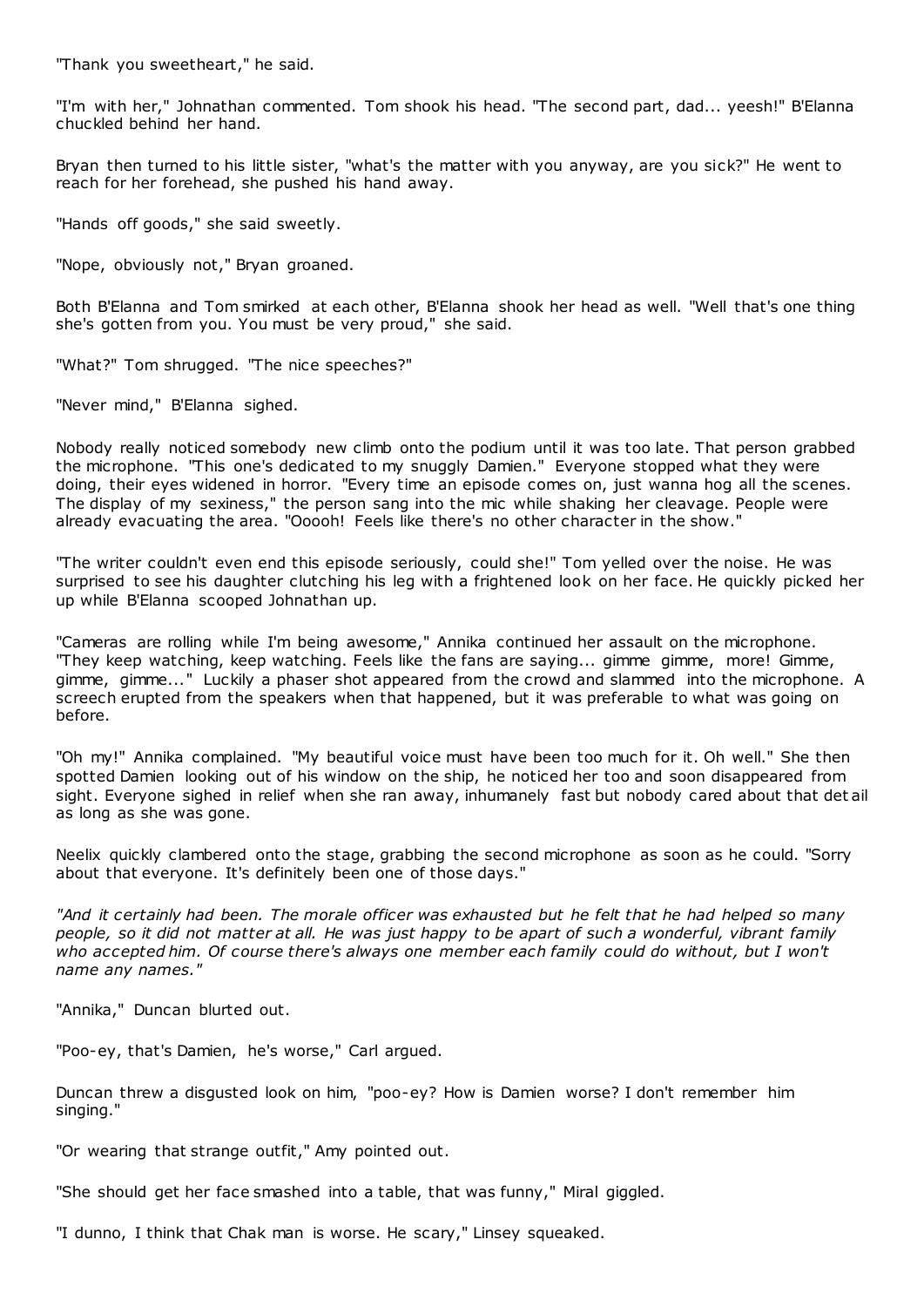Duncan nodded, "yeah he is a creep."

"Now, now. What have I said about interrupting?" Neelix said with a tut on the end.

"We've been quiet the whole story," Johnathan pointed out.

"Yeah, it's so long Sasha's still napping," Duncan said, pointing at his sister lying on the floor next to him. Amy looked at her and giggled. She noticed a few other kids were doing the same.

"I was nearly finished," Neelix complained. "Once I'm finished you'll be rewarded with cookies."

All of the kids said the same thing, "aaaaaaw!"

Neelix was confused, he thought kids loved treats like cookies. He decided to continue anyway.

*"It won't matter what is thrown at the Voyagers, they will prevail and grow stronger. Their family will not fall apart as long as they have that one special thing."*

"And what is that kids?" Neelix asked them all.

Miral almost gagged, "love?"

Duncan sniggered, "yeah that's probably it, gross."

Neelix looked offended, "no! Well of course that helps, but that's not it. Amy, do you know?"

Amy flushed bright red, all of the kids were looking at her. "Um... shields?"

"Cute, but no," Neelix chuckled. Once again he missed Miral crawl over to him. "Last chance." Nobody answered him, they were bored hours ago. "It's me of course! None of those problems would have been solved without me."

The kids all groaned. "I'd prefer love," Johnathan grunted. "And that's saying something!"

"What are you talking about? How many problems were solved? Oooh Miral didn't hit Tom, but that's about it," Duncan said.

Neelix huffed, "what about Harry? He didn't leave and his morales remained intact."

"What about Damien and his stalker?" Johnathan asked.

"Daddy and Uncle Nathan?" Amy added on.

"Chakotay being a creepy man," Linsey said.

Carl nodded, "that Q girl and her dead mummy." Duncan looked back and shoved him so he fell onto his back. "Hey!"

"The Ylara girl and her... something," Scott said.

Neelix beamed, "ah yes, if you were listening she resolved that by saying thank you. I told you it was sorted."

Duncan raised his eyebrow, "what about the others?"

Neelix started sweating furiously, he tugged on his collar. "Well erm..."

*"The End... OW!"*